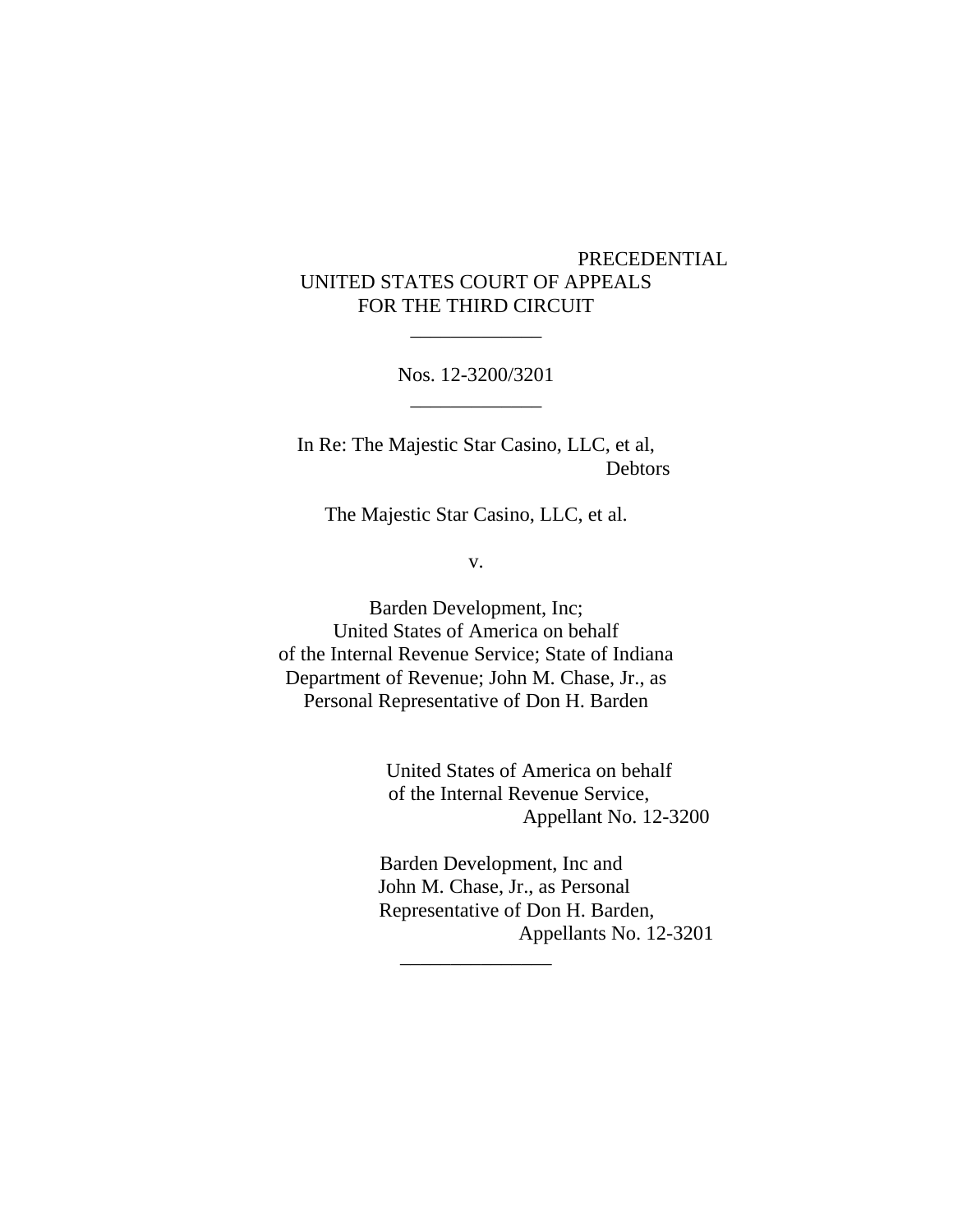On Appeal from the United States Bankruptcy Court for the District of Delaware (B.C. No. 10-56238) Bankruptcy Judge: Hon. Kevin Gross

> Argued February 19, 2013

\_\_\_\_\_\_\_\_\_\_\_\_\_\_\_

Before: AMBRO, JORDAN, and VANASKIE, *Circuit Judges*.

> (Filed: May 21, 2013) \_\_\_\_\_\_\_\_\_\_\_\_\_\_\_

Kathryn Keneally Thomas J. Clark Ivan C. Dale [ARGUED] Tax Division Department of Justice P.O. Box 502 Washington, DC 20044

Melissa L. Dickey United States Department of Justice Tax Division P.O. Box 227 Ben Franklin Station Washington, DC 20044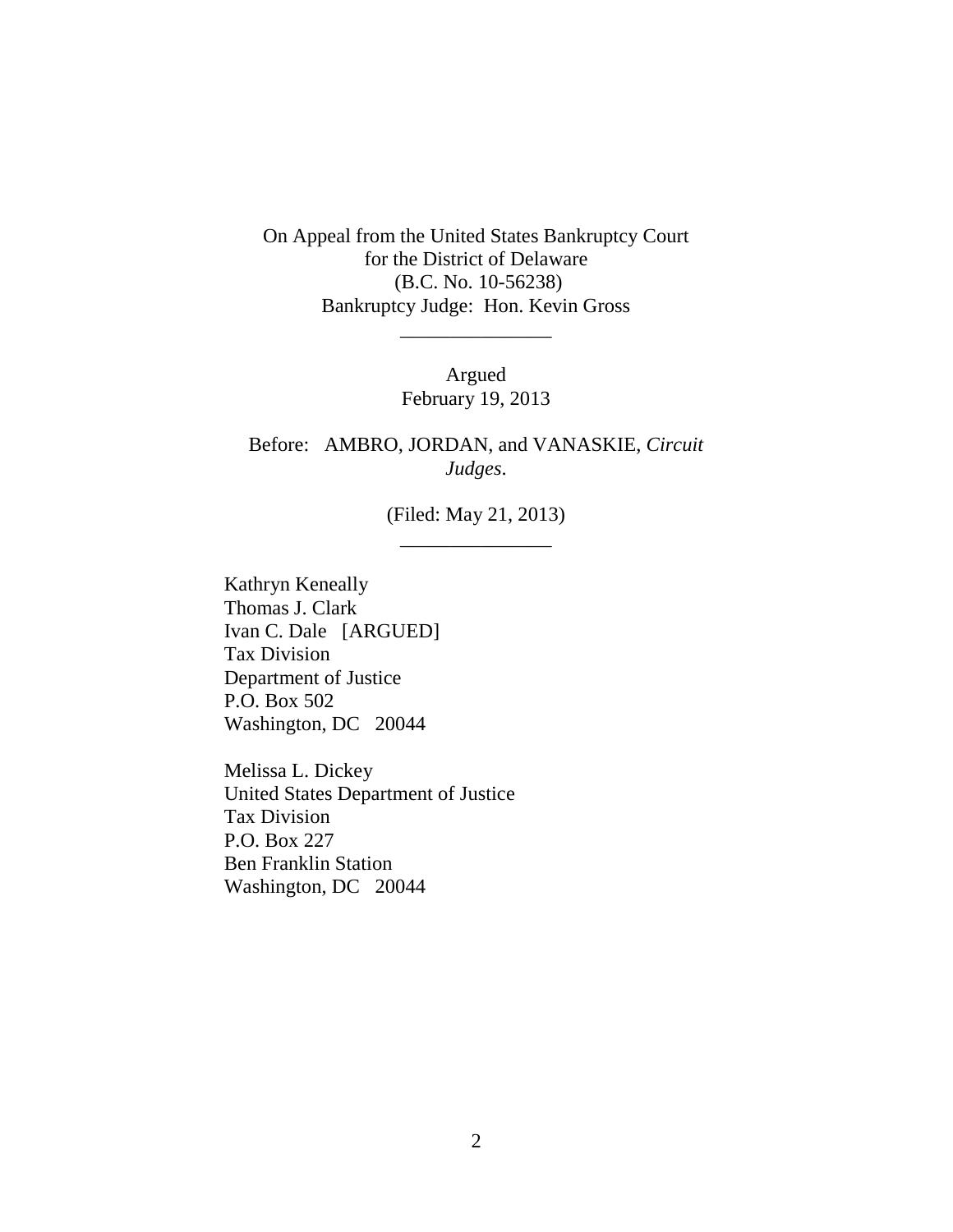Charles M. Oberly United States Attorney 1007 N. Orange Street Wilmington, DE 19801 *Counsel for Appellants The United States of America*

Steven D. Carpenter 100 North Senate Avenue Indianapolis, IN 46204 *Counsel for Appellant Indiana Department of Revenue*

Mary F. Caloway Buchanan Ingersoll & Rooney 1105 N. market St. - #1900 Wilmington, DE 19801

Gerald M. Gordon [ARGUED] Erika Pike Turner Gordon Silver 3960 Howard Hughes Pkwy –  $9^{\text{th}}$  Fl. Las Vegas, NV 89169

Anthony Ilardi, Jr. Katherine Murphy William Lentine Dykema Gossett, PLLC 39577Woodward Avenue - #300 Bloomfield Hills, MI 48304 *Counsel for Barden Appellants*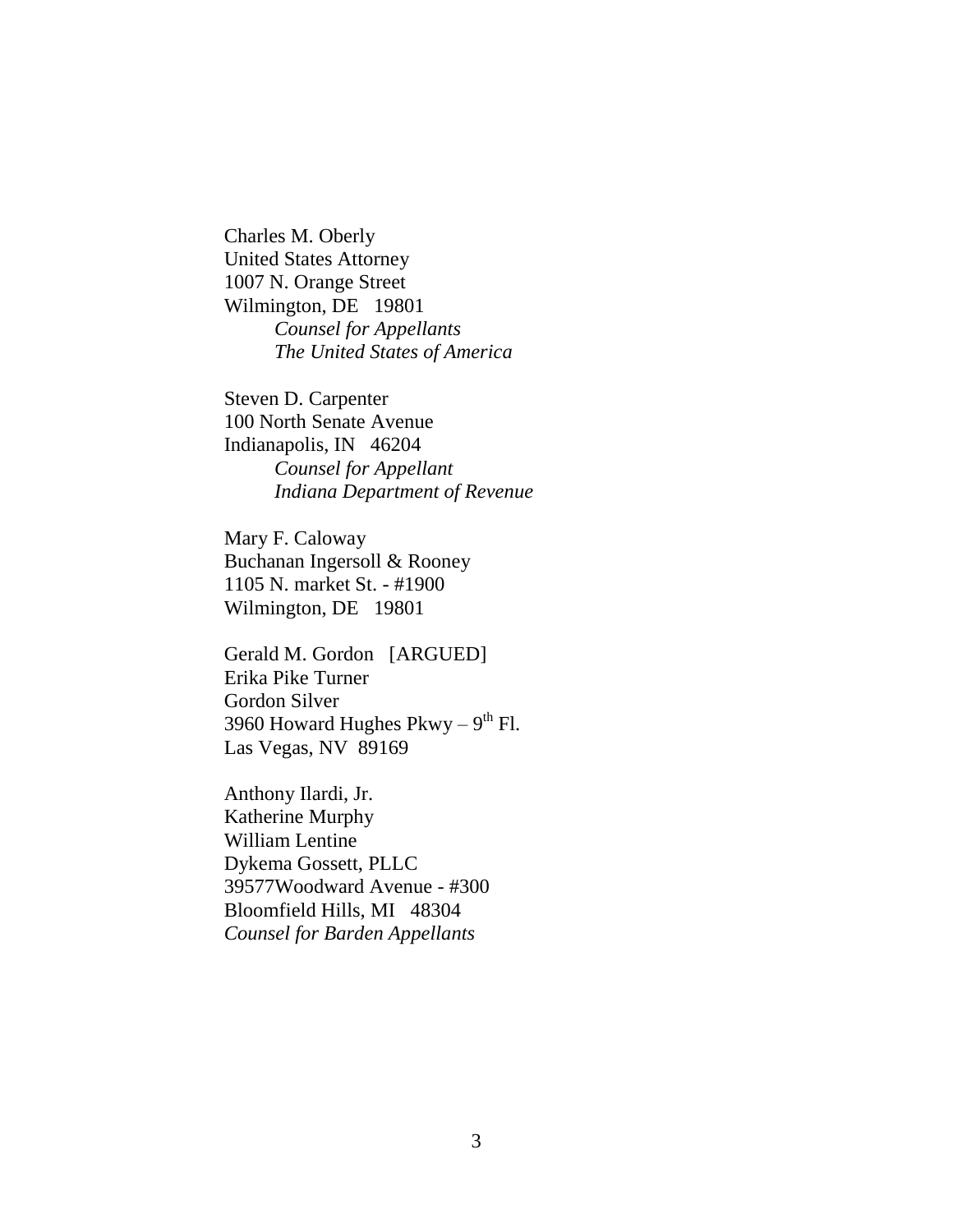Lauren O. Casazza [ARGUED] Warren Haskel Kirkland & Ellis 601 Lexington Avenue New York, NY 10022

Kathleen P. Makowski James E. O"Neill, III Pachulski Stang Ziehl & Jones 919 N. Market Street –  $17<sup>th</sup>$  Fl. Wilmington, DE 19801 *Counsel for Appellees*

### OPINION OF THE COURT \_\_\_\_\_\_\_\_\_\_\_\_\_\_\_

\_\_\_\_\_\_\_\_\_\_\_\_\_\_\_

JORDAN, *Circuit Judge*.

This case arises from a corporate reorganization under Chapter 11 of the Bankruptcy Code, 11 U.S.C. § 101 *et seq.* (the "Code"), and puts at issue whether a non-debtor company"s decision to abandon its classification as an "S" corporation for federal tax purposes, thus forfeiting the passthrough tax benefits that it and its debtor subsidiary had enjoyed, is void as a postpetition transfer of "property of the bankruptcy estate," or is avoidable, under §§ 362, 549, and 550 of the Code. This appears to be a question of first impression in the federal Courts of Appeals.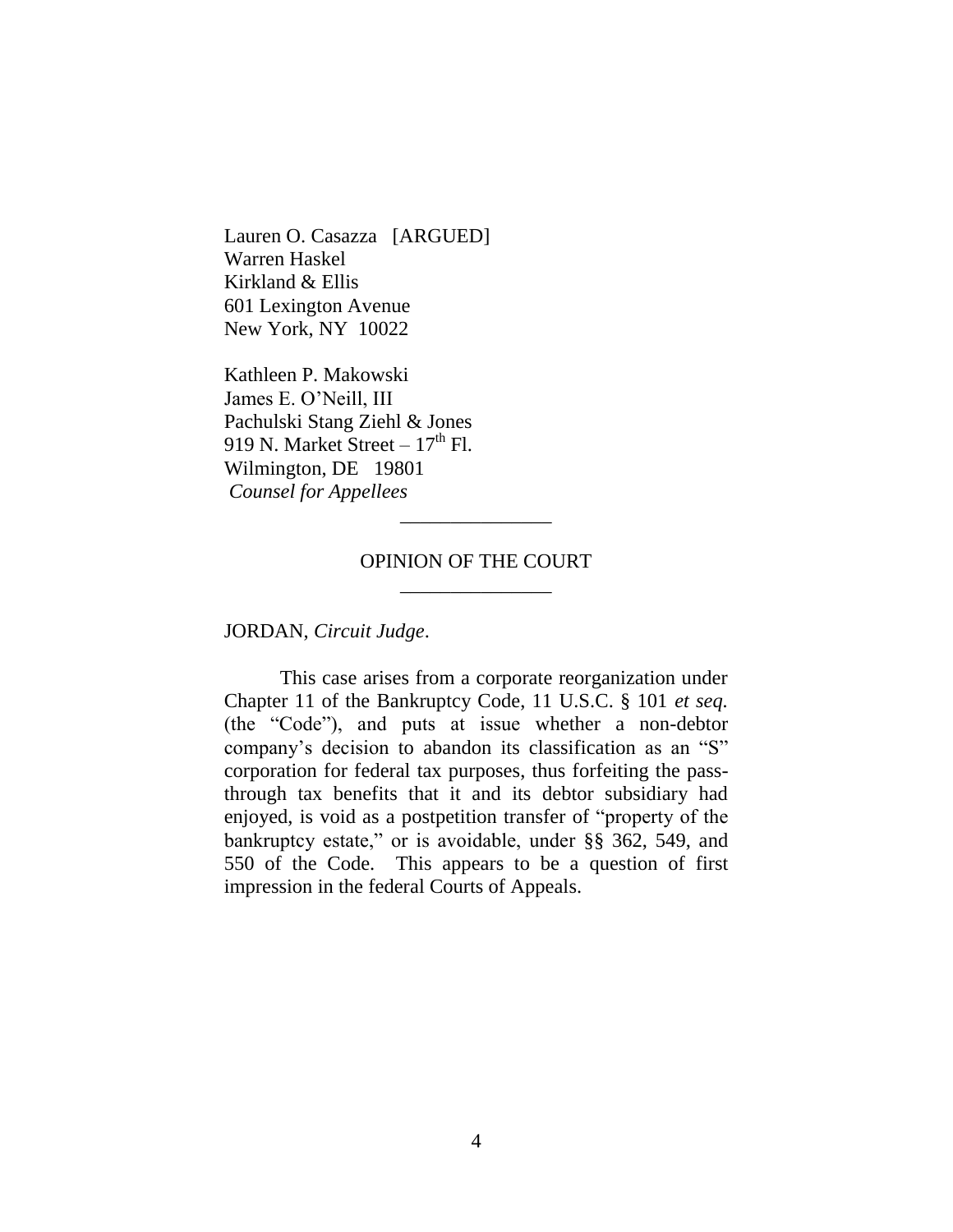Barden Development, Inc. ("BDI"), John M. Chase, as the personal representative of the estate of Don H. Barden<sup>1</sup> (together with BDI, the "Barden Appellants"), and the Internal Revenue Service (the "IRS") appeal an order of the United States Bankruptcy Court for the District of Delaware granting summary judgment to The Majestic Star Casino, LLC and certain of its subsidiaries and affiliates (collectively "Majestic" or the "Debtors") on their motion to avoid BDI's termination of its status as an "S" corporation (or "S-corp"), an entity type that is not subject to federal taxation. In November 2009, the Debtors, which had been controlled by Barden, filed petitions for relief under Chapter 11 of the Code. After the bankruptcy filing, Barden, as sole shareholder of BDI, successfully petitioned the IRS to revoke BDI"s S-corp status. Under the Internal Revenue Code ("I.R.C."), that revocation also caused Majestic Star Casino II, Inc. ("MSC II"), an indirect and wholly-owned BDI subsidiary and one of the Debtors, to lose its status as a qualified subchapter S subsidiary (or "QSub"), which meant that it, like BDI, became subject to federal taxation.

The Debtors were by then effectively controlled by their creditors and, naturally, did not agree with shouldering a new tax burden. They filed an adversary complaint asserting that the revocation of BDI"s S-corp status caused an unlawful postpetition transfer of property of the MSC II bankruptcy estate. The Bankruptcy Court agreed and ordered the Barden Appellants and the IRS to reinstate both BDI"s status as an S-

 $<sup>1</sup>$  Don H. Barden died on May 19, 2011. His personal</sup> representative was substituted for him in this action in July 2011. For simplicity, Don H. Barden and Mr. Chase are referred to in this opinion as "Barden."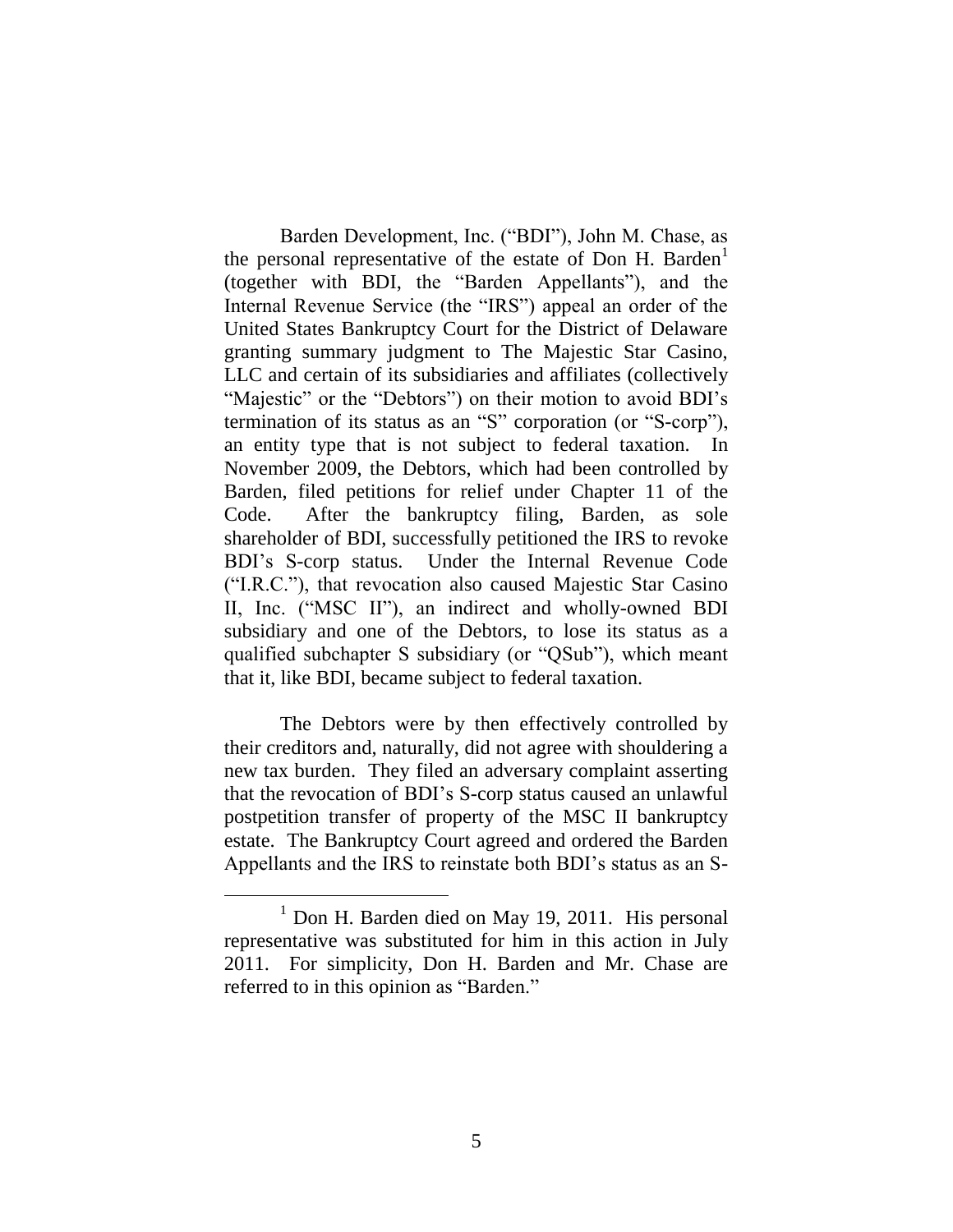corp and MSC II"s status as a QSub. The case was certified to us for direct appeal. For the reasons that follow, we will vacate the Bankruptcy Court"s January 24, 2012 order and remand this matter to the Court with directions to dismiss the complaint.

#### **I. BACKGROUND**

A. *Facts*

 $\overline{a}$ 

#### 1. *The Parties*

Defendant-Appellant BDI is an Indiana corporation with its headquarters in Detroit, Michigan. Defendant-Appellant Barden was, at all pertinent times, the sole shareholder, chief executive officer, and president of BDI. At the time of the complaint, BDI qualified as a "small business corporation" under I.R.C. § 1361(b), and, presumably at Barden"s direction, had elected under I.R.C. § 1362(a) to be treated as an S-corp for purposes of federal income taxation. As an S-corp, BDI was not subject to federal taxation, *see* I.R.C. § 1363(a),<sup>2</sup> or state taxation.<sup>3</sup> Rather, its income and

 $2^2$  The Internal Revenue Code presumes that a business entity incorporated under any federal or state statute is taxable as a "C" corporation, the letter designation having reference to the subchapter of the I.R.C. which governs the tax treatment of various corporate transactions and interests. *See, e.g.*, I.R.C. §§ 331-346 (covering corporate liquidations); *id.* §§ 351-368 (corporate organizations and reorganizations); *id.* § 385 (treatment of corporate interests as stock or indebtedness); Treas. Reg. § 301.7701-2(a), (b) (defining a business entity that is "recognized for federal tax purposes").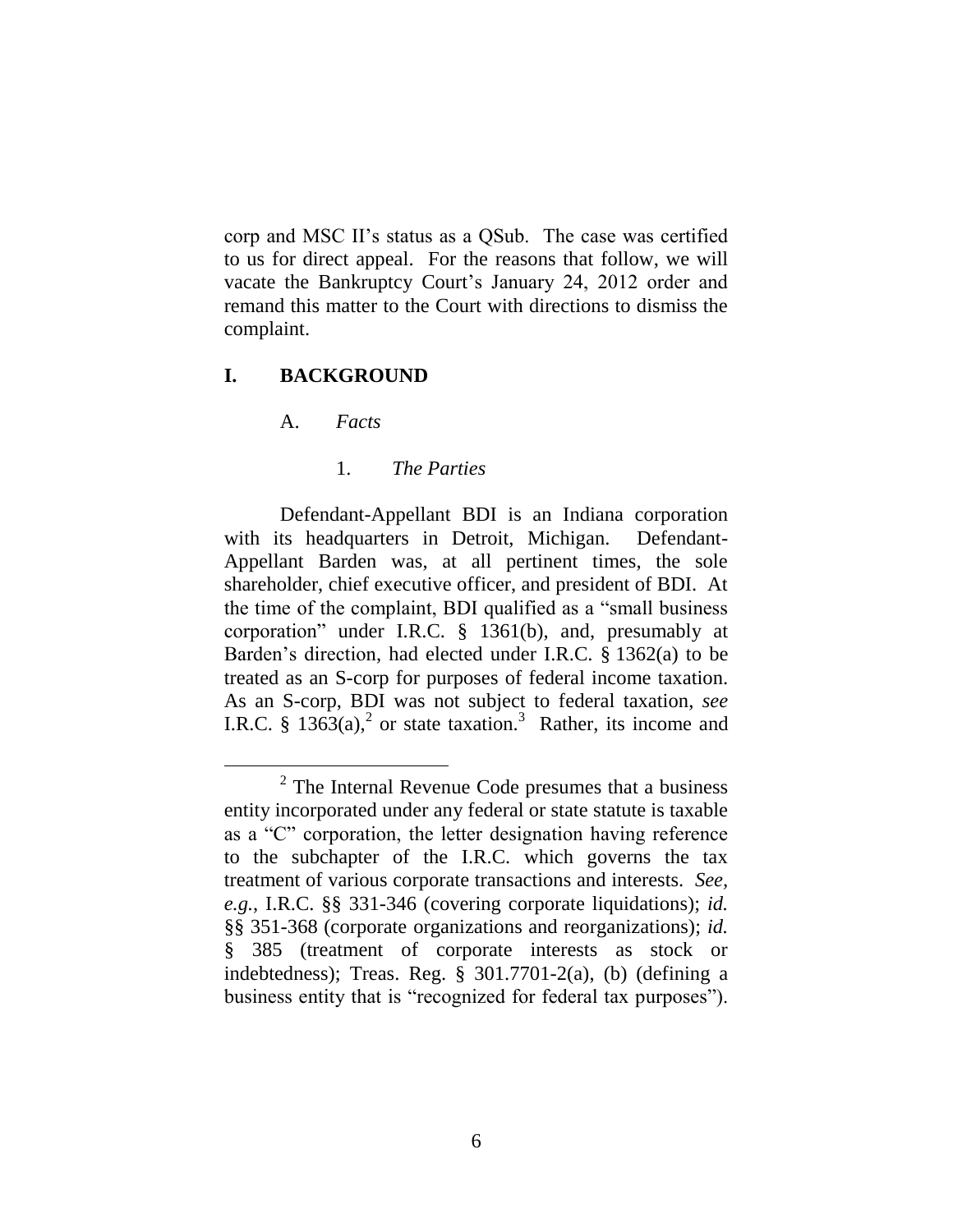losses were passed through to its shareholder, Barden, who was required to report BDI"s income on his individual tax returns. *See* I.R.C. §§ 1363(b), 1366(a).<sup>4</sup>

 $\overline{a}$ 

Subchapter S of the I.R.C. creates an exception for a business entity that qualifies as a "small business corporation" and whose shareholder or shareholders elect S-corp status for that entity. *See* I.R.C. § 1361(a) (providing that any corporation is a taxable C-corporation unless it qualifies for, and elects, Scorp status); *id.* § 1362(a) (providing for the "S" election). To qualify as a small business corporation, the business entity must be a domestic corporation that does not have more than 100 shareholders, has only individual persons as shareholders, does not have a nonresident alien as a shareholder, and has only a single class of stock. *Id.* § 1361(b). As discussed in more detail *infra*, an S-corp is a "disregarded entity" for federal tax purposes and is not taxed on its income. *Id.*  § 1363(a); *see also* Treas. Reg. § 301.7701-3(c)(v)(C) (providing that an entity that elects S-corp status is treated as an "association" rather than as a corporation for tax purposes so that only its shareholders are taxed on the entity"s income).

<sup>3</sup> Indiana follows the federal entity classification rules for state tax purposes, so that an entity classified as an S-corp for federal tax purposes is automatically classified as such for Indiana state tax purposes. Ind. Code Ann. § 6-3-2-2.8(2). BDI was therefore treated as a disregarded entity by Indiana tax authorities as well.

<sup>4</sup> An S-corp is sometimes referred to as a "passthough" or "flow-through" entity because the entity itself pays no tax but its income, deductions, losses, and credits flow-through to its shareholders, who must report those amounts in their personal income tax returns. *United States v.*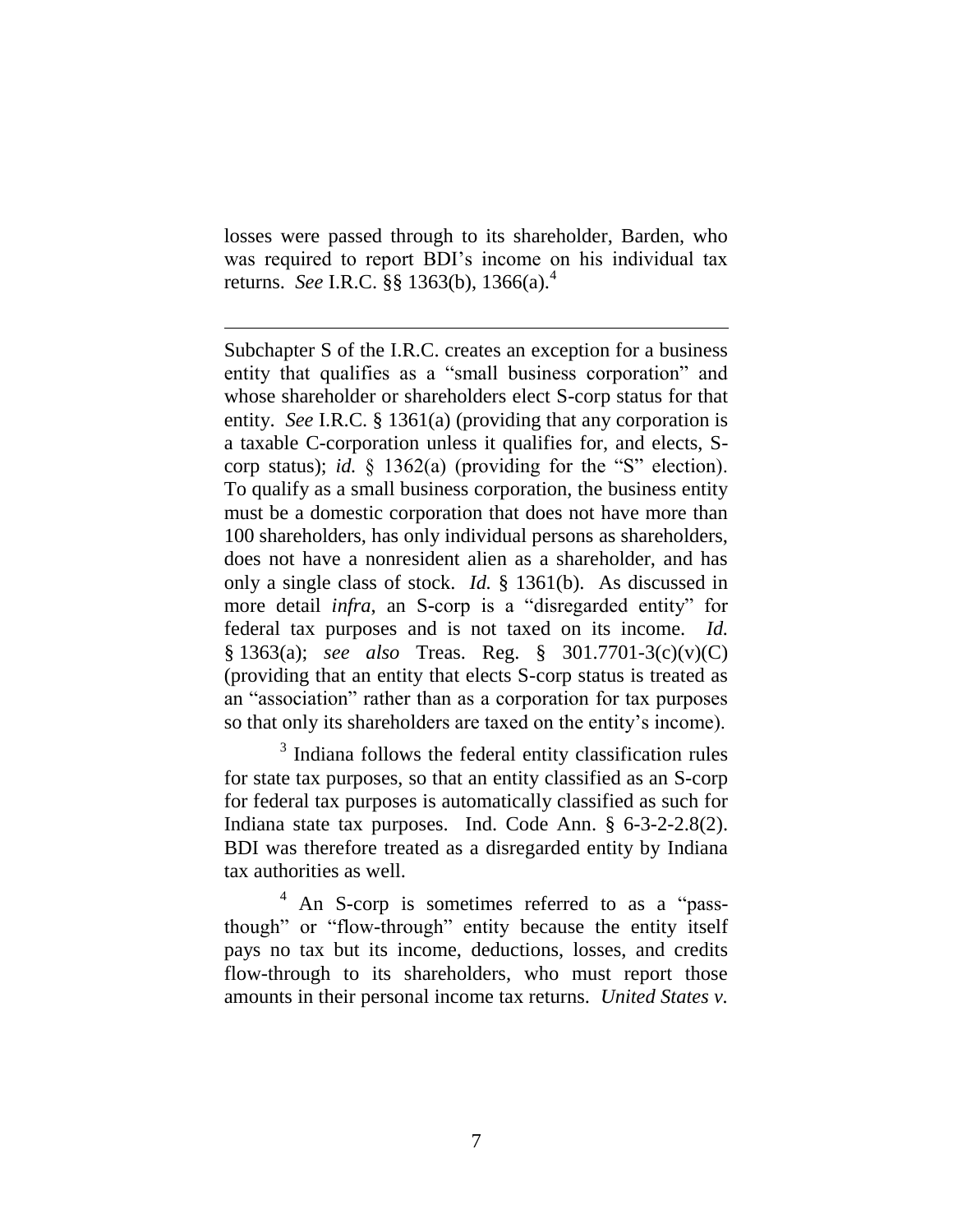Plaintiff-Appellee MSC II is a Delaware corporation that owns and operates the Majestic Star II Casino and the Majestic Star Hotel in Gary, Indiana. MSC II generates income from those operations. BDI acquired MSC II in 2005 and was, at all times relevant to this dispute, the ultimate owner of 100 percent of its stock.<sup>5</sup> Prior to the Debtors' bankruptcy petition, BDI elected to treat MSC II as a QSub for federal tax purposes, pursuant to I.R.C. § 1361(b)(3)(B).<sup>6</sup>

#### *Tomko*, 562 F.3d 558, 576 n.14 (3d Cir. 2009) (en banc).

 $\overline{a}$ 

<sup>5</sup> MSC II was a wholly-owned subsidiary of The Majestic Star Casino, LLC, which in turn was wholly-owned by Majestic Holdco, LLC. BDI owned 100 percent of the stock of Majestic Holdco, LLC. Due to the 100 percent tiered ownership of Majestic Holdco, LLC and The Majestic Star Casino, LLC, those intermediate subsidiaries are treated as "disregarded entities" for federal income tax purposes, *see*  Treas. Reg. § 307.7701-3(b)(ii), and BDI is treated as the owner of MSC II.

 $6$  The 1996 amendments to the I.R.C. enacted as part of the Small Business Job Protection Act of 1996, Pub. L. No. 104-188, 110 Stat. 1755, introduced QSubs as a new tax entity. An S-corp may elect QSub status for its subsidiary if (1) the S-corp parent holds 100 percent of the subsidiary"s stock, (2) the subsidiary is otherwise eligible to qualify as an S-corp on its own, but for the fact that it has a corporate shareholder, and (3) the S-corp parent makes the appropriate election on IRS Form 8869. *See generally* The S Corporation Handbook § 2:6 (Peter M. Fass & Barbara S. Gerrard, eds. 2012). Treasury regulations provide that a QSub is generally not treated as a corporation separate from its S-corp parent.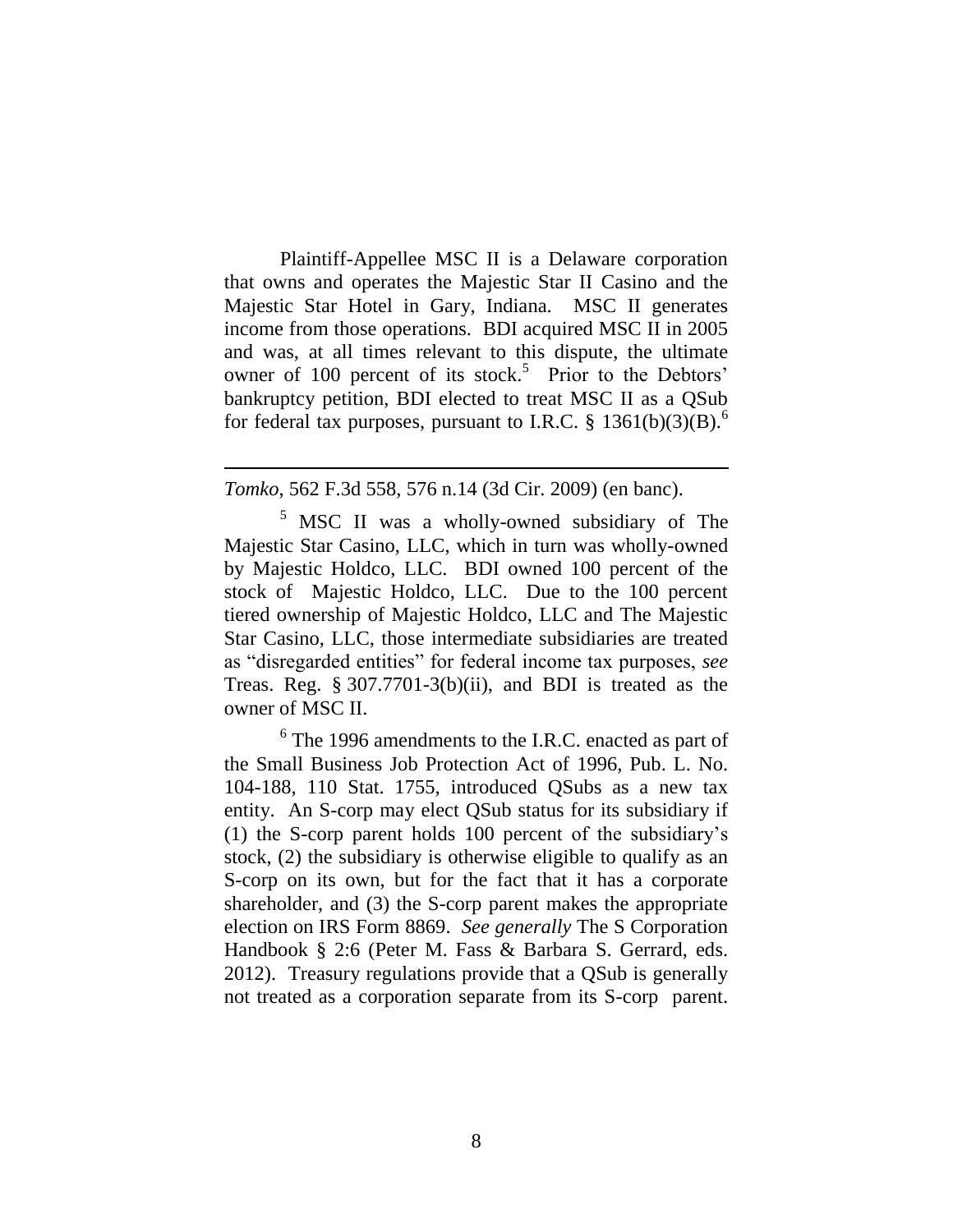That meant that MSC II was not treated as a separate tax entity from BDI, but rather that all of its assets, liabilities, and income were treated for federal tax purposes as the assets, liabilities, and income of BDI. *See id.* § 1361(b)(3)(A). As a result, MSC II paid no federal taxes and all of its income and losses flowed through to Barden (through BDI), and he was required to report them on his individual tax returns. *See* Treas. Reg.  $\S 1.1366-1(a)$ . BDI was able to elect to treat MSC II as a QSub because the latter met the statutory requirement that it was wholly owned by an S-corp, ultimately BDI. *See* I.R.C. § 1361(b)(3)(B); *supra* notes 5 and 6.

# 2*. The Majestic Bankruptcy and the Revocation of MSC II's QSub Status*

On November 23, 2009 (the "Petition Date"), MSC II and the other Debtors filed voluntary petitions for bankruptcy relief under the Code, and the Bankruptcy Court subsequently ordered that their Chapter 11 cases be jointly administered. The Debtors became debtors-in-possession of their respective

Treas. Reg.  $\S$  1.1361-4(a)(1). If an S-corp makes a valid QSub election with respect to an existing subsidiary, as in this case, the subsidiary is deemed to have liquidated into the parent under I.R.C. §§ 332 and 337. Treas. Reg. § 1.1361-  $4(a)(2)$ . If a subsidiary ceases to qualify as a OSub – for example, because its corporate parent is no longer an S-corp – the subsidiary is treated as a new corporation acquiring all of its assets (and assuming all of its liabilities) from the parent S-corp immediately before termination, in exchange for stock of the new subsidiary corporation, under I.R.C. § 351. I.R.C. § 1361(b)(3)(C); Treas. Reg. § 1.1361-5(b).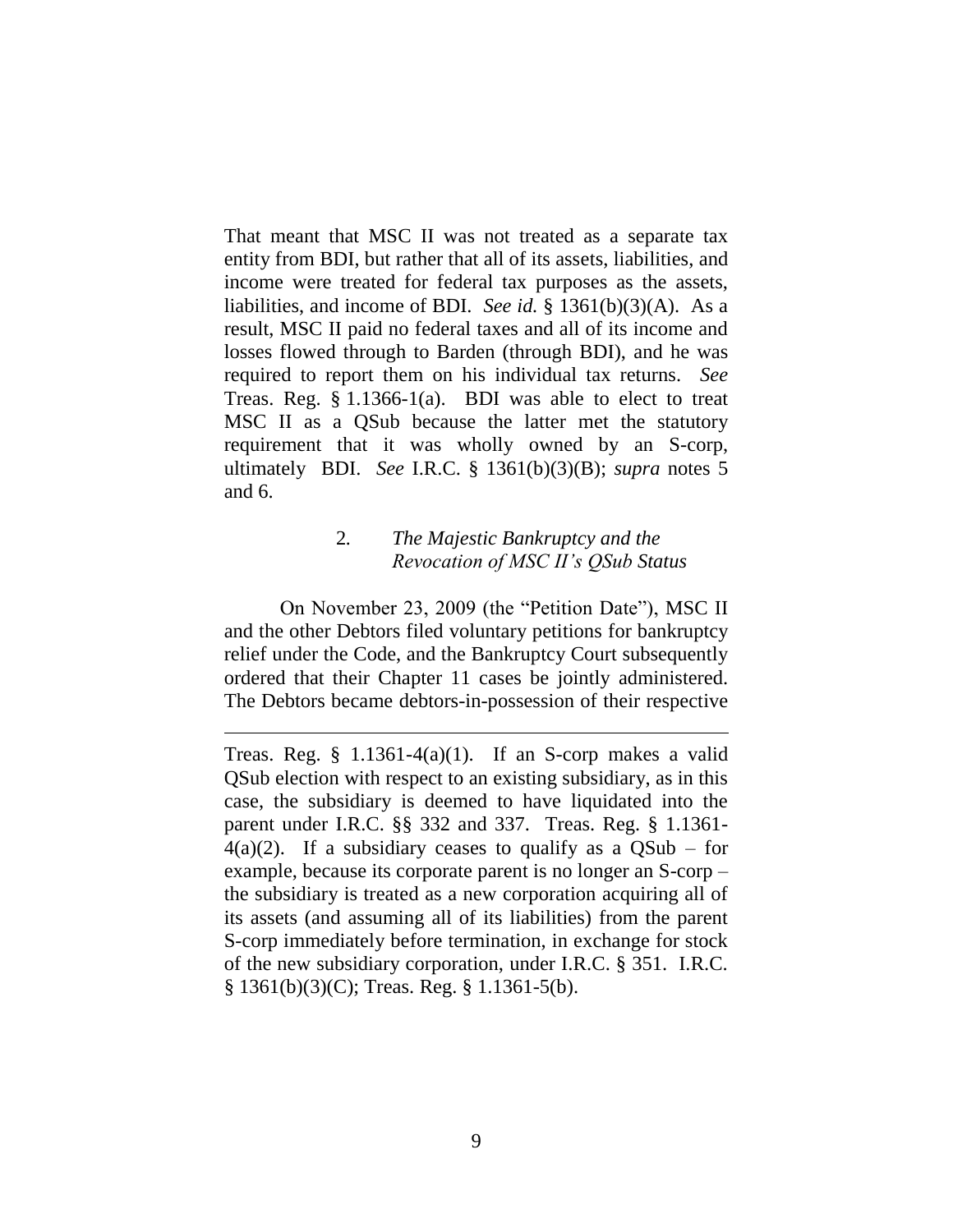bankruptcy estates, and thus had, with limited exceptions not relevant here, all of the powers and duties of a bankruptcy trustee in a Chapter 11 case. At the Petition Date, both BDI and MSC II retained their status as, respectively, an S-corp and a QSub. Barden and BDI did not file bankruptcy petitions, nor did they participate as debtors in any of the petitions at issue in this case.

In addition to certain events that automatically revoke an entity's election to be treated as an  $S\text{-}corp$ , that tax status may also be revoked if more than half of the corporation"s shareholders consent to the revocation. I.R.C. § 1362(d)(1)(B). If S-corp status is revoked, the entity cannot elect such status again within five years of the revocation without the consent of the Secretary of the Treasury. *Id.*  $§ 1362(g).$ <sup>8</sup>

Sometime after the Petition Date, Barden, BDI"s sole shareholder, caused and consented to the revocation of BDI"s

 $7$  Those events include the purchase of the company's stock by more than 100 shareholders, by a shareholder who is not a natural person, or by a shareholder who is a nonresident alien, I.R.C. § 1361(b)(1)(A)-(C), or the company's issuance of more than one class of stock, *id.* § 1361(b)(1)(D). Any of those events cause the S-corp to lose its required status as a "small business corporation."

<sup>8</sup> Like an S-corp that elects to revoke or otherwise loses its S-corp status, *see* I.R.C. § 1362(g), a QSub that loses its QSub status is not eligible for that status again for five years, without the consent of the Secreatary or the IRS, *id.*  $§ 1361(b)(3)(D);$  Treas. Reg. § 1.1361-5(c)(1).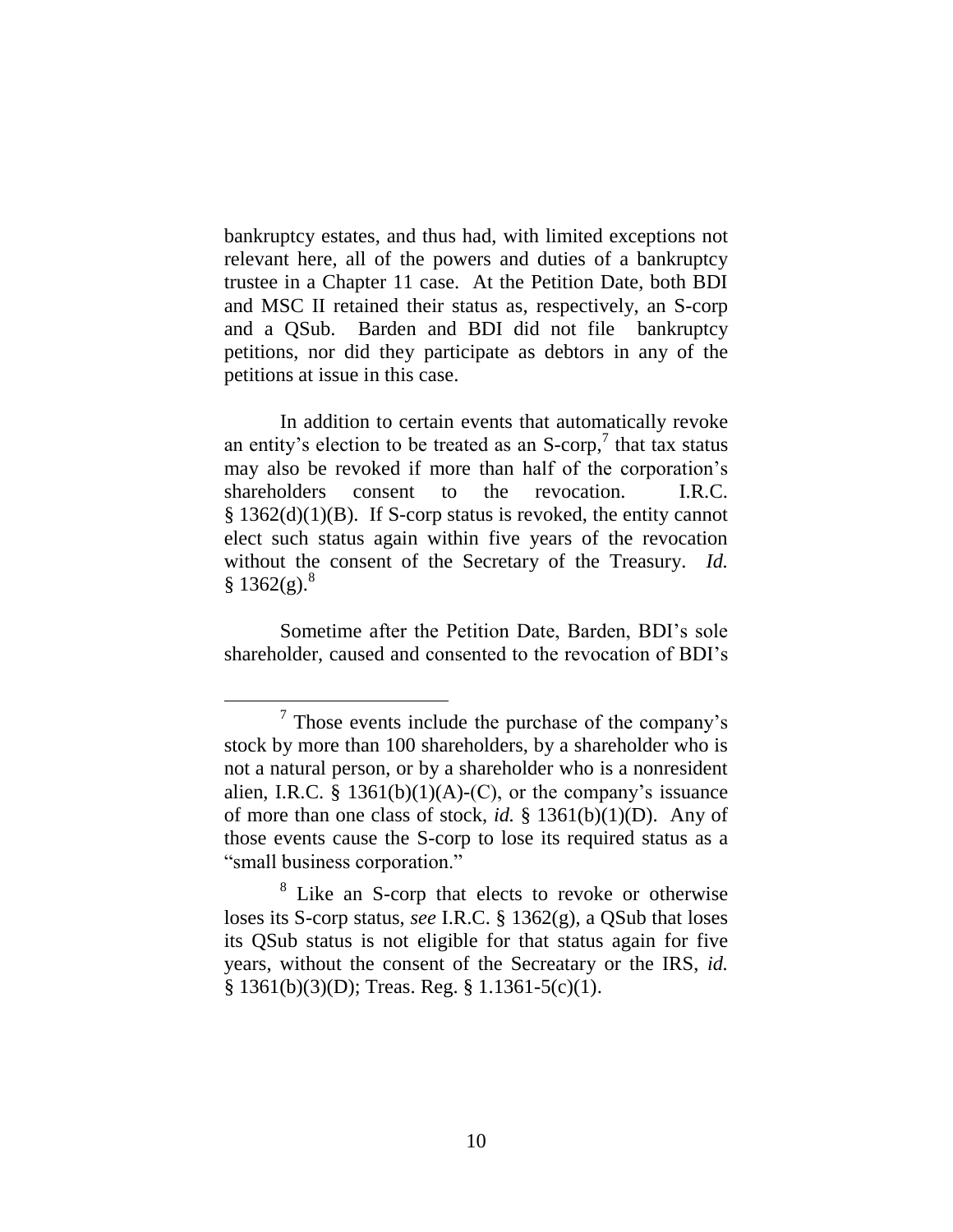status as an S-corp, and BDI filed a notice with the IRS to that effect. The revocation was retroactively effective to January 1, 2010, the first day of BDI's taxable year.<sup>9</sup> As a result, MSC II"s QSub status was automatically terminated as of the end of the prior tax year (the "Revocation"), because it no longer met the requirement that it be wholly owned by an S-corp. Thus, both BDI and MSC II became C-corporations as of January 1, 2010. As a consequence of becoming a Ccorporation, MSC II became responsible for filing its own tax returns and paying income taxes on its holdings and operations.

Neither BDI nor Barden sought or obtained authorization from the Debtors or from the Bankruptcy Court for the Revocation. The Debtors did not learn of the Revocation until July 19, 2010, which is believed to be at least four months after Barden and BDI filed the S-corp revocation with the IRS. *See supra* note 9. The Debtors allege that, because MSC II was not informed of the Revocation, it was unaware that it had a new obligation to report and pay income taxes. They also allege that, due to the change in MSC II"s tax status, MSC II had to pay approximately \$2.26 million in estimated income tax to the Indiana Department of Revenue for 2010 that it otherwise

<sup>&</sup>lt;sup>9</sup> It is not clear from the record at what point during the pendency of the Majestic bankruptcy proceedings BDI revoked its S-corp status. However, it presumably did so before March 15, 2010, because the revocation was effective on the first day of 2010 and would otherwise have been effective on the first day of 2011. *See* I.R.C. § 1362(d)(1)(C) (setting forth the effective dates for revocation of S-corp status).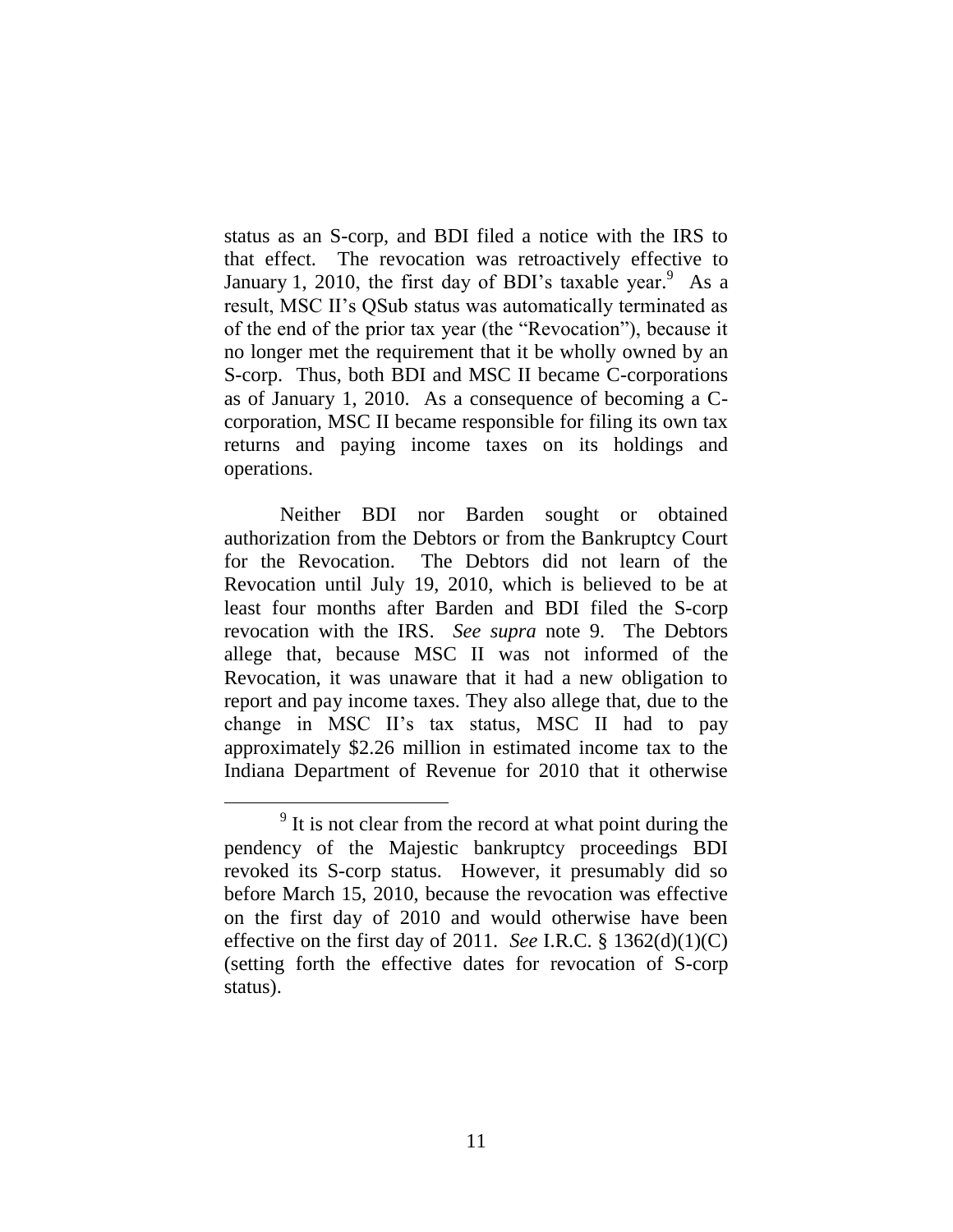would not have had to pay. However, as of April 2011 (the first date federal taxes would have been due following the Revocation), the Debtors had paid no federal income taxes as a result of the Revocation.

## 3. *Confirmation of the Majestic Plan and Its Effect on MSC II*

On December 10, 2010, prior to the Debtors' filing of the adversary complaint that initiated this action, the Bankruptcy Court issued an order permitting the Debtors to convert MSC II from a Delaware corporation to a Delaware limited liability company ("LLC"). On March 10, 2011, the Court entered an order confirming the Debtors" Second Amended Plan of Reorganization (the "Plan"). Pursuant to the Plan, as of December 1, 2011 (the "Effective Date"), new membership interests representing all of the equity interests in MSC II were to be issued to holders of certain senior secured debt. On November 28, 2011, just prior to the Effective Date, the Debtors went ahead and caused MSC II to convert to an LLC. That conversion meant that MSC II would no longer have qualified for QSub status, even if the Revocation had not already occurred. *See* I.R.C. § 1361(b)(3)(B) (requiring that a QSub be a "domestic corporation"). $^{10}$  Also, as part of the

 $10$  An LLC may opt to elect to be taxed as a partnership, *see* Treas. Reg. § 301.7701-3(c), so the conversion of MSC II to an LLC effectively reinstated its status as a "flow-through" entity. But the conversion of MSC II, at that time a C-corporation as a result of the Revocation, into an LLC may itself have been a taxable event to the extent the conversion could have been treated as a corporate liquidation. *See* I.R.C. § 336. The Debtors were aware of the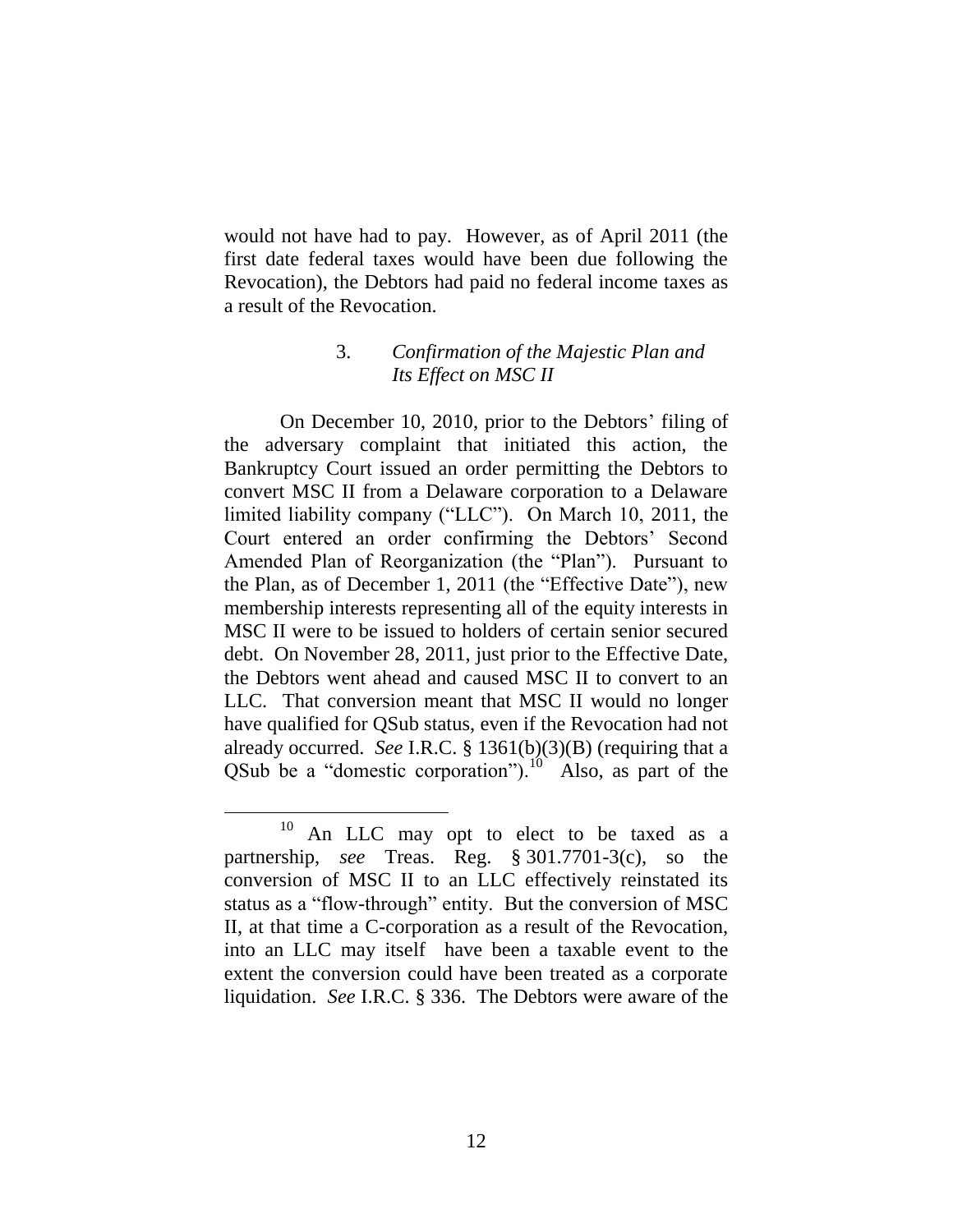Plan of Reorganization, MSC II ceased to be wholly owned by an S-corp, so that, even absent the LLC conversion, and independent of the Revocation, MSC II would no longer have qualified as a QSub. The Debtors" Plan of Reorganization was substantially consummated on December 1, 2011, and MSC II emerged from bankruptcy together with the other Debtors on that date.

### B. *Procedural History*

On December 31, 2010, the Debtors filed an adversary complaint in the Bankruptcy Court, asserting that the Revocation caused an unlawful postpetition transfer of MSC II"s estate property, in violation of §§ 362 and 549 of the Bankruptcy Code. The complaint sought recovery of that "property" under Code § 550, through an order "directing the IRS and [the] Indiana [Department of Revenue] to restore BDI's status as an S corporation and MSC II's status as a QSub retroactively effective January 1, 2010." (App. at 50.).

The IRS moved to dismiss the Debtors' adversary complaint on February 14, 2011, contending that the Bankruptcy Court lacked jurisdiction and that the Debtors failed to state a claim under Federal Rules of Civil Procedure 12(b)(1) and 12(b)(6) (incorporated by Federal Rule of Bankruptcy Procedure 7012(b)). More particularly, the IRS argued that the Bankruptcy Court lacked jurisdiction under Code  $\S$  505(a)(1) because the Debtors had not alleged that MSC II had actually paid any federal corporate income taxes or filed any federal income tax returns prior to initiating their

possible taxable nature of the conversion to an LLC when it occurred.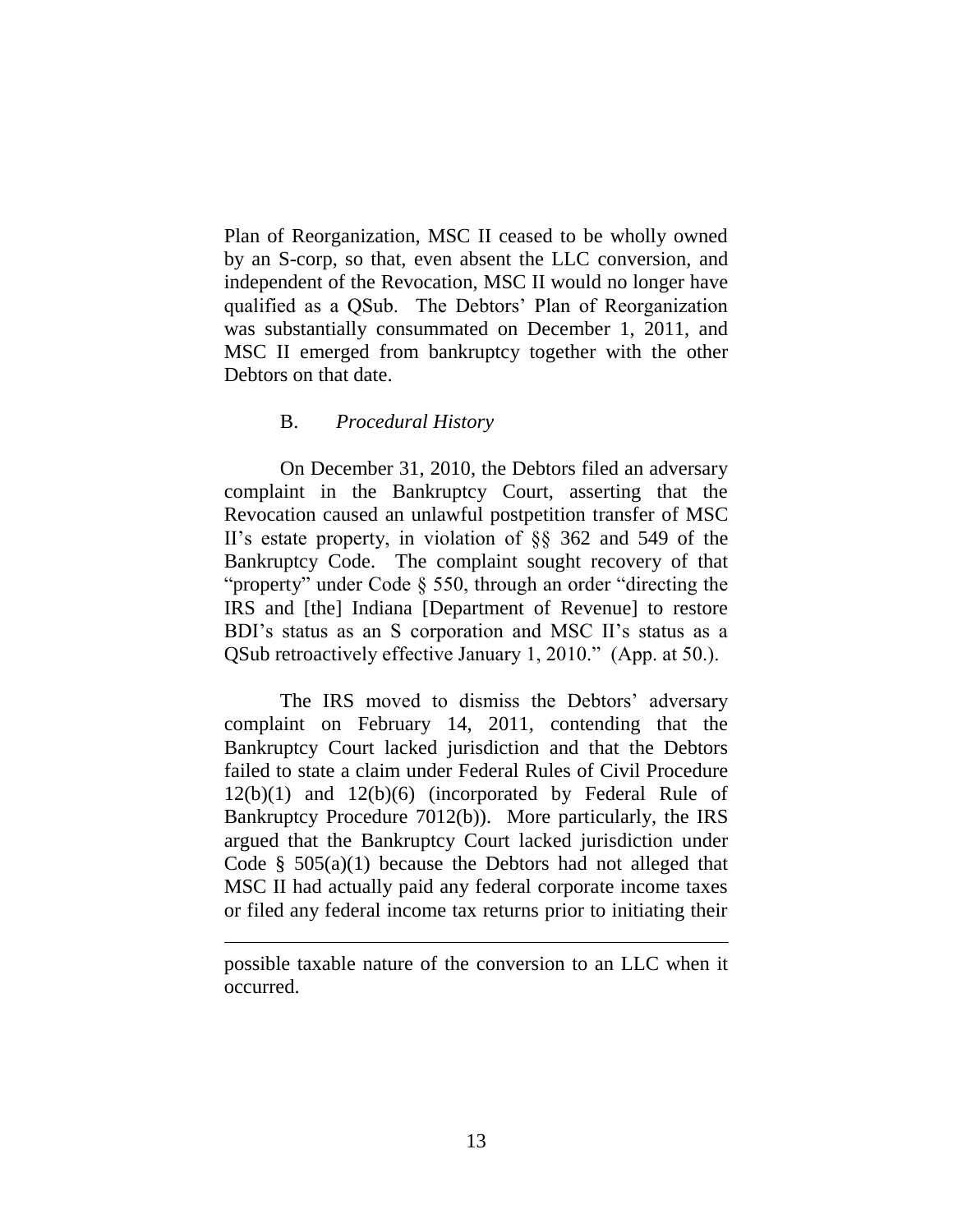adversary proceeding, so that their claims were not ripe. The IRS also argued that the Debtors had failed to state a claim because MSC II"s status as a QSub was not "property" of the MSC II estate because MSC II "never had a right to claim, continue, or revoke" that status "either before or after it filed its bankruptcy petition" (App. at 81), and that no "transfer" of estate property occurred when BDI terminated its S-corp election and triggered the loss of MSC II's QSub status, (App. at 83-84).

Barden and BDI answered the Debtors' adversary complaint on February 28, 2011, and moved for judgment on the pleadings under Federal Rule of Civil Procedure 12(c). They contended that because a QSub has no separate tax existence, MSC II had no cognizable property interest in that status. They also argued that, because a subsidiary"s QSub status depends entirely on elections made by its S-corp parent, even if MSC II's QSub status were a species of property, it was property that belonged to BDI and Barden.

The Debtors moved for summary judgment on March 16, 2011, and, on January 24, 2012, the Bankruptcy Court granted their motion and denied both the IRS"s motion to dismiss and the Barden Appellants' motion for judgment on the pleadings. The Court held that MSC II"s status as a QSub was the property of MSC II, and that, as such, it belonged to MSC II"s bankruptcy estate. The Court therefore concluded that the revocation by non-debtor BDI of its status as an S-corp, and the resulting termination of MSC II"s status as a QSub, were void and of no effect. Finally, the Court ordered the defendants, including the IRS, to take all actions necessary to restore the status of MSC II as a QSub of BDI.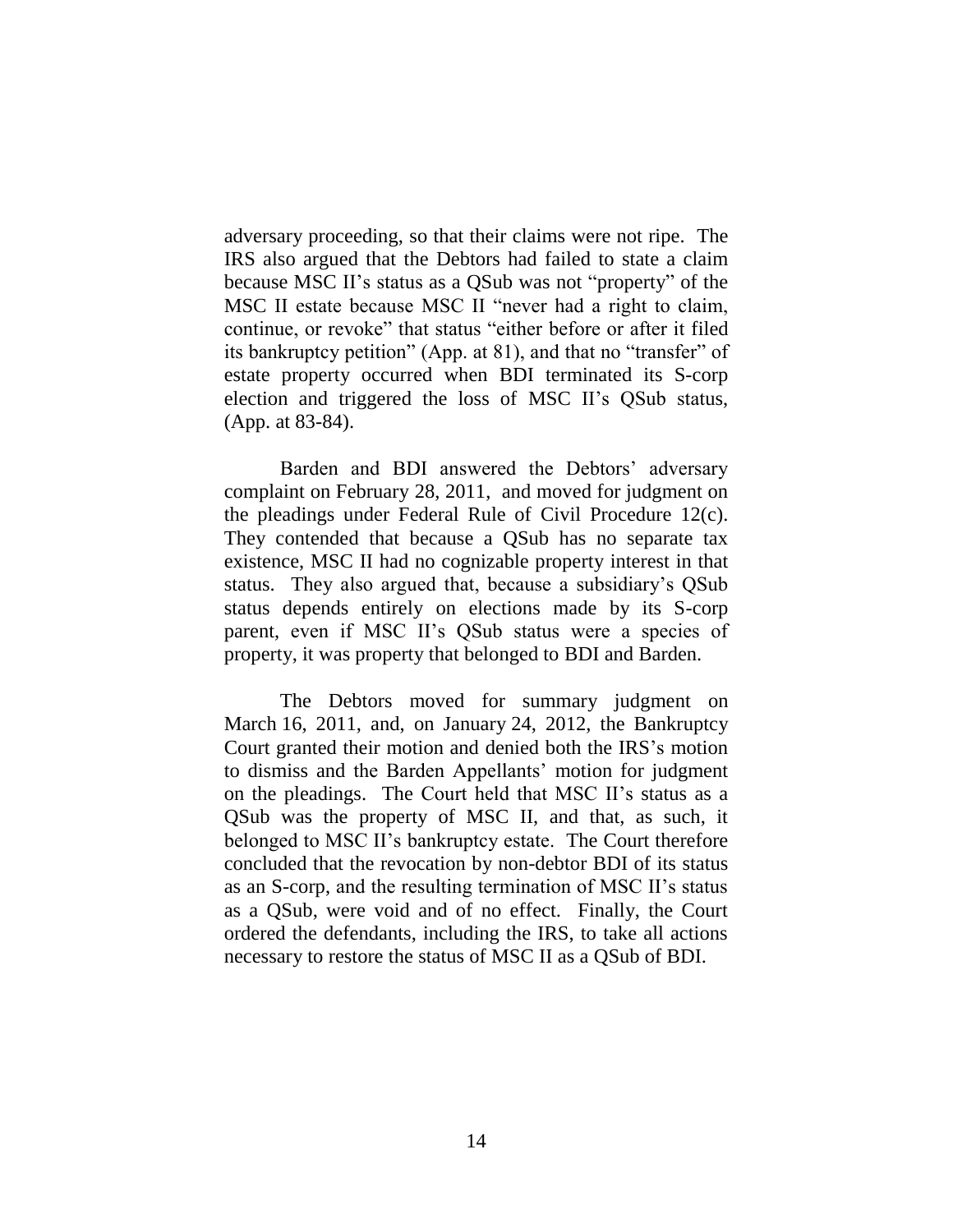That order, of course, has significant practical implications for the parties. As with many bankruptcy reorganizations, the Debtors" emergence from bankruptcy resulted in the cancellation of a substantial amount of indebtedness, which, in turn, generated "cancellation of debt" ("COD") income equal to the amount by which the debt was reduced in bankruptcy. At oral argument before us, the IRS said that the amount of that COD income was \$170 million. COD income is generally subject to federal taxation. *See*  I.R.C.  $\S$  61(a)(12) (including in the definition of "gross" income" "income from the discharge of indebtedness"). If BDI is restored to S-corp status, then it, and ultimately Barden, is the taxpayer and would be liable for the taxes on the COD income. *See* Prop. Treas. Reg. § 1.108-9, 76 Fed. Reg. 20593-01 (Apr. 13, 2011) (providing that, when the debtor is a disregarded entity, such as an S-corp, then the owner of that entity is the taxpayer). Normally, under the socalled "Bankruptcy Exception," a taxpayer in bankruptcy does not recognize COD income on debt that is cancelled or written down as part of a plan of reorganization. I.R.C. § 108(a)(1)(A). However, in this case, neither Barden nor BDI was part of the Majestic bankruptcy, so they may not qualify for the Bankruptcy Exception and could be liable for the tax on the COD income. *See* Prop. Treas. Reg. § 1.108-9 (limiting the Bankruptcy Exception to entities under the jurisdiction of the Bankruptcy Court). Also, the Bankruptcy Court's order caused the IRS to lose the benefit of MSC II's tax liabilities being treated as an administrative expense of the bankruptcy estate, which would have allowed the government to be paid before most other creditors. *See* 11 U.S.C.  $§$  503(b)(1)(B).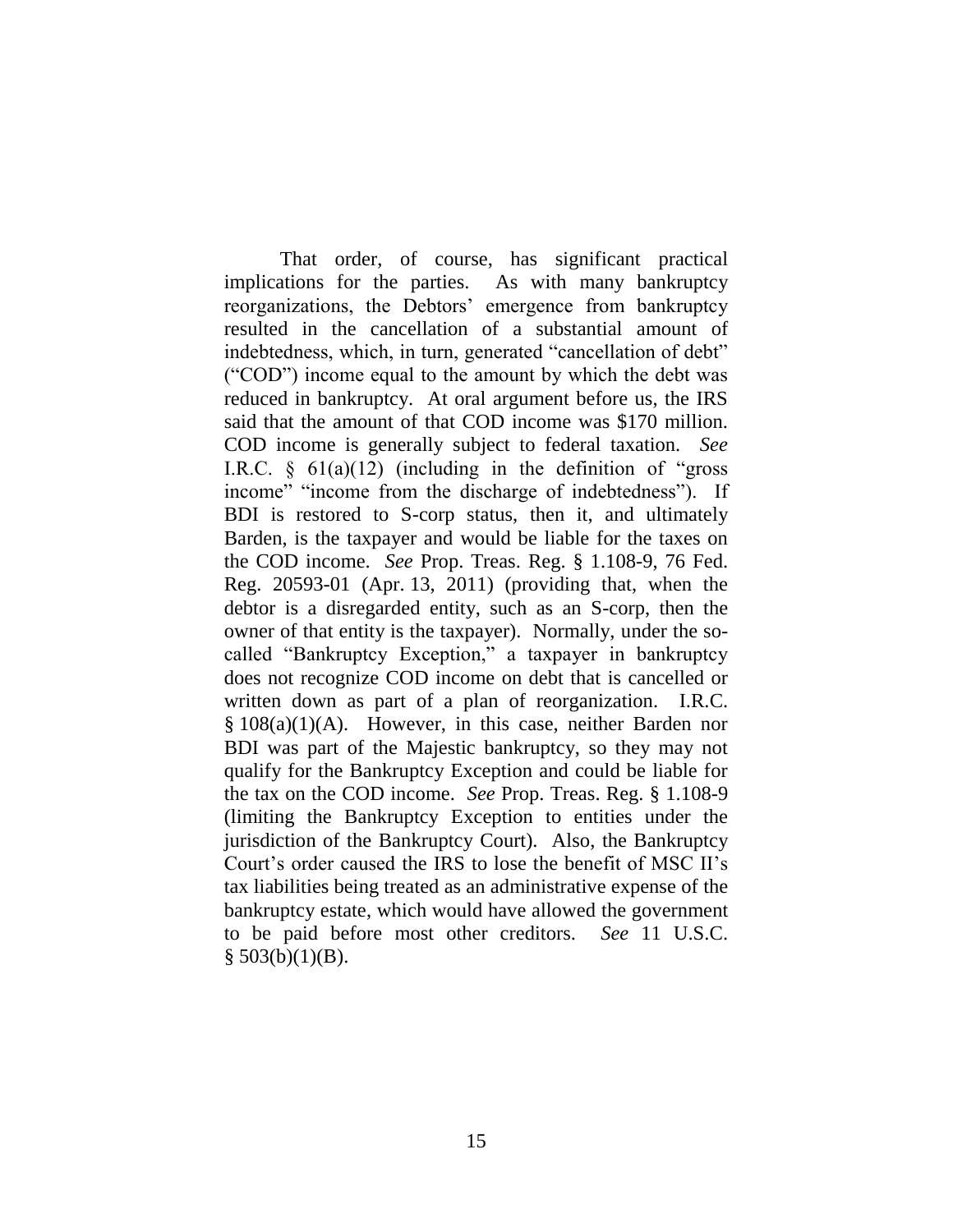By contrast, the Debtors  $-$  or, more precisely, their former creditors who replaced BDI as the holders of MSC II"s equity – benefit in at least two dramatic ways if the Revocation is deemed to have been void or is otherwise avoided. First, if MSC II remains a QSub even after having emerged from bankruptcy, then it (and its new equity holders) will continue to enjoy its tax-free status, while BDI retains liability for MSC II's income taxes, even though BDI no longer has access to MSC II's income and cash flow to fund the tax payments. Second, by shifting the tax liability for COD income to BDI, MSC II need not make use of the Bankruptcy Exception, which would ordinarily come with a substantial cost. Under the I.R.C., a debtor that makes use of the Bankruptcy Exception must reduce the value of other tax attributes dollar-for-dollar by the amount of COD income excluded from gross income. *See* I.R.C. § 108(b)(1). That means that the reorganized debtor loses the value of various deductions and credits that would have been available to reduce taxes in the future. *See id.* § 108(b)(2). As a consequence of the Bankruptcy Court's order, however, the Debtors avoid liability for COD income without the adverse impact on their tax attributes.

The Bankruptcy Court granted the IRS and the Barden Appellants leave to appeal on March 7, 2012, even though the Court"s judgment and order had left open the calculation of the damages for which Barden and BDI were liable as a result of the Court"s conclusion that they had violated the automatic stay.The United States District Court for the District of Delaware certified the appeals to us on May 23, 2012, and we authorized the appeals on July 9, 2012.

#### **II. JURISDICTION AND STANDARDS OF REVIEW**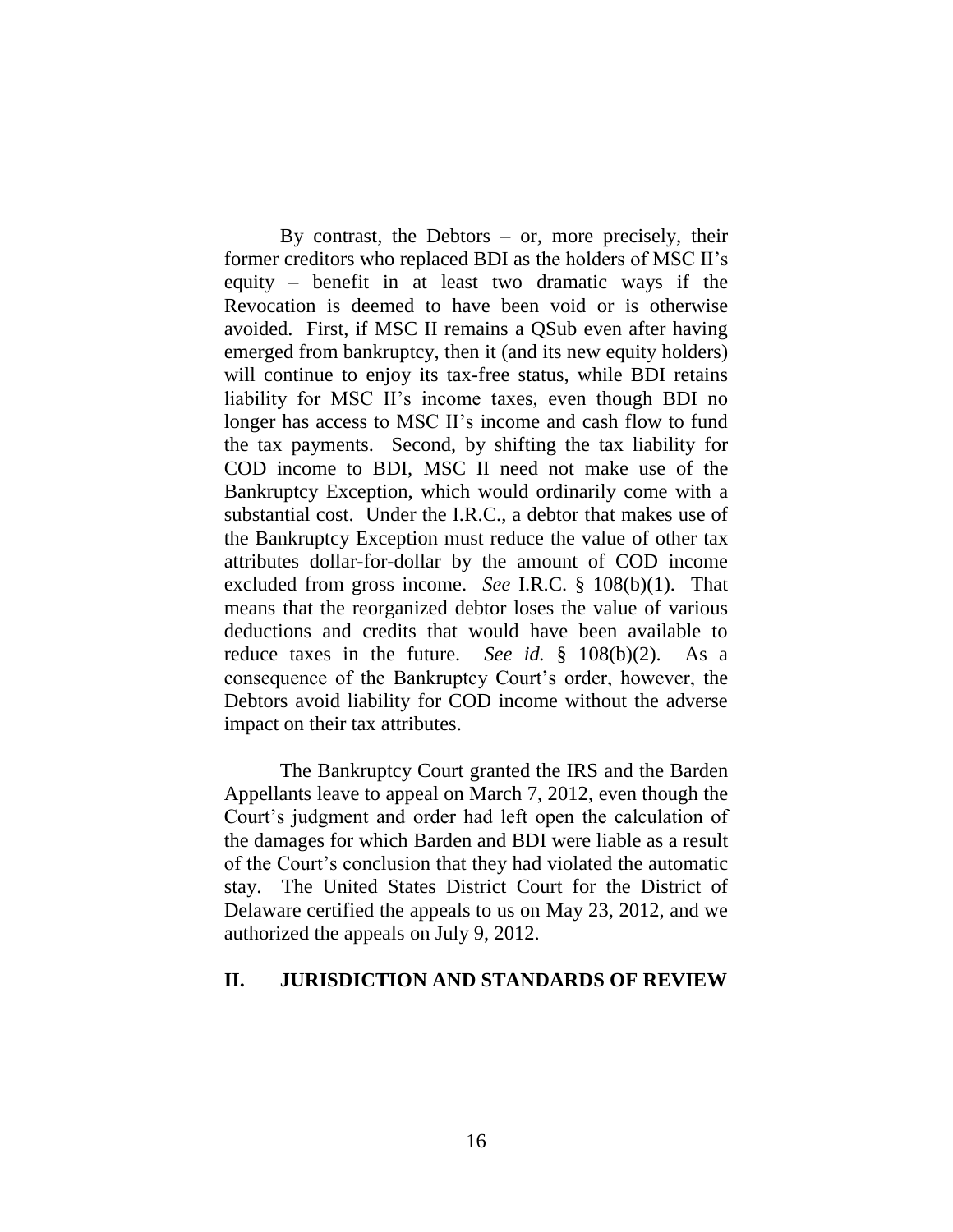The Bankruptcy Court had jurisdiction over the adversary proceeding pursuant to 28 U.S.C. §§ 157(b)(2), 1334(a)-(b). We have jurisdiction over this direct appeal under 28 U.S.C.  $\frac{8}{9}$  158(d)(2)(A). We reject the Barden Appellants' argument, raised for the first time in this appeal, that the Bankruptcy Court, as an Article I court, lacked jurisdiction to order the IRS to reinstate BDI"s status as an Scorp and MSC II"s status as a QSub. Leaving aside that arguments not raised below are normally waived on appeal, *see In re American Biomaterials Corp.*, 954 F.2d 919, 927 (3d Cir. 1992), that argument is without merit. The Bankruptcy Code gives bankruptcy courts the power to ""issue any order, process, or judgment that is necessary or appropriate to carry out [its] provisions."" *Official Comm. of Unsecured Creditors of Cybergenics Corp. ex rel. Cybergenics Corp. v. Chinery*, 330 F.3d 548, 567 (3d Cir. 2003) (quoting 11 U.S.C. § 105(a)). The IRS is subject to that power as an "entity" referred to in specific provisions of the Code, because that term expressly includes a "governmental unit." 11 U.S.C.  $\S$  101(15). The Court's ability to exercise jurisdiction over the IRS has been affirmed in a number of contexts. *See United States v. Energy Res. Co.*, 495 U.S. 545, 549 (1990) (holding that "a bankruptcy court has the authority to order the IRS to apply the payments [made by a debtor] to trust fund liabilities if the bankruptcy court determines that this designation is necessary to the success of a reorganization plan"); *United States v. Whiting Pools, Inc.*, 462 U.S. 198, 209 (1983) (concluding that the Code authorizes a bankruptcy court to recover property seized to satisfy a lien prior to the filing of a petition for reorganization, and noting that "[w]e see no reason why a different result should obtain when the IRS is the creditor").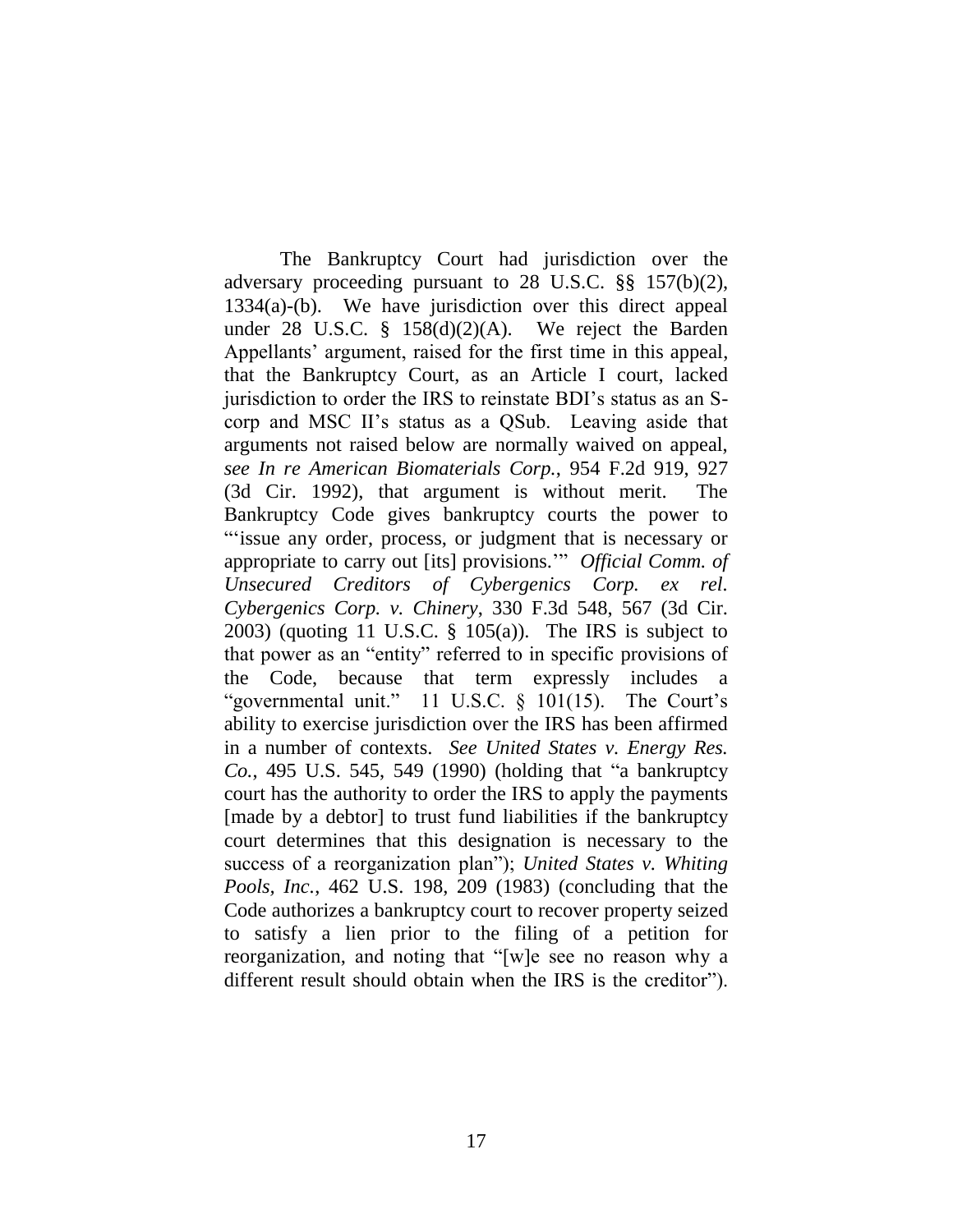Transactions to which the IRS is a party are also subject to the general rule that they are void if they violate the automatic stay. *See United States v. Galletti*, 541 U.S. 114, 124 n.5 (2004) (noting that the automatic stay barred the IRS from bringing suit against a debtor in bankruptcy); *In re Schwartz*, 954 F.2d 569, 571 (9th Cir. 1992) (holding that an IRS tax assessment that violated the automatic stay was void).

Although we reject the Barden Appellants' argument that the Bankruptcy Court lacked jurisdiction, we note that this case raises a jurisdictional question of standing that the parties did not raise and the Bankruptcy Court did not consider. We address that question in Parts III.A and III.B, *infra*, in the context of the merits.

When reviewing a bankruptcy court's grant of summary judgment, "we review the ... findings of fact for clear error and exercise plenary review over the ... legal determinations." *In re Kiwi Int'l Air Lines, Inc.*, 344 F.3d 311, 316 (3d Cir. 2003) (citing *In re Woskob*, 305 F.3d 177, 181 (3d Cir. 2002); *In re Cont'l Airlines*, 125 F.3d 120, 128 (3d Cir. 1992)). A grant of summary judgment is "proper only if it appears that there is no genuine issue as to any material fact and that [each of] the moving part[ies] is entitled to a judgment as a matter of law." *Id.* (alterations in original) (quoting Fed. R. Civ. P.  $56(c)$ ) (internal quotation marks omitted). In evaluating the evidence, we "view inferences to be drawn from the underlying facts in the light most favorable to the party opposing the motion." *Bartnicki v. Vopper,* 200 F.3d 109, 114 (3d Cir. 1999).

We exercise plenary review over rulings on motions to dismiss, *In re Avandia Mktg., Sales Practices & Prods. Liab.*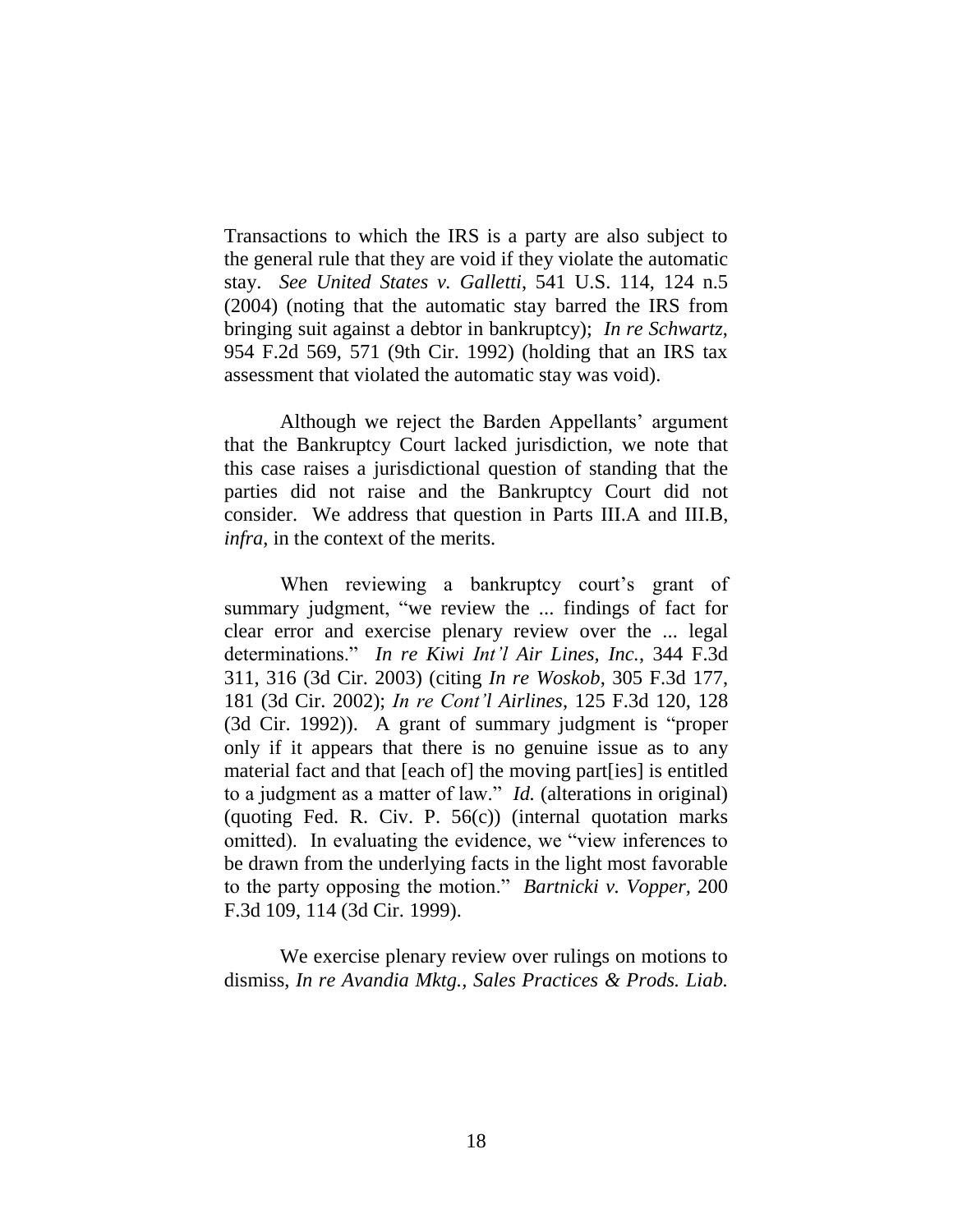*Litig.*, 685 F.3d 353, 357 (3d Cir. 2012), and over rulings on motions for judgments on the pleadings, *Rosenau v. Unifund Corp.*, 539 F.3d 218, 221 (3d Cir. 2008).

## **III. DISCUSSION**

This appeal requires us to answer two related questions. As a threshold matter of justiciability, we must decide whether the Debtors have standing to challenge the revocation of MSC II"s QSub status. That, however, requires us to address the merits of whether the MSC II bankruptcy estate had a property interest in MSC II"s QSub status such that the Debtors had the right to challenge what they characterize as the postpetition transfer of that interest.

#### A. *Standing*

Front and center in this case is the question of whether a debtor subsidiary"s entity tax status is "property" at all, and, if so, whether it is property belonging to that subsidiary or to its non-debtor corporate parent. That implicates standing, even though the issue was not addressed before this appeal. Inasmuch as the "[s]tanding doctrine embraces ... judicially self-imposed limits on the exercise of federal jurisdiction," *Allen v. Wright*, 468 U.S. 737, 751 (1984), we turn to it first.

The doctrine of standing "focuses on the party seeking to get his complaint before a federal court and not on the issues he wishes to have adjudicated." *Valley Forge Christian Coll. v. Ams. United for Separation of Church & State, Inc.*, 454 U.S. 464, 484 (1982) (quoting *Flast v. Cohen*, 392 U.S. 83, 99 (1968)) (internal quotation marks omitted). It "involves both constitutional limitations on federal-court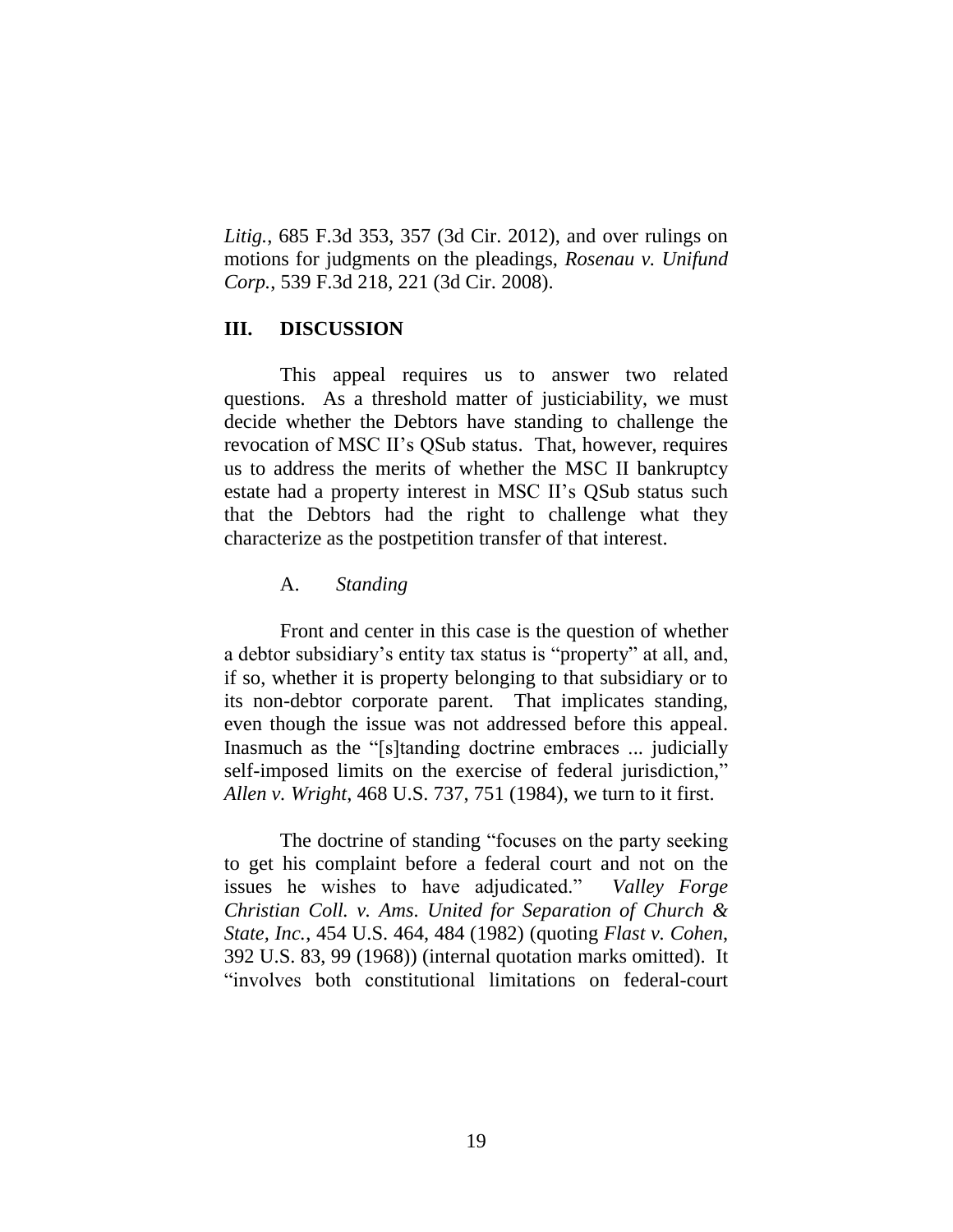jurisdiction and prudential limitations on its exercise." *Warth v. Seldin*, 422 U.S. 490, 498 (1975). One of those prudential limits demands that "the plaintiff generally ... assert his own legal rights and interests, and []not rest his claim to relief on the legal rights or interests of third parties." *Id.* at 499.

The Debtors' effort to pursue claims under Code §§ 362, 549, and 550 is dependent upon Code § 541, which provides that a bankruptcy estate succeeds only to "legal or equitable interests of the debtor ... as of the commencement of the case." 11 U.S.C.  $\S$  541(a)(1). It is a given that "[t]he trustee [or debtor-in-possession] can assert no greater rights than the debtor himself had on the date the [bankruptcy] case was commenced." *Guinn v. Lines* (*In re Trans-Lines West, Inc.*), 203 B.R. 653, 660 (Bankr. E.D. Tenn. 1996) (quoting 4 Collier on Bankruptcy ¶ 541.06 (15th ed. 1996)) (internal quotation marks omitted).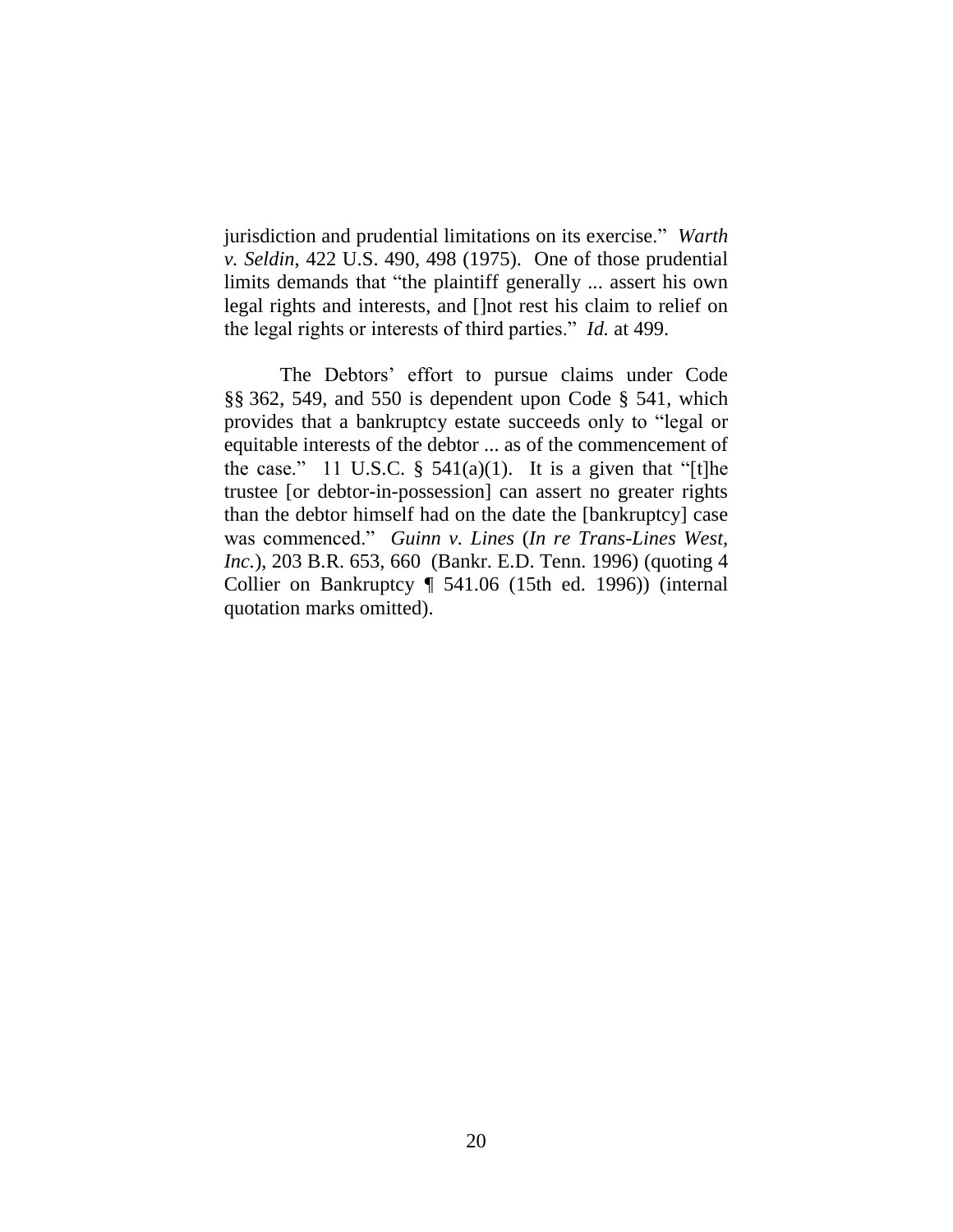As discussed in more detail in Part III.B.1, *infra*, "a corporation cannot alter its tax status through election, revocation or rescission, without some form of shareholder consent," so that "the corporation, standing alone, cannot challenge the validity of a prior Subchapter S revocation ... without the consent of at least those shareholders who consented to the revocation." *Trans-Lines West*, 203 B.R. at 660. As a result, "[a] trustee [or debtor-in-possession] who attempts to challenge the validity of a revocation without such consent is asserting the rights of a third party," i.e., the equity holder, and "does not have standing ... ." *Id.*; *cf. Simon v. E. Ky. Welfare Rights Org.*, 426 U.S. 26, 37 (1976) (declining to decide "whether a third party ever may challenge IRS treatment of another").

Following that reasoning, if we assume that a subsidiary's entity tax status, e.g., its existence as a passthough entity, is "property" but hold that such status belongs not to the subsidiary itself but rather to its parent, then the right to challenge the revocation of QSub status belongs solely to the parent corporation, and the bankruptcy estate of a QSub does not succeed to that right under Code § 541. If that is the case, then a debtor subsidiary that challenges a revocation, as MSC II has done in this case, is endeavoring to assert the rights of a third party, namely its S-corp parent, which is contrary to general principles of standing.

The prohibition on third party standing, however, "is not invariable and our jurisprudence recognizes third-party standing under certain circumstances." *Pa. Psychiatric Soc'y v. Green Spring Health Servs. Inc.*, 280 F.3d 278, 288 (3d Cir. 2002). We have recognized that "the principles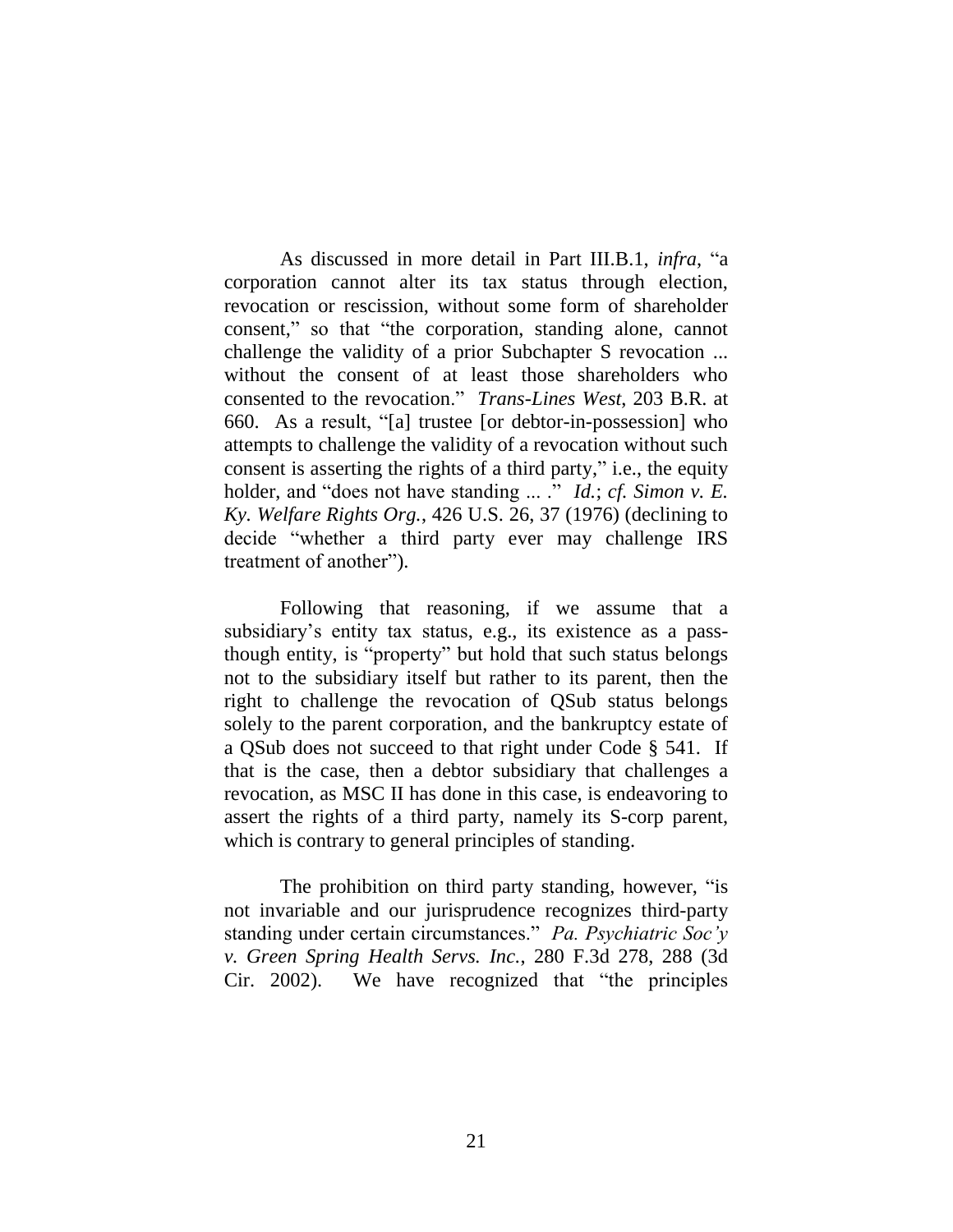animating ... prudential [standing] concerns are not subverted if the third party is hindered from asserting its own rights and shares an identity of interests with the plaintiff." *Id.* (citing *Craig v. Boren*, 429 U.S. 190, 193-94 (1976); *Singleton v. Wulff*, 428 U.S. 106, 114-15 (1976) (plurality opinion); *Eisenstadt v. Baird*, 405 U.S. 438, 443-46 (1972)). "More specifically, third-party standing requires the satisfaction of three preconditions: 1) the plaintiff must suffer injury; 2) the plaintiff and the third party must have a "close relationship"; and 3) the third party must face some obstacles that prevent it from pursuing its own claims." *Id.* at 288-89 (citing *Campbell v. Louisiana,* 523 U.S. 392, 397 (1998); *Powers v. Ohio*, 499 U.S. 400, 411 (1991); *Pitt. News v. Fisher*, 215 F.3d 354, 362 (3d Cir. 2000)).

If the entity tax status of MSC II is "property" that belongs to BDI, then the present case does not satisfy the third condition for third-party standing. Nothing in the record suggests that BDI, as the former shareholder of MSC II and the "third party" with standing, is unable to protect its own interests. The term "third party" is actually something of a misnomer here because BDI, as well as its ultimate shareholder Barden, are both defendant parties in the present action and have vigorously fought to protect their interests. Sticking with that nomenclature, though, it is settled that "third parties themselves usually will be the best proponents of their own rights," *Singleton*, 428 U.S. at 114, and the fact that BDI chose not to backtrack and challenge the Revocation does not mean that MSC II or the Debtors have standing to do so.

We thus find ourselves in a circumstance where what is ordinarily the preliminary question of standing cannot be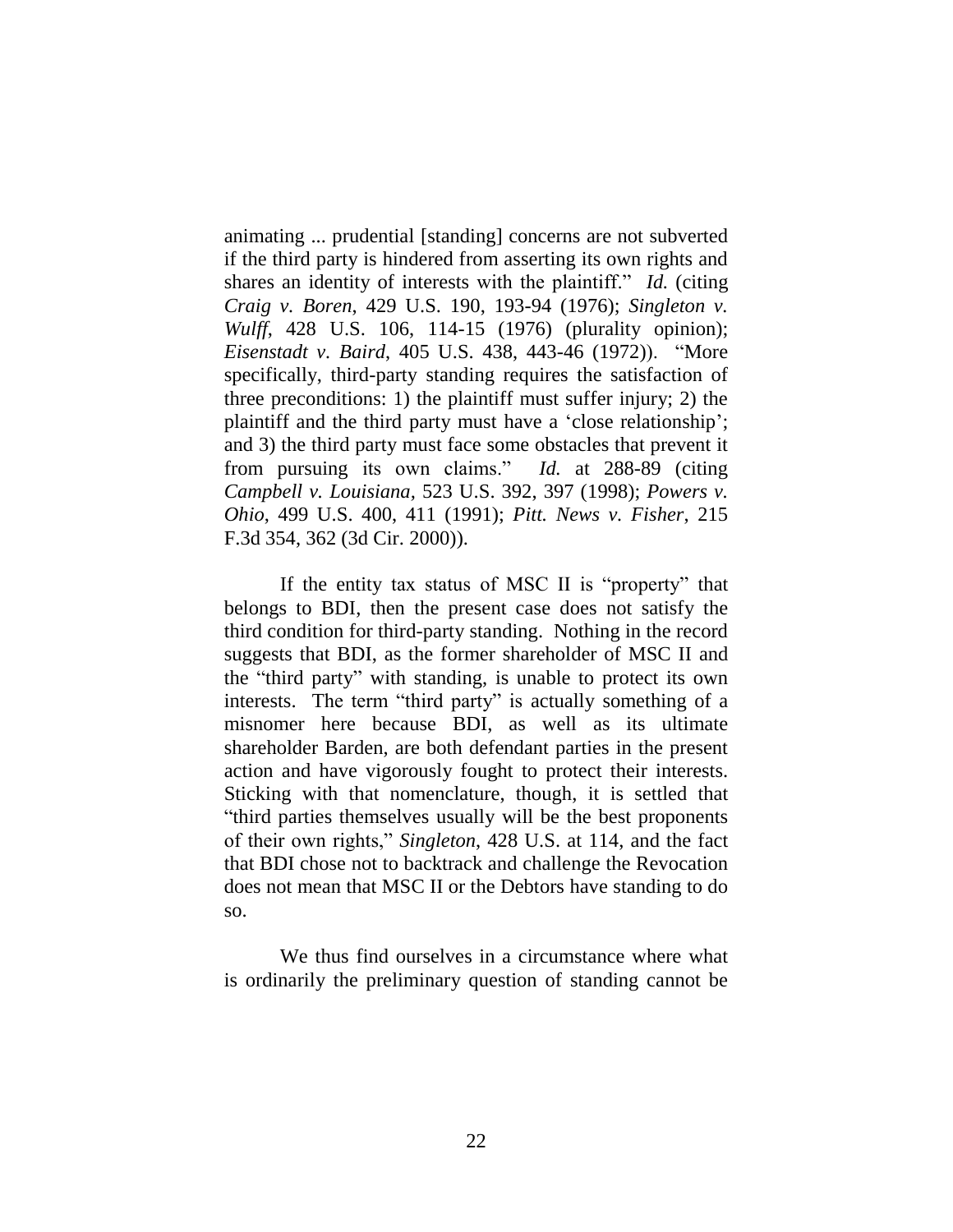answered without delving into whether the entity tax status of MSC II is "property" and, if so, whether it belongs to MSC II. In short, we must consider the merits.

# B. *QSub Status Claimed as "Property" of the MSC II Bankruptcy Estate*

Referring to MSC II"s QSub status, the Bankruptcy Court said that "because the debtor-corporation"s subchapter "S" status provided the debtor-corporation the ability to passthrough capital gains tax liabilities to its principals, the right to make or revoke its subchapter "S" status had value to the debtor and constituted property or an interest of the debtor in property." *In re Majestic Star Casino, LLC*, 466 B.R. 666, 675 (Bankr. D. Del. 2012). The Barden Appellants argue that the Bankruptcy Court erred in that conclusion because the Court "applied a general overarching bankruptcy principle that anything that brings value into a bankruptcy estate must be a property right" (Barden Appellants' Opening Br. at 21), despite the fact that "the Bankruptcy Code by itself ... does not constitute a source of property rights" (*id.* at 18). Likewise, the IRS asserts that simply because an S-corp election "means that the corporation may 'use' and 'enjoy'" the benefits of a pass-through entity tax status, "it does not follow that the postpetition revocation of ... [that] election is a transfer of estate property." (IRS Opening Br. at 27.)

In their adversary proceeding, the Debtors sought relief under §§ 549, 550, and 362 of the Code.<sup>11</sup> Section 549

<sup>&</sup>lt;sup>11</sup> Specifically, the Debtors sought "an order voiding the Avoidable Transfer under section 549 of the Bankruptcy Code, and[,] pursuant to section 550 of the ... Code," orders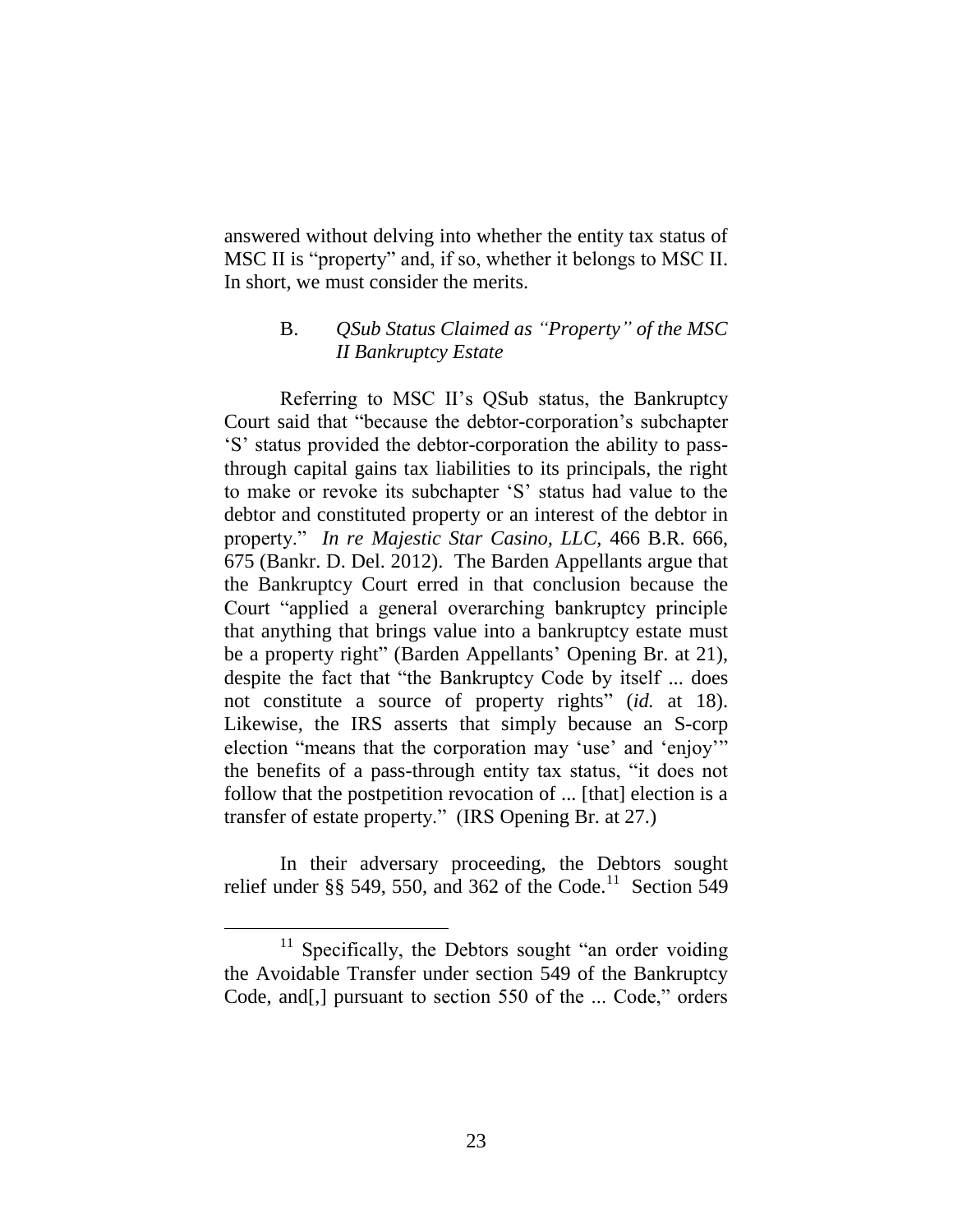provides that a debtor-in-possession or trustee "may avoid a transfer of property of the estate that occurs after the commencement of the case[] and that is not authorized ... by the court." 11 U.S.C. § 549(a). Section 550 permits the debtor-in-possession or trustee to "recover, for the benefit of the estate" property whose transfer has been avoided under § 549. *Id.* § 550(a). Finally, § 362 provides for an "automatic stay" such that the filing of a chapter 11 petition "operates as a stay, applicable to all entities," of, *inter alia*, "any act to obtain possession of property of the estate or of property from the estate or to exercise control over property of the estate." *Id.* § 362(a)(3). Section 362 also provides that "an individual injured by any willful violation of [the] stay ... shall recover actual damages, including costs and attorneys' fees, and, in appropriate circumstances, may recover punitive damages." *Id.* § 362(k)(1).

Section 362 operates differently than §§ 549 and 550. Those latter sections authorize the bankruptcy court to "avoid" the violative transfer, but the debtor-in-possession or trustee must commence an adversary proceeding. *See* Fed. R. Bankr. P. 7001(1) (requiring that a "proceeding to recover money or property" be brought as an "adversary proceeding"); *In re Doll & Doll Motor Co*., 448 B.R. 107, 111 (Bankr. M.D. Ga. 2011) (denying bank"s motion seeking

directing all of the defendants to return any transferred property and directing the IRS and Indiana Department of Revenue to return any tax payments made by MSC II as a result of the Avoidable Transfer, an order invalidating the Revocation, and an order "voiding the Avoidable Transfer under section  $362(a)(3)$  ... and section  $362(k)(1)$  of the Bankruptcy Code ... ." (App. at 51.)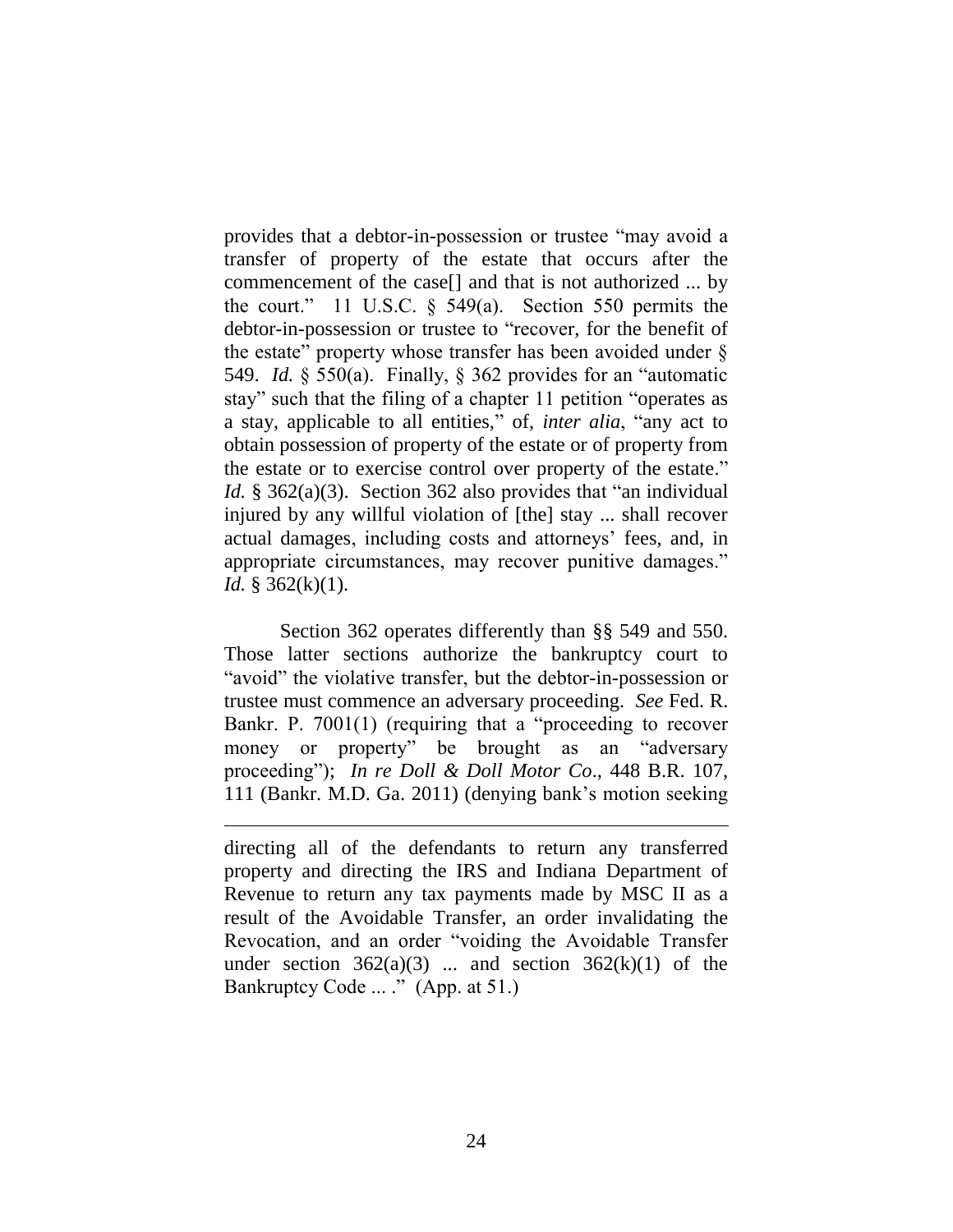an order to recover property sold by a Chapter 11 debtor because the bank had not filed an adversary proceeding against the buyer). By contrast, a transfer that violates the automatic stay is generally considered to be void without any action on the part of the debtor. *In re Myers*, 491 F.3d 120, 127 (3d Cir. 2007) (citing *In re Siciliano*, 13 F.3d 748, 750 (3d Cir. 1994) ("[T]he general principle [is] that any creditor action taken in violation of an automatic stay is void *ab initio*.")).

Notwithstanding that difference, all three sections have three elements in common for purposes of the problem before us. For the Revocation to be void under § 362 or avoidable under §§ 549 and 550, QSub status must be (1) "property" (2) "of the bankruptcy estate" (3) that has been "transferred." Though a lack of any one of those elements is dispositive, we choose to consider – in the alternative – only the first two.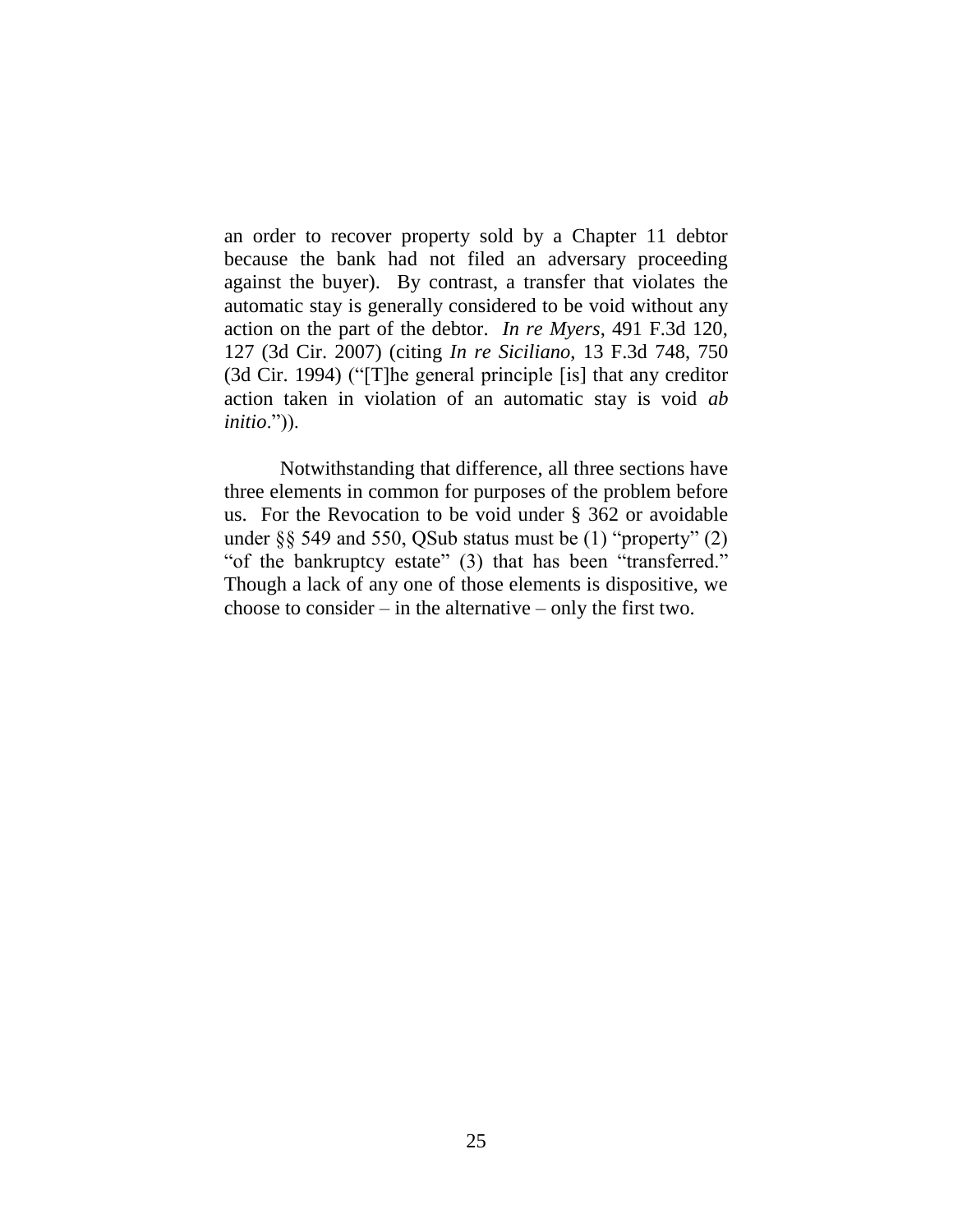### 1. *QSub Status as "Property"*

Section 541(a) of the Bankruptcy Code defines "property of the estate" as "all legal or equitable interests of the debtor in property as of the commencement of the case." 11 U.S.C. § 541(a)(1). "[W]e have emphasized that Section 541(a) was intended to sweep broadly to include all kinds of property, including tangible or intangible property, [and] causes of action[.]" *In re Kane*, 628 F.3d 631, 637 (3d Cir. 2010) (second alteration in original) (quoting *Westmoreland Human Opportunities, Inc. v. Walsh*, 246 F.3d 233, 241 (3d Cir. 2001)) (internal quotation marks omitted). "[T]he term "property" has been construed most generously and an interest is not outside its reach because it is novel or contingent or because enjoyment must be postponed." *In re Fruehauf Trailer Corp.*, 444 F.3d 203, 211 (3d Cir. 2006) (quoting *Segal v. Rochelle*, 382 U.S. 375, 379 (1966)) (internal quotation marks omitted). "It is also well established that the mere opportunity to receive an economic benefit in the future is property with value under the Bankruptcy Code." *Id.*  (internal quotation marks omitted).

However, "[f]iling for bankruptcy does not create new property rights or value where there previously were none." *In re Messina*, 687 F.3d 74, 82 (3d Cir. 2012); *cf. Butner v. United States*, 440 U.S. 48, 56 (1979) (noting that the holder of a property interest "is afforded in federal bankruptcy court the same protection he would have had under state law if no bankruptcy had ensued"). Consequently, "[t]he estate is determined at the time of the initial filing of the bankruptcy petition ... ." *Kollar v. Miller*, 176 F.3d 175, 178 (3d Cir. 1999).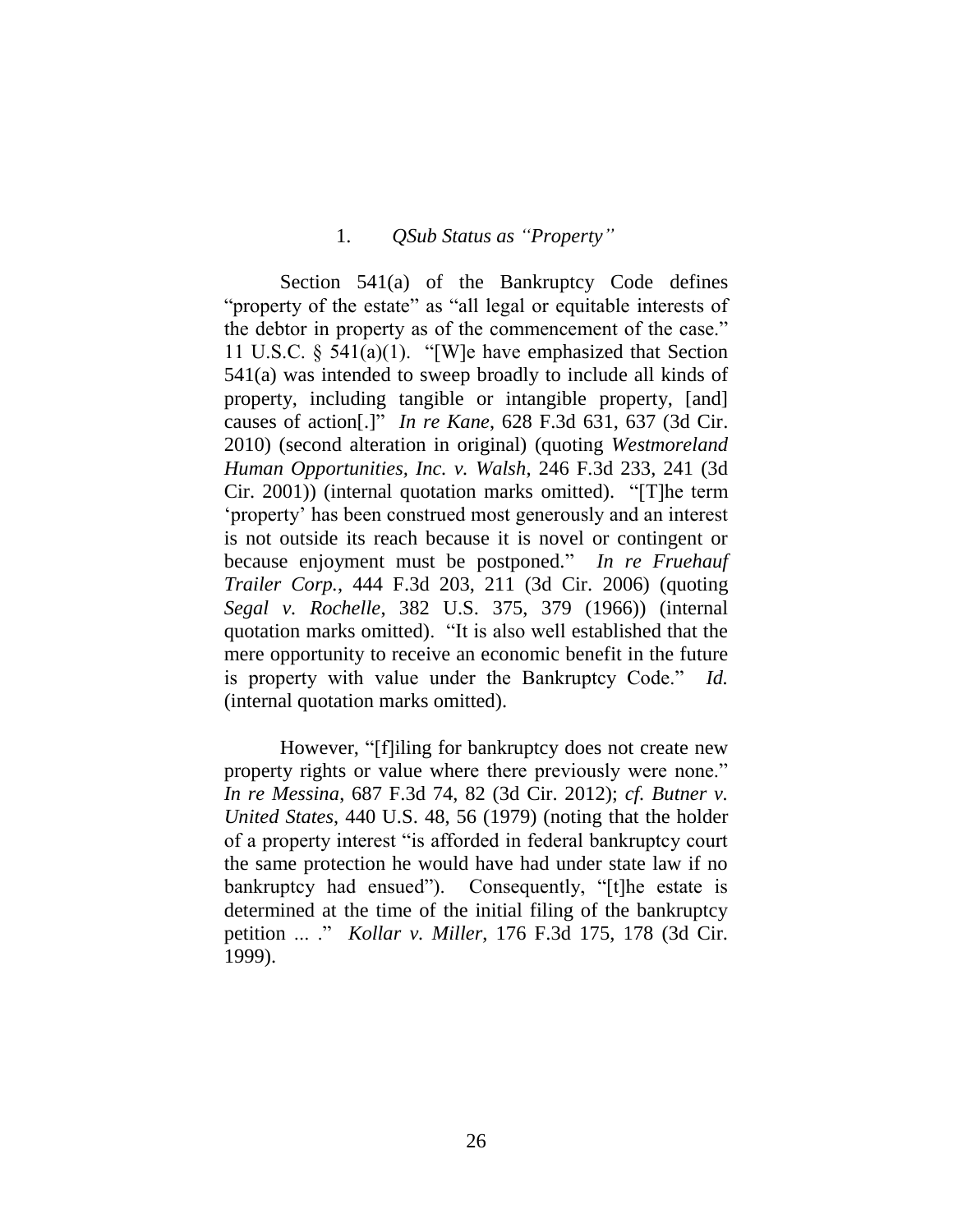This appears to be a matter of deliberate Congressional choice. Although the constitutional authority of Congress to establish "uniform Laws on the subject of Bankruptcies throughout the United States," U.S. Const., art. I, § 8, cl. 4, could, in theory, encompass a statutory framework defining property interests for purposes of bankruptcy, "Congress has generally left the determination of property rights in the assets of a bankrupt's estate to state law," *Butner*, 440 U.S. at 54; *see also In re Brannon*, 476 F.3d 170, 176 (3d Cir. 2007) ("[W]e generally turn to state law for the determination of property rights in the assets of a bankrupt's estate." (internal quotation marks omitted)). However, if "some federal interest requires a different result," *Butner*, 440 U.S. at 55, then property interests may be defined by federal law. *Cf. McKenzie v. Irving Trust Co.*, 323 U.S. 365, 370 (1945) (noting that, "[i]n the absence of any controlling federal statute," a creditor may acquire rights to property transferred by a debtor "only by virtue of state law").

Given the importance of federal tax revenues, one might assume that the Internal Revenue Code determines whether tax status constitutes a property interest of the taxpayer, but it does not do so explicitly and the case law is not entirely clear. *See Drye v. United States*, 528 U.S. 49, 57 (1999) (considering whether "state law is the proper guide to ... "property" or "rights to property"" under a provision of the I.R.C. and noting that the Court's "decisions in point have not been phrased so meticulously"). On one hand, the I.R.C. "creates no property rights but merely attaches consequences, federally defined, to rights created under state law." *United States v. Bess*, 357 U.S. 51, 55 (1958). Thus, "[i]n the application of a federal revenue act, state law controls in determining the nature of the legal interest which the taxpayer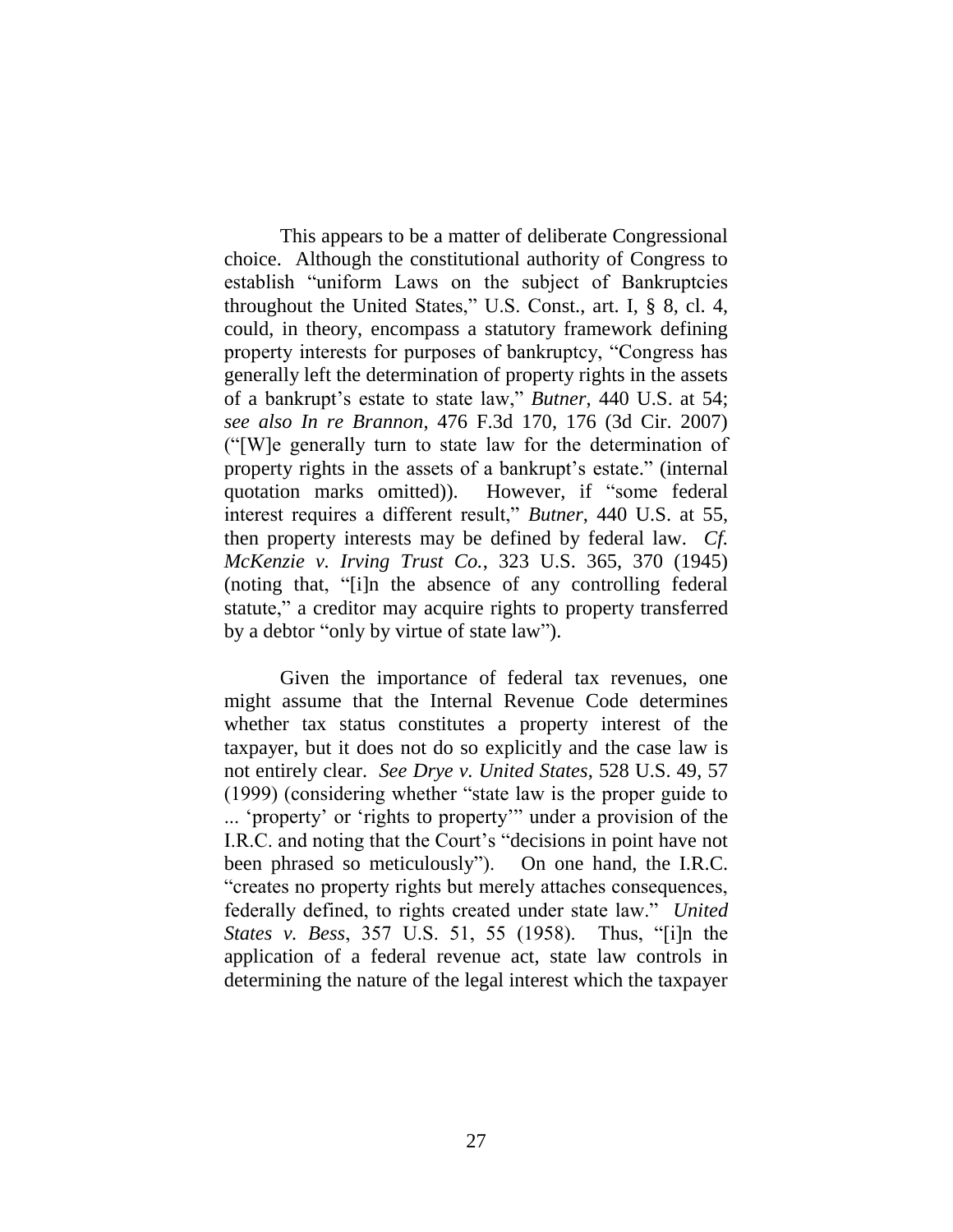had in the property." *United States v. Nat'l Bank of Commerce*, 472 U.S. 713, 722 (1985) (quoting *Aquilino v. United States*, 363 U.S. 509, 513 (1960)) (internal quotation marks omitted). On the other hand, "[o]nce it has been determined that state law creates sufficient interests in the [taxpayer] to satisfy the requirements of [the federal revenue statute], state law is inoperative, and the tax consequences thenceforth are dictated by federal law." *Id.* (second alteration in original) (quoting *Bess*, 357 U.S. at 56-57) (internal quotation marks omitted). In *Drye v. United States*, the Supreme Court ultimately concluded that "the [I.R.C.] and interpretive case law place under federal, not state, control the ultimate issue whether a taxpayer has a beneficial interest in any property subject to levy for unpaid federal taxes." 528 U.S. at 57. Also, the I.R.C. does address the handling of tax attributes in the bankruptcy context, at least when "the debtor is an individual," *see* I.R.C. § 1398(a), and provides that the "[e]state succeeds to tax attributes of [the] debtor ... determined as of the first day of the debtor's taxable year in which the case commences ... ." I.R.C. § 1398(g); *see also United States v. Sims* (*In re Feiler*), 218 F.3d 948, 953 (9th Cir. 2000) ("I.R.C. § 1398 determines what tax attributes of the debtor rightfully belong to the bankruptcy estate ... ."). The Bankruptcy Code itself defers to the I.R.C. with respect to the creation and character of certain tax attributes of the bankruptcy estate. *See* 11 U.S.C. § 346(a) (providing that the I.R.C. governs whether the creation of a bankruptcy estate creates a tax entity separate from the debtor). Thus, we conclude that the I.R.C., rather than state law, governs the characterization of entity tax status as a property interest for purposes of the Bankruptcy Code.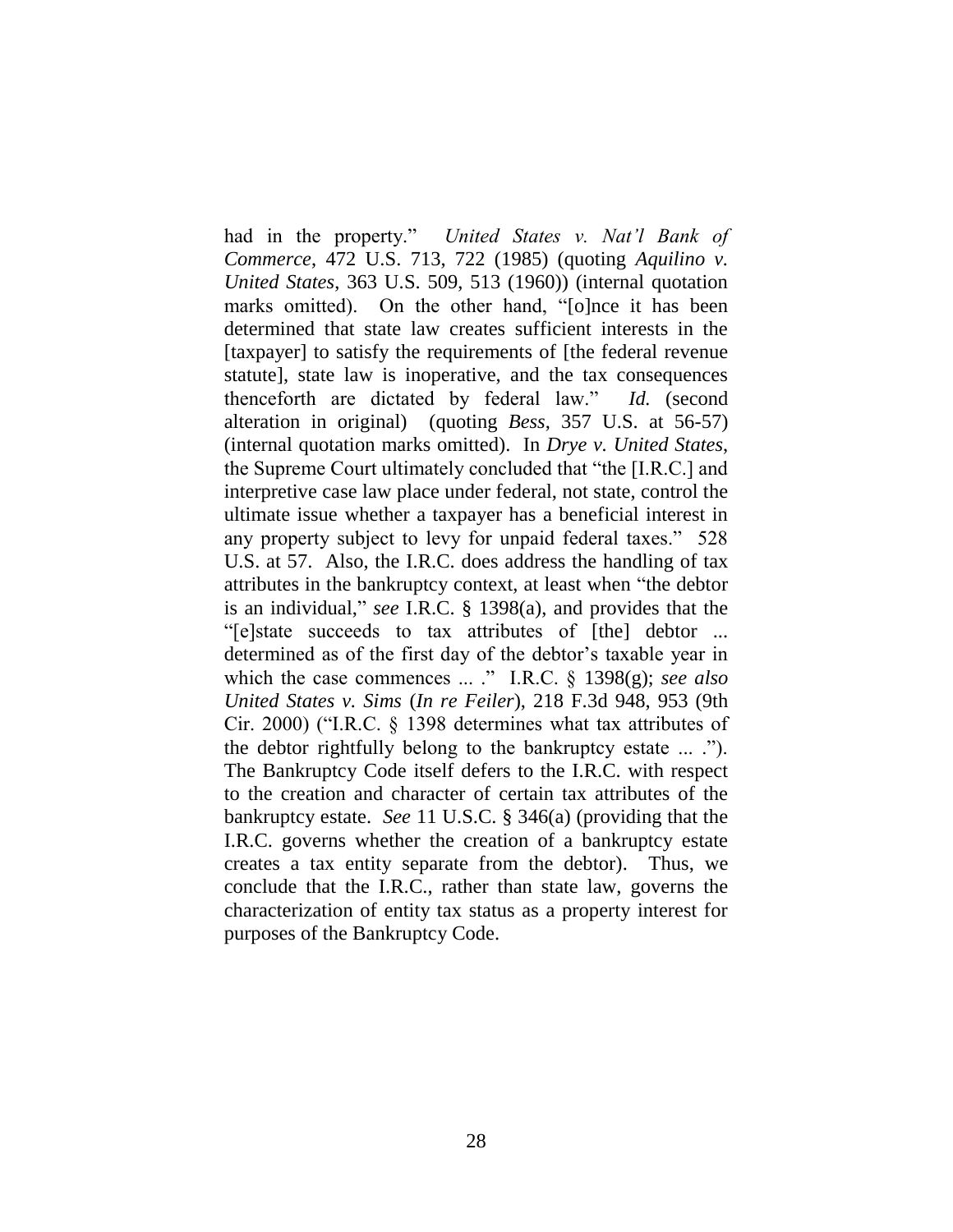With this background, we review the case law that the Debtors say supports their claim that MSC II"s QSub status was "property."

#### *i. S-Corp Status as "Property"*

The Bankruptcy Court reasoned that QSub status is analogous to S-corp status and, based on a few cases holding that the latter is "property" for purposes of the Code, concluded that the former is "property" too. The principal case is *In re Trans-Lines West, Inc.*, 203 B.R. 653 (Bankr. E.D. Tenn. 1996), which concerned whether a corporation"s revocation of its S-corp status prior to filing for bankruptcy was a prepetition transfer of property avoidable by the trustee pursuant to Code  $\S$  548.<sup>12</sup> The bankruptcy court in that case acknowledged that, "[i]n the absence of controlling federal law, the question of whether a debtor possesses an interest in property is governed by state law," but the court reasoned that, "[b]ecause the subject of the alleged transfer is the Debtor"s status as a Subchapter S corporation, a status created under title 26 of the United States Code, ... federal law, and more specifically the Internal Revenue Code," determines whether a debtor holds a property interest in its S-corp status. 203 B.R. at  $661$ .<sup>13</sup> The court observed that "'property' refers

 $\overline{a}$ 

<sup>13</sup> Courts that have followed *Trans-Lines West* have reached the same conclusion. *See, e.g.*, *Parker v. Saunders* (*In re Bakersfield Westar, Inc.*), 226 B.R. 227, 233 (B.A.P. 9th

<sup>&</sup>lt;sup>12</sup> Section 548 provides, in relevant part, that "the trustee may avoid any transfer ... of an interest of the debtor in property, or any obligation ... incurred by the debtor, that was made or incurred on or within 2 years before the date of the filing of the petition ... ." 11 U.S.C.  $\S$  548(a)(1).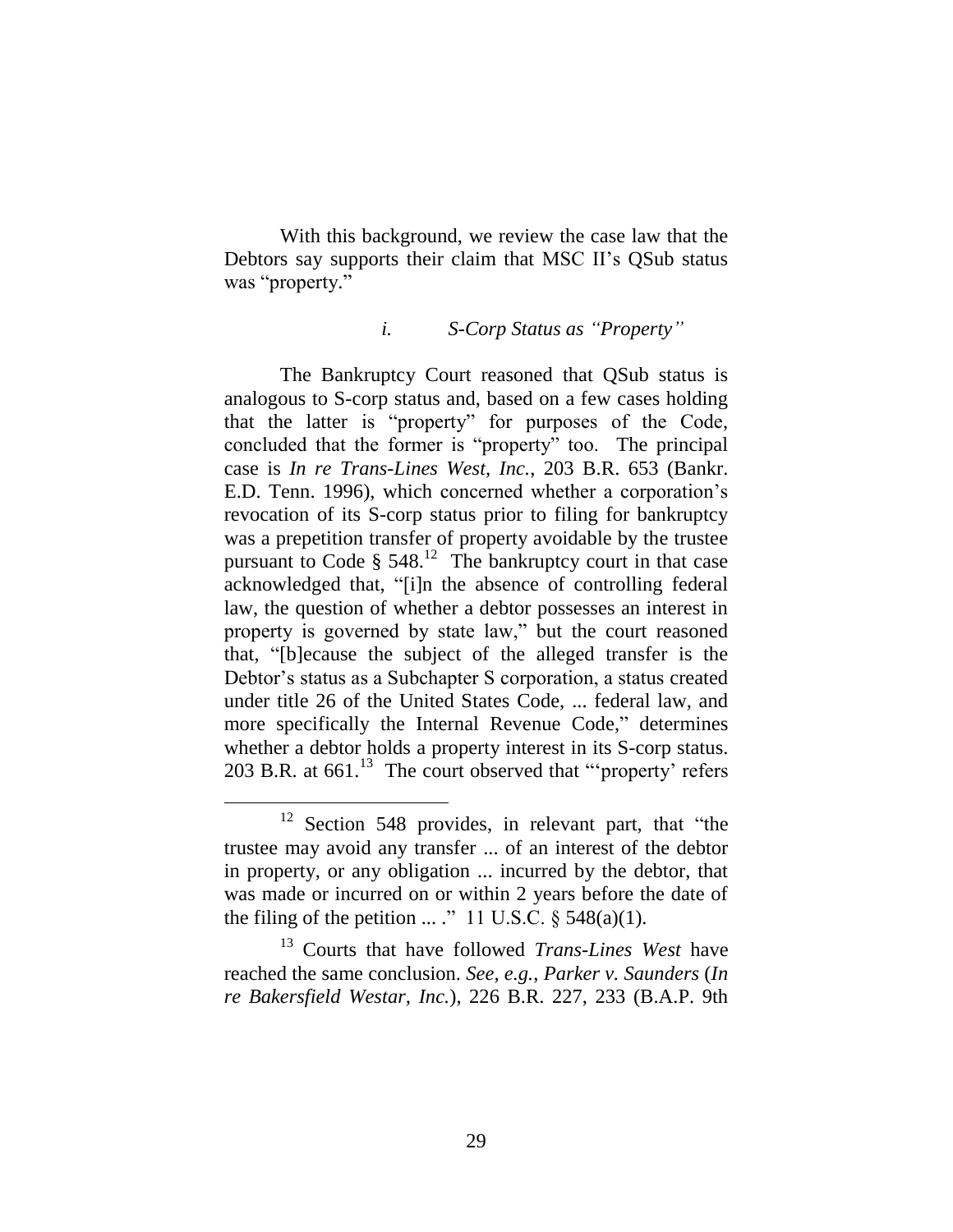... to the right and interest or domination rightfully obtained over [an] object, with the unrestricted right to its use, enjoyment, and disposition." *Id.* (quoting 63A Am. Jur. 2d *Property* §1 (1984)) (internal quotation marks omitted). It then jumped to the conclusion that,

> once a corporation elects to be treated as an S corporation, I.R.C. § 1362(c) guarantees and protects the corporation"s right to use and enjoy that status until it is terminated under I.R.C. § 1362(d). Moreover, § 1362(d)(1)(A) provides that "[a]n election under subsection (a) may be terminated by revocation." I.R.C.  $§ 1362(d)(1)(A)$  ... Thus, I.R.C.  $§ 1362(d)(1)(A)$  guarantees and protects an S corporation"s right to dispose of that status at will.

*Id.* (first alteration in original).

 $\overline{a}$ 

The court also noted that I.R.C. § 1362(c) provides that an S-corp election "shall be effective ... for all succeeding taxable years of the corporation, until such election is terminated," *id.* at 661-62 (internal quotation marks omitted), and it reasoned that the I.R.C. thus "affords a corporation which has elected the Subchapter S status a guaranteed, indefinite right to use, enjoy, and dispose of that status," *id.* at 661. From that, the court concluded that "the Debtor possessed a property interest (i.e., a guaranteed right to use, enjoy and dispose of that interest) in its Subchapter S status ...

Cir. 1998) ("[A] debtor's subchapter S status is a creation of I.R.C. § 1362, and federal law therefore determines whether a debtor holds a "property" interest in its subchapter S status.").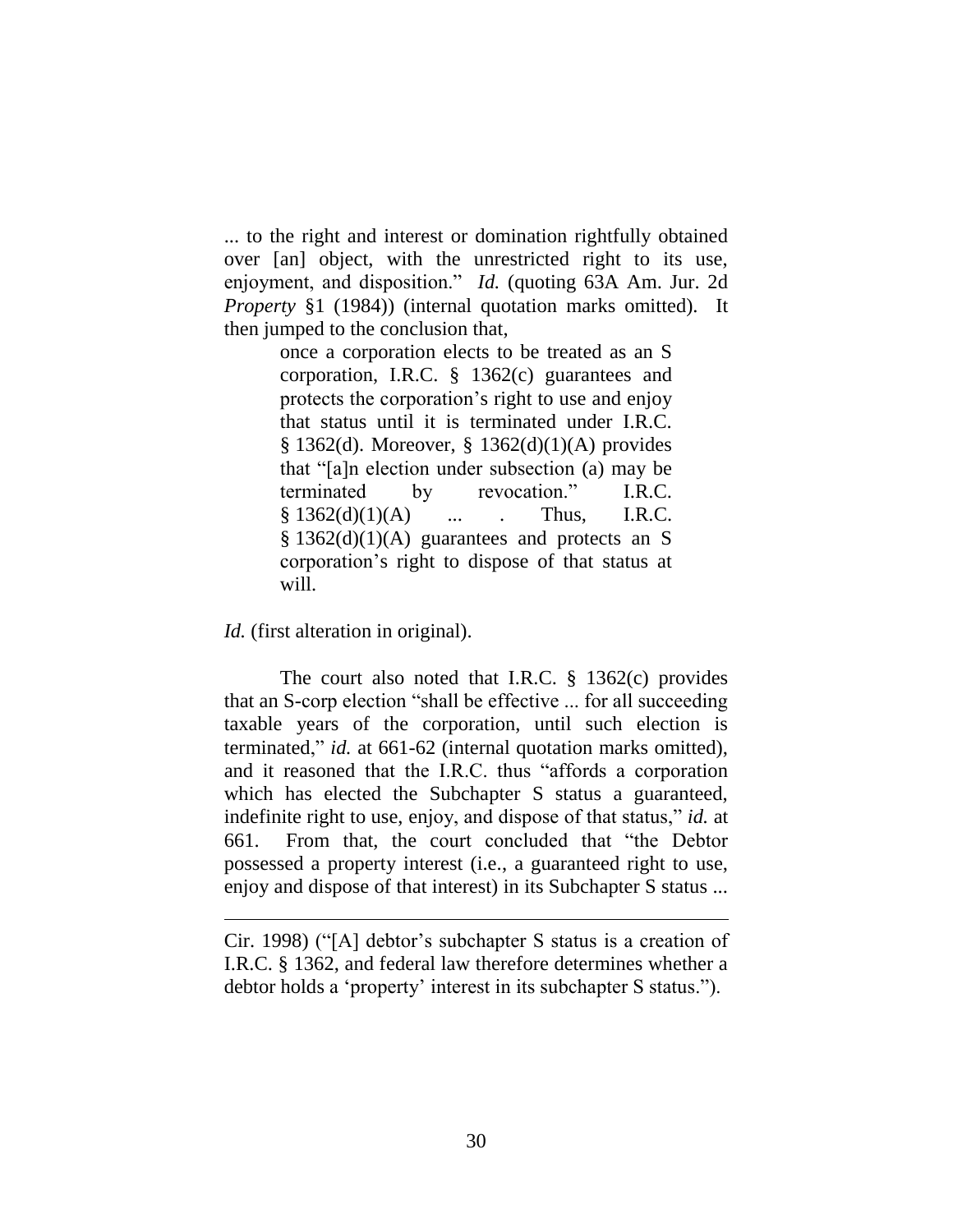." *Id.* at 662. Other courts that have considered the issue of S-corp status as a property right have all come to the same conclusion. *See Halverson v. Funaro* (*In re Funaro*), 263 B.R. 892, 898 (B.A.P. 8th Cir. 2001) ("[A] corporation"s right to use, benefit from, or revoke its Subchapter S status falls within the broad definition of property [under the Code]."); *Parker v. Saunders* (*In re Bakersfield Westar, Inc.*), 226 B.R. 227, 234 (B.A.P. 9th Cir. 1998) (concluding that the holding in *Trans-Lines West* "is consistent with the Ninth Circuit's definition of property"); *Hanrahan v. Walterman* (*In re Walterman Implement Inc.*), Bankr. No. 05-07284, 2006 WL 1562401, at \*4 (Bankr. N.D. Iowa May 22, 2006) ("[T]he right to revoke [a] Subchapter S election is property ... as defined in  $\S$  541<sup> $\vert$ </sup> ... [and] the revocation of Debtor's subchapter S status is also voidable under § 549 as a postpetition transfer.").

The *Trans-Lines West* decision and those that follow it base their conclusion that S-corp status is "property" on a series of precedents holding net operating losses ("NOLs") to be property.<sup>14</sup> In *Segal v. Rochelle*, the Supreme Court

 $14$  Net operating losses

are created when the taxpayer"s deductible business expenses for a given year exceed her net income for that year. [I.R.C.] § 172(c). Once NOLs are sustained, the taxpayer may carry the loss back three years and use it as a deduction in that year. NOLs that remain are applied to the next two years and deducted accordingly. *Id.*  $§ 172(b)(1)(A), (b)(2).$  If any loss remains at the end of the three-year carryback period, it is carried forward and deducted from the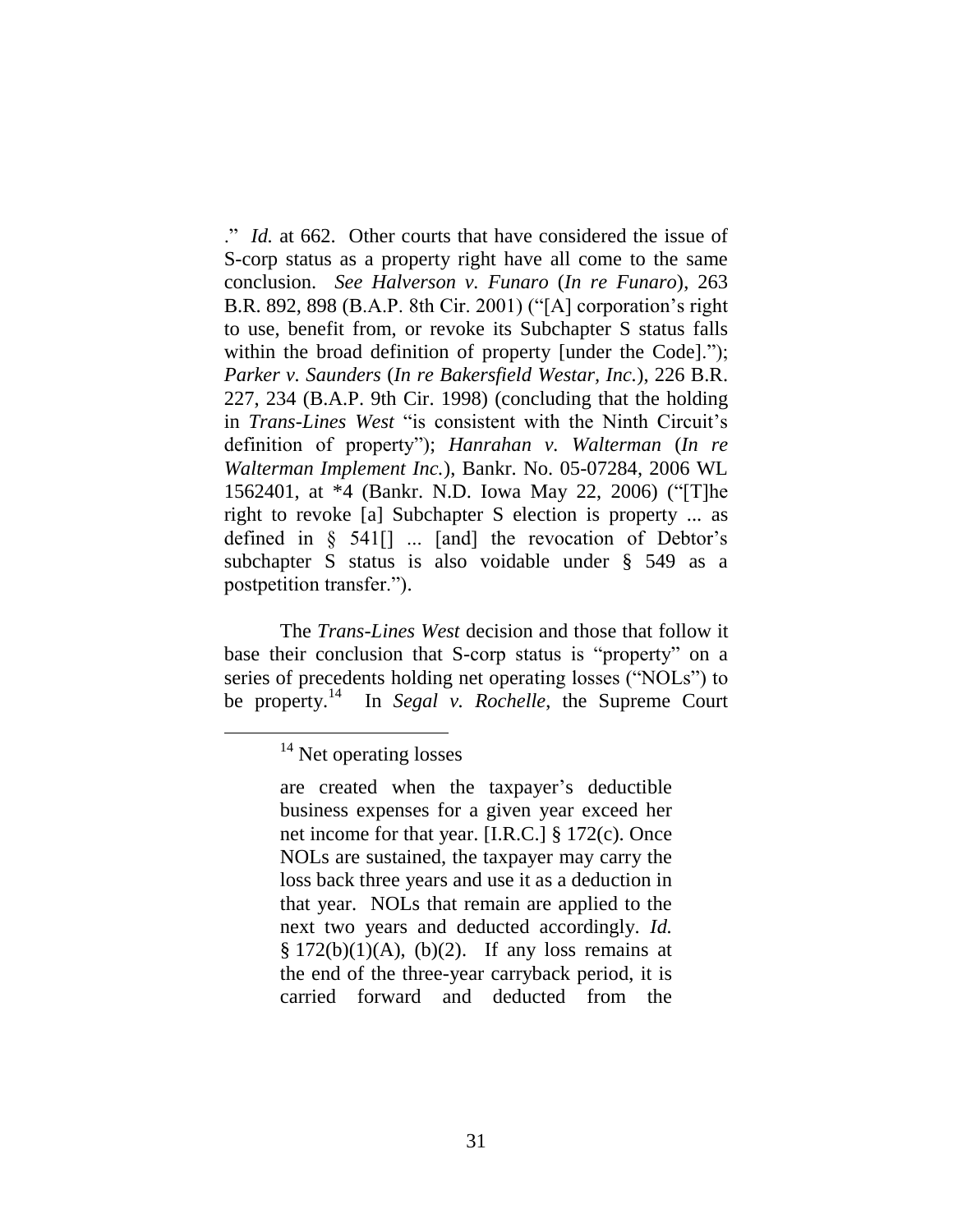declared that the right to offset NOLs against past income (a "loss carryback") is property of an individual debtor, because it entitles the debtor to a refund of taxes already paid. 382 U.S. at 380-81. The Court decided that a debtor's NOLs, because they arise from prior losses, are "sufficiently rooted in [its] pre-bankruptcy past" that, when carried back to generate a tax refund, they "should be regarded as "property" under [the Code]." *Id.* at 380.

Subsequent cases extended the holding in *Segal* to the right to use NOLs to offset future tax liability (a "loss carryforward"). For example, in *Official Committee of Unsecured Creditors v. PSS Steamship Co.* (*In re Prudential Lines, Inc.*), 928 F.2d 565, 567 (2d Cir. 1991),<sup>15</sup> a corporate

 $\overline{a}$ 

taxpayer"s income over the next fifteen years (or until it is exhausted), beginning with the year after the loss was initially sustained. *Id.* § 172(b)(1)(B). Alternatively, the Tax Code permits the taxpayer to forego the carryback option and instead use the NOLs exclusively in future years. *Id.* § 172(b)(3)(C). Such an election, once made, is irrevocable for that tax year. *Id.*

*Gibson v. United States* (*In re Russell*), 927 F.2d 413, 415 (8th Cir. 1991). An NOL "carryback" against past earnings therefore generates a claim for a refund of taxes paid on those earnings, while an NOL "carryforward" represents the ability to shelter future income from taxation.

<sup>15</sup> Although *Prudential Lines* and cases that followed it extended *Segal*"s holding, the *Segal* Court expressly reserved judgment on whether future tax benefits, such as loss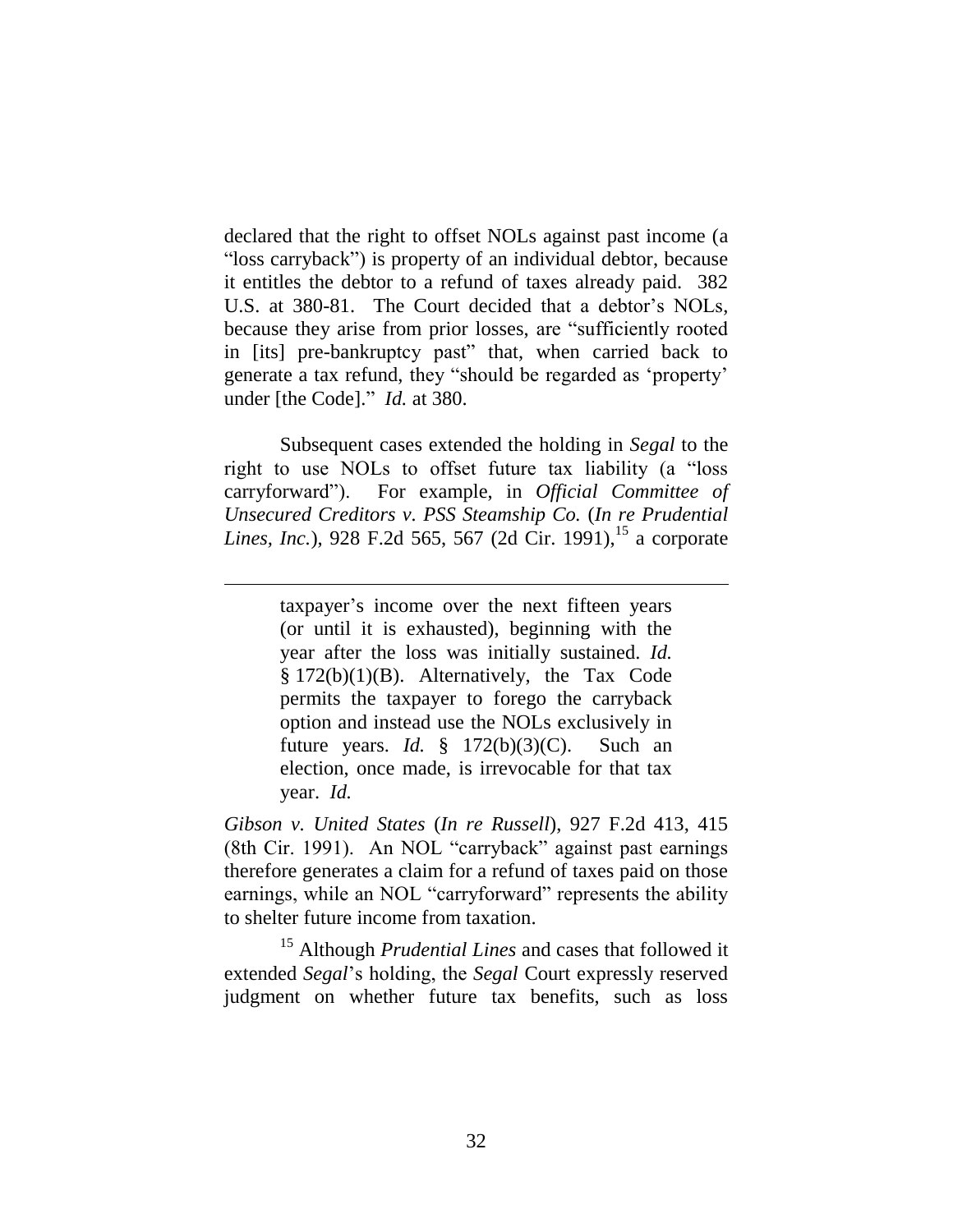subsidiary had \$74 million of NOLs attributable to its past operations when an involuntary petition for reorganization under Chapter 11 was filed against it. Its corporate parent attempted to take a \$39 million "worthless stock" deduction, based on the anticipated loss of its investment in the subsidiary, which would have eliminated the value of its NOL for future use, but creditors of the subsidiary sued the parent

 $\overline{a}$ 

"carryforwards" (or "carryovers") would also constitute bankruptcy estate property. The Court observed that "a carryover into post-bankruptcy years can be distinguished both conceptually as well as practically" from a benefit available against past taxes because "the supposed losscarryover would still need to be matched in some future year by earnings, earnings that might never eventuate at all." *Segal*, 382 U.S. at 381. Despite that *dictum*, the court in *Prudential Lines* concluded that "[t]he fact that the right to a[n] NOL carryforward is intangible and has not yet been reduced to a tax refund ... does not exclude it from the definition of property of the estate." 928 F.2d at 572. That conclusion relied on the *Segal* Court"s reasoning that "postponed enjoyment does not disqualify an interest as "property,"" and that "contingency in the abstract is no bar" to finding that an interest is property of a bankruptcy estate. 382 U.S. at 380. But that reasoning in *Segal* was addressed only to the argument that an NOL carryback was not property of the estate at the commencement of the proceeding because "no refund could be claimed from the Government until the end of the year" of filing, during which "earnings by the bankrupt ... might diminish or eliminate the loss-carryback refund claim ... ." *Id.* It does not support the broad proposition that any contingent tax attribute can necessarily be labeled as "property."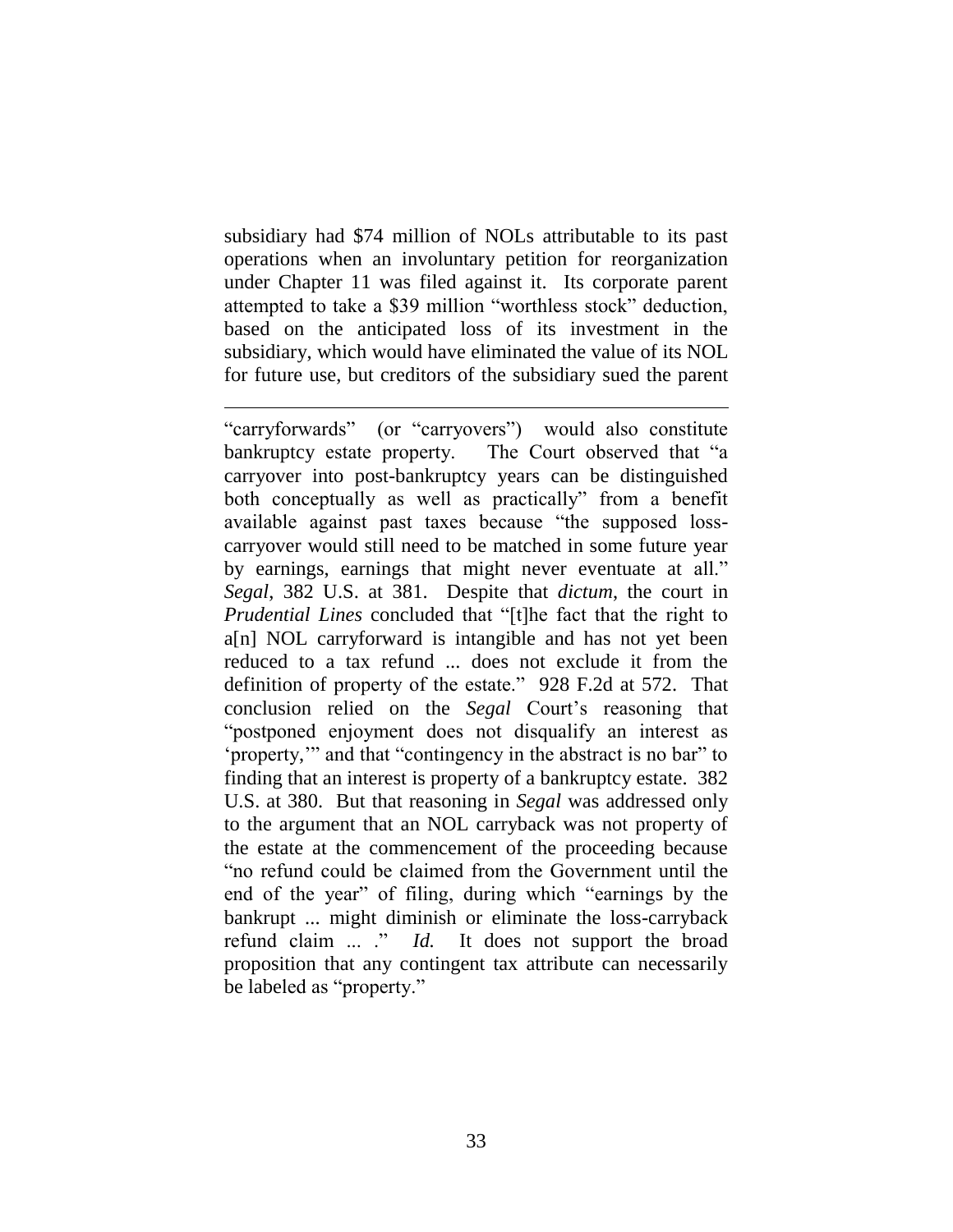to enjoin it from doing so. The bankruptcy court held that the NOL carryforward was property of the subsidiary"s bankruptcy estate and that the parent's planned tax deduction would violate the automatic stay. The court thus granted the injunction. *In re Prudential Lines Inc.*, 114 B.R. 27, 32 (Bankr. S.D.N.Y. 1989). The United States Court of Appeals for the Second Circuit affirmed, holding that the "right to carryforward [the] \$74 million NOL to offset future income is property of the [subsidiary"s] estate within the meaning of § 541." 928 F.2d at 571. *Accord In re Feiler*, 218 F.3d at 955-56 (holding that a prepetition election to carry forward NOLs, making them unavailable to the debtor to claim a refund of past taxes, constituted a preference payment avoidable under the Code); *Gibson v. United States* (*In re Russell*), 927 F.2d 413, 417-18 (8th Cir. 1991) (same). The Second Circuit also held that the non-debtor parent's proposed worthless stock deduction was barred by the automatic stay because, "where a non-debtor's action with respect to an interest that is intertwined with that of a bankrupt debtor would have the legal effect of diminishing or eliminating property of the bankrupt estate, such action is barred by the automatic stay." *Prudential Lines*, 928 F.2d at 574.<sup>16</sup>

<sup>&</sup>lt;sup>16</sup> We have not yet addressed the question of whether NOL carrybacks or carryforwards constitute property. The closest we have come to deciding the question was an issue arising under the Employee Retirement Income Security Act of 1974 (ERISA), 29 U.S.C. § 1001 *et seq.*, rather than the I.R.C. In *In re Fruehauf Trailer Corp.*, 444 F.3d 203 (3d Cir. 2006), a debtor made an irrevocable election to increase pension benefits that denied the bankruptcy estate the ability to recoup an accumulated surplus in plan assets. We held that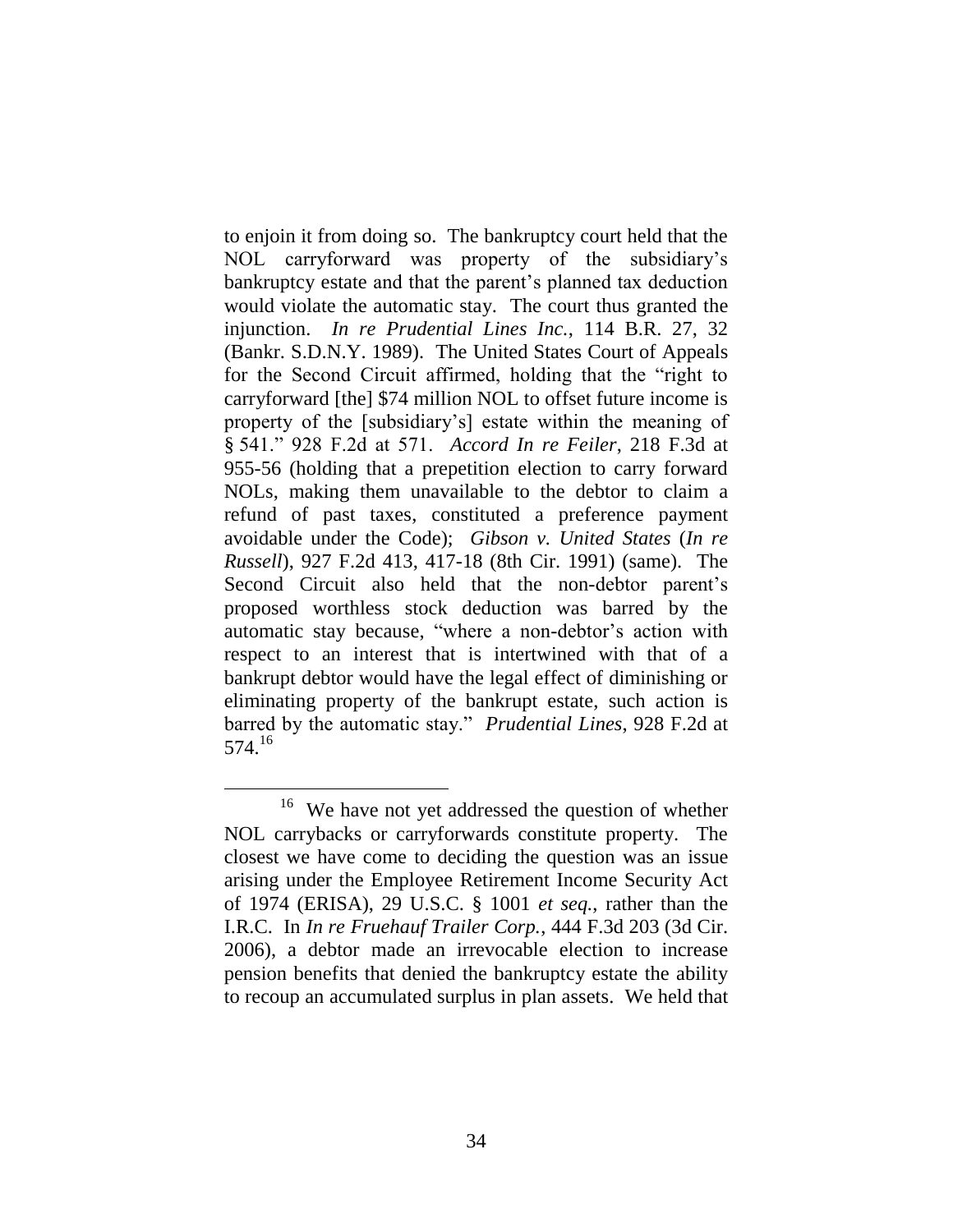*Trans-Lines West* and the decisions that follow it extended *Prudential Lines*, saying that the ability to make an S-corp election, like the ability to elect whether to carry forward or carry back NOLs, is property. We think that extension untenable, though, for several reasons.<sup>17</sup> First, in

 $\overline{a}$ 

"[t]his recoupment right is a transferable property interest" because,"[a]lthough the right to recover [the surplus from an ERISA-qualified retirement plan] is a future estate, the reversion itself is a present, vested estate. As a result, the employer's reversionary interest falls within the broad reach of section 541(a) of the Bankruptcy Code and is considered property ... ." *Id.* at 211 (second alteration in original) (internal quotation marks omitted); *see also id.* ("Property of the estate includes all interests, such as ... contingent interests and future interests, whether or not transferable by the debtor." (quoting *Prudential Lines*, 928 F.2d at 572) (internal quotation marks omitted)).

<sup>17</sup> We are not the only ones to find the *Trans-Lines West* line of cases wanting. *See* James S. Eustice & Joel D. Kuntz, Federal Income Taxation of S Corporations ¶ 5.08[1] (4th ed. 2001) ("These cases seem like little more than hard bankruptcy cases making bad tax law."); Camilla Berit Galesi, *Shareholders' Rights Regarding Termination of a Debtor Corporation's S Status in a Bankruptcy Setting*, 10 J. Bankr. L. & Prac. 157, 161-62 (2001) ("[D]ue to the [*Trans-Lines West* court's misunderstanding of the rules governing S election and termination<sup>[]</sup> ... the court adopts an erroneous conception of the nature of a corporation"s interest in its S status."); Richard A. Shaw, *Taxing Shareholders on the Income of an S Corporation in Bankruptcy*, 1 No. 6 Bus. Entities 40, 1999 WL 1419055, at \*46 (1999) ("In its haste to provide cash for creditors, the Ninth Circuit BAP in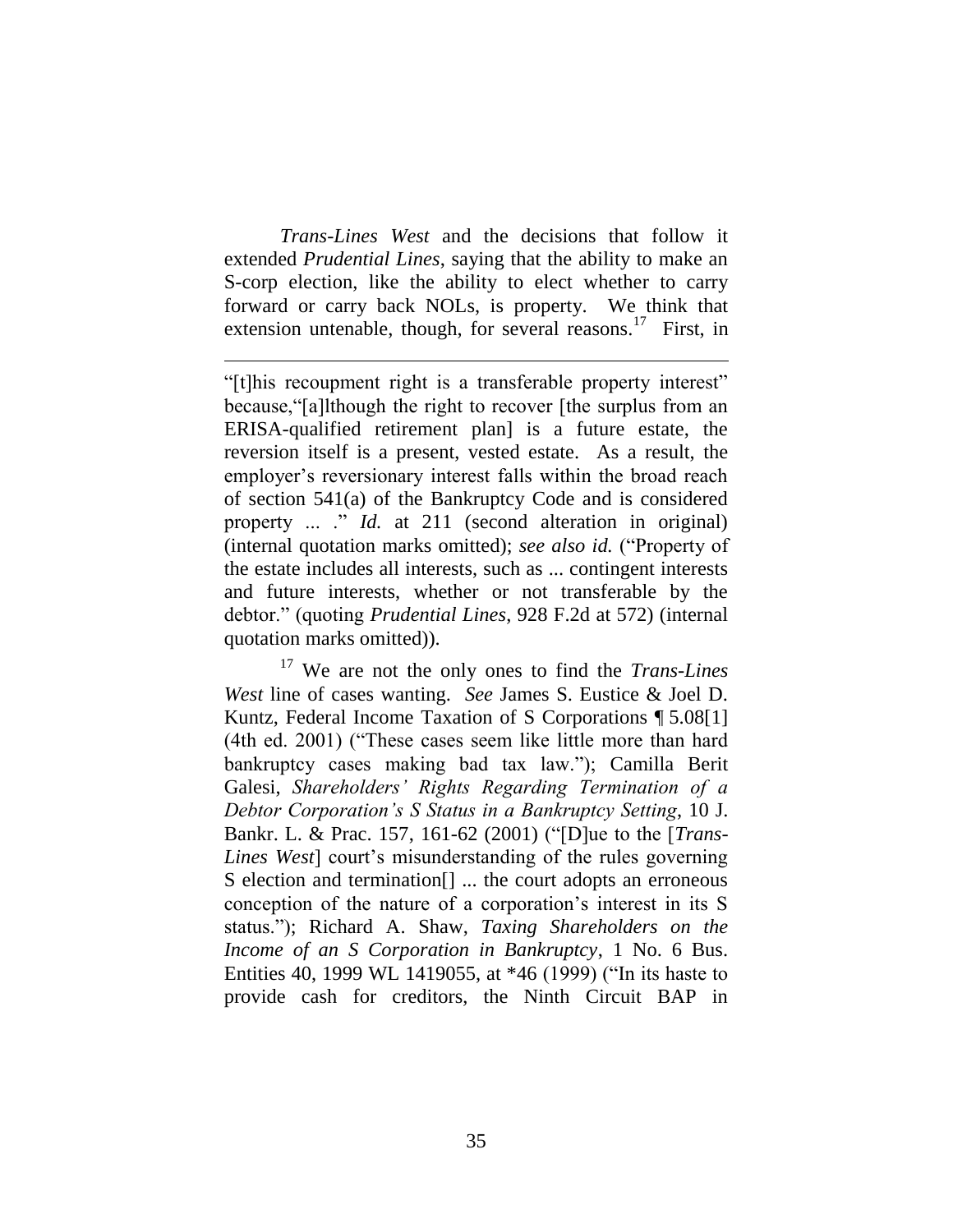applying the NOL-as-property principle, which had been extended once already by *Prudential Lines*, *see supra* note 15, the decision in *Trans-Lines West* and the other S-corp-asproperty cases fail to consider important differences between the two putative property interests.<sup>18</sup> In holding that tax status is property, the S-corp cases reason from the premise

 $\overline{a}$ 

*Bakersfield* [*Westar*] and the Tennessee Bankruptcy Court in ... *Trans-Lines West* ... are simply creating a windfall for the bankruptcy estate at the expense of third parties who are not in the bankruptcy proceeding."); *id.* ("The NOL cases are somewhat easier to accept ... [but] [t]he case for disrespecting the revocation of an S election is, in many ways, much more troublesome.").

<sup>18</sup> The reasoning of the "NOL-as-property" cases is itself not without flaws. Those cases looked, in part, to Congressional intent that "property of the estate" be construed to "include[] all interests, such as ... contingent and future interests." *Prudential Lines*, 928 F.2d at 572 (quoting H.R. Rep. No. 95-595, at 176 (1978), *reprinted in* 1978 U.S.C.C.A.N. 5963, 6136) (internal quotation marks omitted); *see also Feiler*, 218 F.3d at 956-57 (quoting same and suggesting that "Congress affirmatively adopted the *Segal*  holding when it enacted the present Bankruptcy Code"). But Code  $\S$  541 contains no reference to "contingent" or "future" interests and refers only to "legal or equitable interests of the debtor in property *as of the commencement of the case*." 11 U.S.C. § 541(a)(1) (emphasis added). Moreover, "the crucial analytical key [is] not ... an abstract articulation of the statute's purpose, but ... an analysis of the nature of the asset involved in light of those principles." *Kokoszka v. Belford*, 417 U.S. 642, 646 (1974).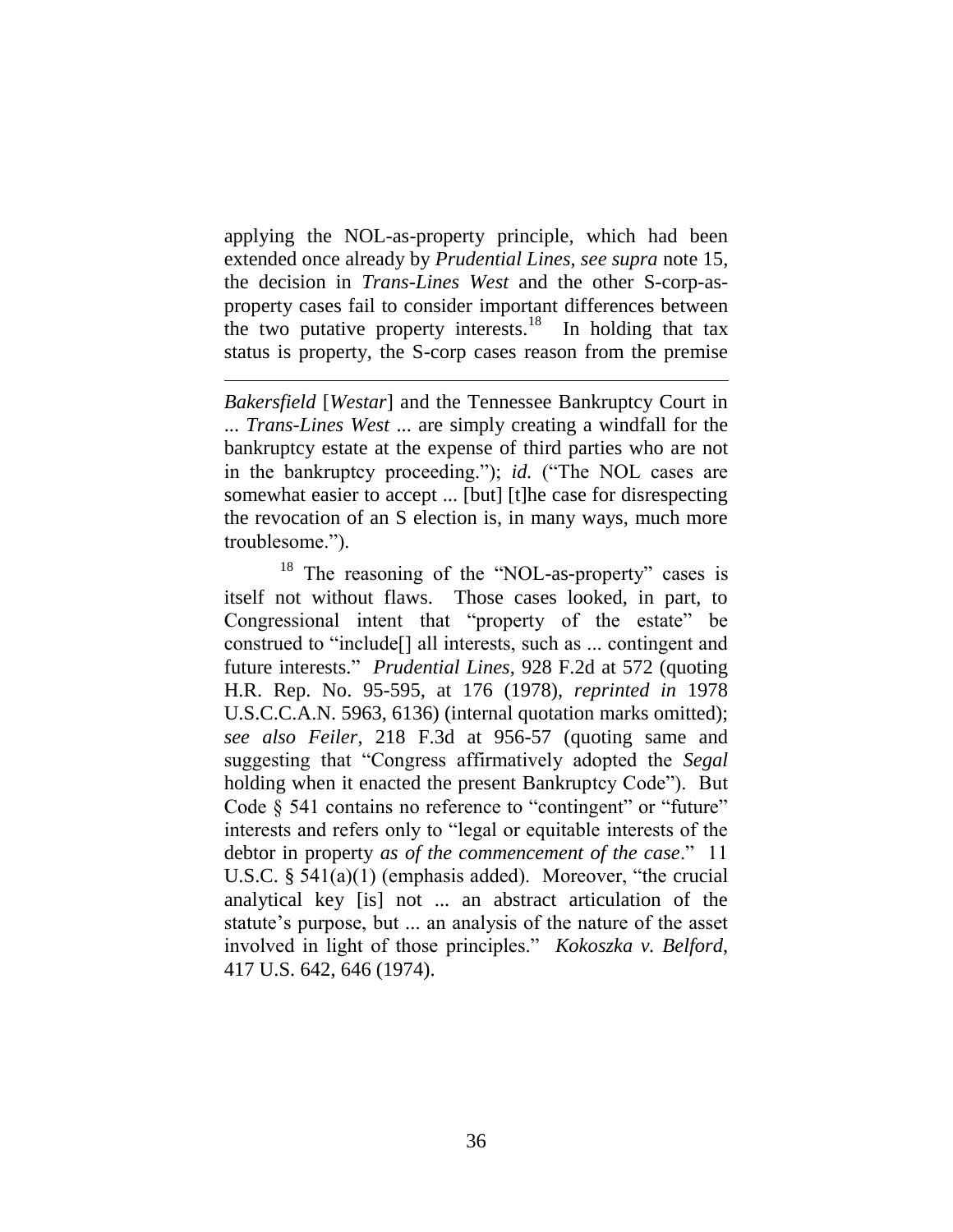that the "prospective ... nature [of a right] does not place it outside the definition of "property."" *Bakersfield Westar*, 226 B.R. at 234. Even accepting that this will sometimes be the case, not all contingencies are of equal magnitude or consequence. NOLs when carried back are hardly contingent at all. In all events, a debtor in possession of NOLs has a defined amount of them at the time of the bankruptcy filing; they are a function of the debtor"s operations prior to bankruptcy and are not subject either to revocation by the shareholders or termination by the IRS. *See Segal*, 382 U.S. at 381 (noting that "[t]he bankrupts in this case had both prior net income and  $a[n]$  [NOL] when their petitions were filed"); *Prudential Lines*, 928 F.2d at 571 (noting that the subsidiary had "a \$74 million NOL attributable to its pre-bankruptcy operation" when it filed for Chapter 11 reorganization). By contrast, the shareholders of an S-corp can terminate its passthrough status at will, regardless of how long it has been an Scorp and whatever its pre-bankruptcy operating history has been. The tax status of the entity is entirely contingent on the will of the shareholders.

NOLs also have value in a way that S-corp status does not. The value of an NOL is readily determinable as a tax refund immediately available to the bankruptcy estate to the extent that it is applied to prior years' earnings, and it is still subject to relatively clear estimation if the debtor decides to carry it forward against future earnings. The value of the Scorp election, however, is dependent on its not being revoked, as well as the amount and timing of future earnings. Moreover, NOL carryforwards may be monetized in a manner that continuing S-corp status cannot. A corporation that does not expect to generate sufficient future earnings to use its NOLs may be purchased by another more profitable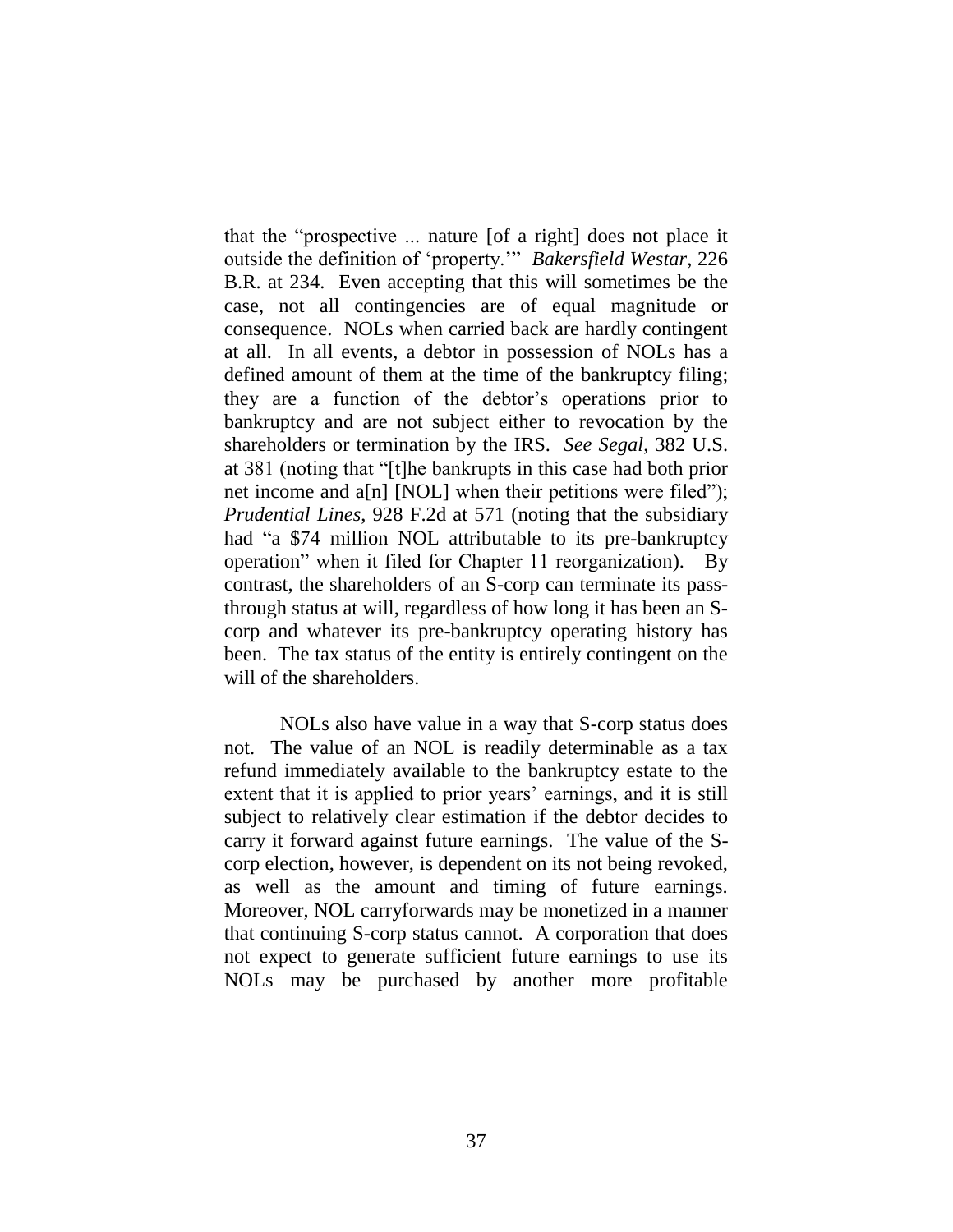corporation which may then use the NOLs to shelter its own income, a transaction expressly contemplated by the I.R.C. *See* I.R.C. § 382 (setting forth certain limitations on the use of NOL carryforwards after a change in the corporation's ownership). By contrast, the sale of an S-corp will generally result in the termination of its tax-free status. *See* I.R.C. § 1361(b)(1) (setting forth the requirements for "small business corporation" status and providing that the sale of an S-corp to most corporate purchasers would terminate its "S" status). Thus, the analogy of S-corp status to NOLs is of limited validity.

A further flaw in the S-corp-as-property cases is that they presume that "once a corporation elects to be treated as an S corporation, [the I.R.C.] guarantees and protects the corporation"s right to use and enjoy that status ... [and] guarantees and protects an S corporation"s right to dispose of that status at will." <sup>19</sup> *Trans-Lines West*, 203 B.R. at 662. That reflects an incomplete and inaccurate understanding of the law. The I.R.C. does not, and cannot, guarantee a corporation"s right to S-corp status, because the corporation"s shareholders may elect to revoke that status "at will." *See* I.R.C.  $\S$  1362(d)(1)(B) (providing for termination of S-corp status by revocation with the approval of shareholders holding more than one-half the corporation's shares). Even if the shareholders do not vote to revoke their corporation"s Scorp status, any individual shareholder may at any time sell his interest – without hindrance by the Code or the I.R.C. – to another corporation, or to a nonresident alien, or to a number

<sup>&</sup>lt;sup>19</sup> To speak of the revocation as a "disposition," as *Trans-Lines West* does, is to assume that the tax status is a property interest, which is exactly the issue in contention.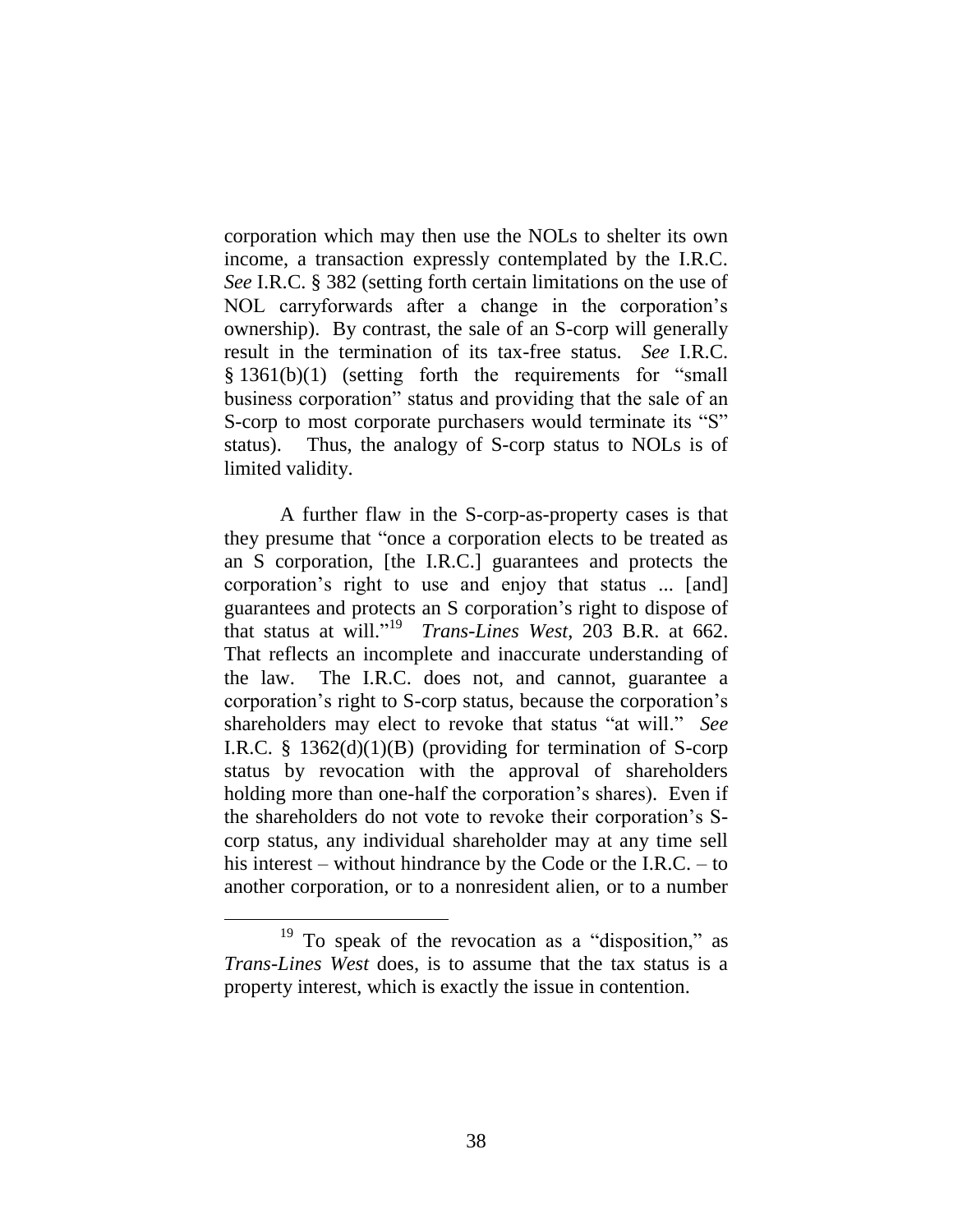of new individuals sufficient to increase the total number of shareholders to more than  $100<sup>20</sup>$  Any of those sales would trigger the automatic revocation of the company"s S status because the corporation would no longer qualify as a "small business corporation." *See* I.R.C. § 1361(a)(1), (b)(1). Thus, the *Trans-Line West* line of cases is incorrect in concluding that S-corp status is a "right" that is "guaranteed" under the I.R.C. $^{21}$ 

 $20$  There may, of course, be contractual agreements among the shareholders limiting the alienability of shares.

<sup>21</sup> Our holding in *Fruehauf Trailer*, *see supra* note 16, is not to the contrary. In that case, we held that a corporate debtor"s right to recoup an accumulated surplus in its pension plan was property, even though the plan trustee had the right to make an irrevocable election under ERISA to increase pension benefits, denying the debtor the benefit of that surplus. *See* 444 F.3d at 211 (noting that property may be "contingent" and that "the mere opportunity to receive an economic benefit in the future is property with value under the Bankruptcy Code" (internal quotation marks omitted)). But in that case the debtor had a contractual right to recover the surplus, which we found to be a "future estate, [in which] the reversion itself is a present, vested estate," and one that was "transferable and alienable." *Id.* As a result, we held that the debtor"s "reversionary interest falls within the broad reach of section 541(a) of the Bankruptcy Code and is considered property of the debtor's estate." *Id.* An S-corp has no such contractual or otherwise "reversionary" interest in its tax status, let alone one that is "transferable and alienable."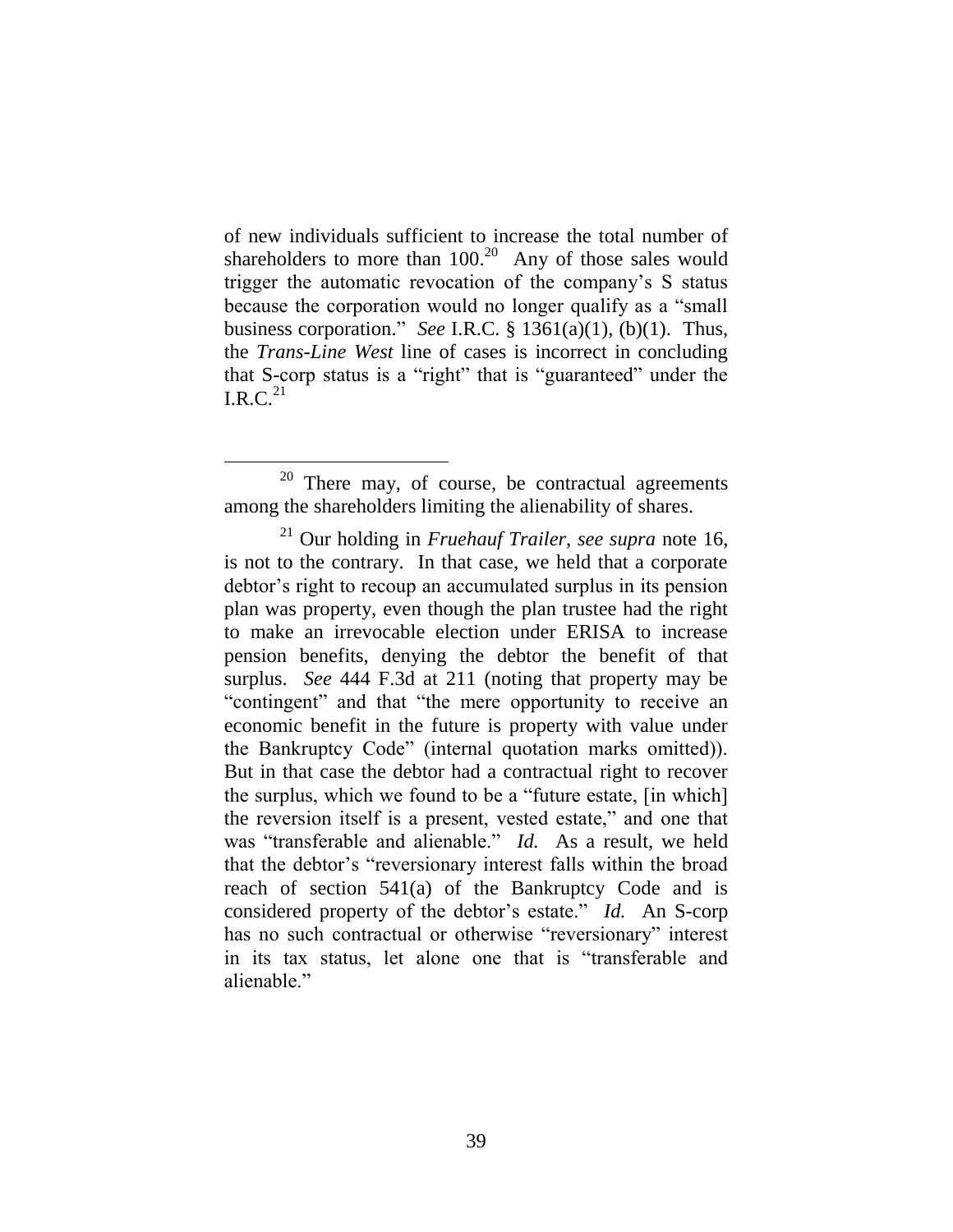Perhaps recognizing those flaws, some courts holding that S-corp status is "property" have defaulted to the argument that such status must be property because it has value to the estate. *See Prudential Lines*, 928 F.2d at 573 ("[W]e must consider the purposes animating the Bankruptcy Code ... [and] Congress' intention to bring anything of value that the debtors have into the estate." (internal quotation marks omitted)); *Bakersfield Westar*, 226 B.R. at 234 ("The ability to not pay taxes has a value to the debtor-corporation in this case."). Indeed, the Bankruptcy Court in this case essentially defined the Debtors' property interest as "the right" to prevent a shifting of tax liability from the shareholders to the QSub through a revocation of the "S" corporation"s status." *Majestic Star Casino*, 466 B.R. at 678. But § 541 defines property only in terms of "legal or equitable interests of the debtor in property as of the commencement of the case." 11 U.S.C.  $\S$  541(a)(1). It goes without saying that the "right" of a debtor to place its tax liabilities on a non-debtor may turn out to have some value, but that does not mean that such a right, if it exists, is property. Capacious as the definition of "property" may be in the bankruptcy context, we are convinced that it does not extend so far as to override rights statutorily granted to shareholders to control the tax status of the entity they own. "[T]he Code's property definition is not without limitations ... ." *Westmoreland*, 246 F.3d at 256. Even accepting that an interest that is "novel or contingent" may still represent property under the Code, *Segal*, 382 U.S. at 379, a tax classification over which the debtor has no control is not a "legal or equitable interest[] of the debtor in property" for purposes of § 541.

Finally, aside from their flawed reasoning, *Trans-Lines West* and its progeny (and the Bankruptcy Court's decision in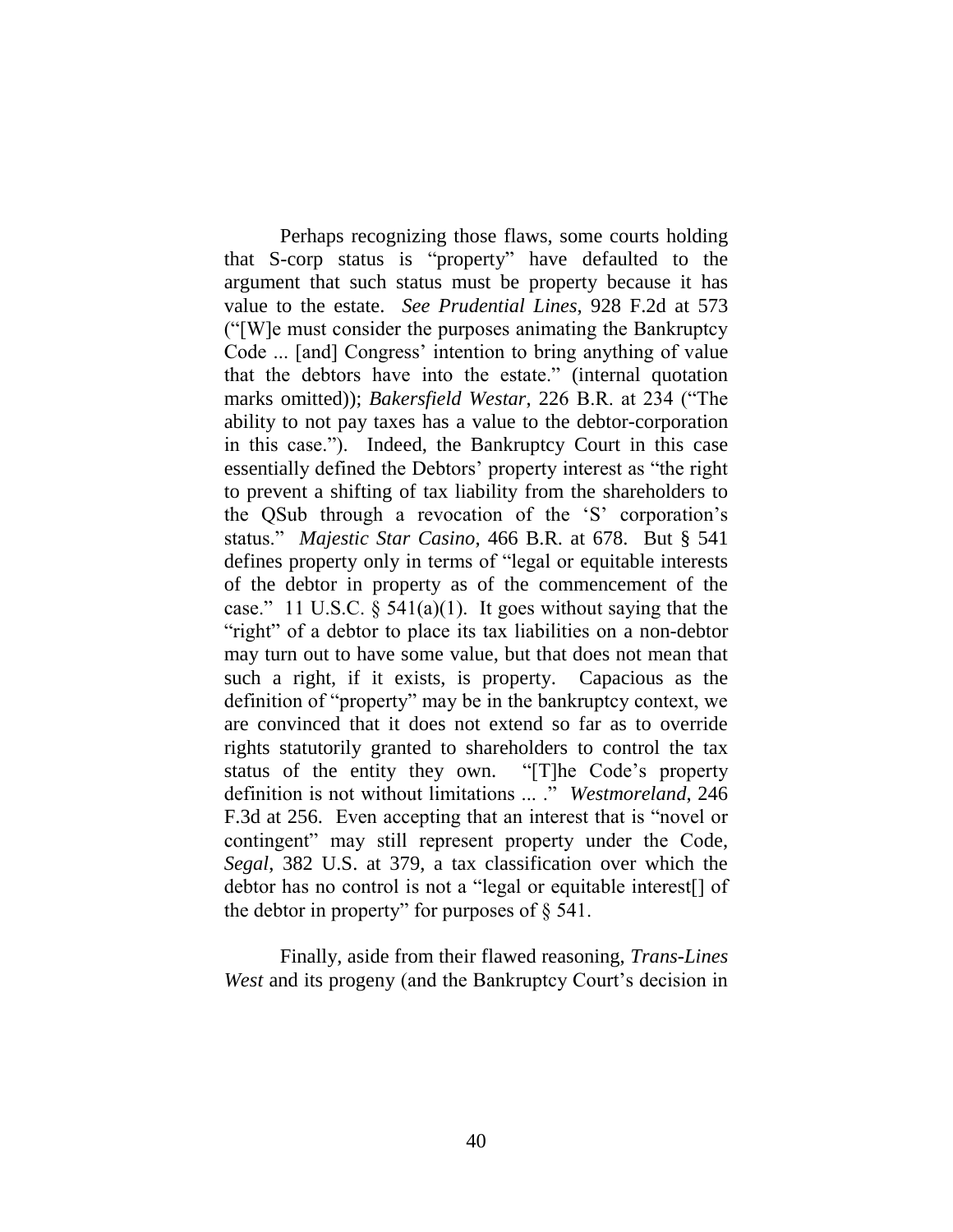this case) also produce substantial inequities. Taxes are typically borne and paid by those who derive some benefit from the income. *Cf.* I.R.C. § 1 (imposing taxes on "the taxable income" of the parties listed in that section). As the IRS observes in its brief, "[i]n the typical case where an S corporation or Q-sub receives income, the shareholder has the ability to extract the income from the corporation in order to pay the taxes due on that income." (IRS Opening Br. at 29.) *See also supra* notes 2 and 4 (discussing the "flow-through" nature of S-corps). If a bankruptcy trustee is permitted to avoid the termination of a debtor's S-corp or QSub status, then any income generated during or as part of the reorganization process (such as from the sale of assets) is likely to remain in the corporation, and ultimately in the hands of creditors, but the resulting tax liability must be borne by the S-corp shareholders. The *Trans-Lines West* decision, despite its flaws, clearly recognized that unfairness:

> The Trustee's successful challenge of the Debtor"s revocation of its Subchapter S status in the present case would have dire tax consequences to the non-consenting shareholder. Upon the Trustee's sale of the Debtor's real estate, the liability for any capital gain would be passed on to the shareholder. Conversely, in its present C corporation status, the Debtor"s estate will be liable for the capital gains tax.

203 B.R. at 660 n.9. *Trans-Lines West* treated that inequitable outcome as indicating a problem with the bankruptcy trustee's standing to challenge the transfer of a supposed property interest in a debtor's S-corp status without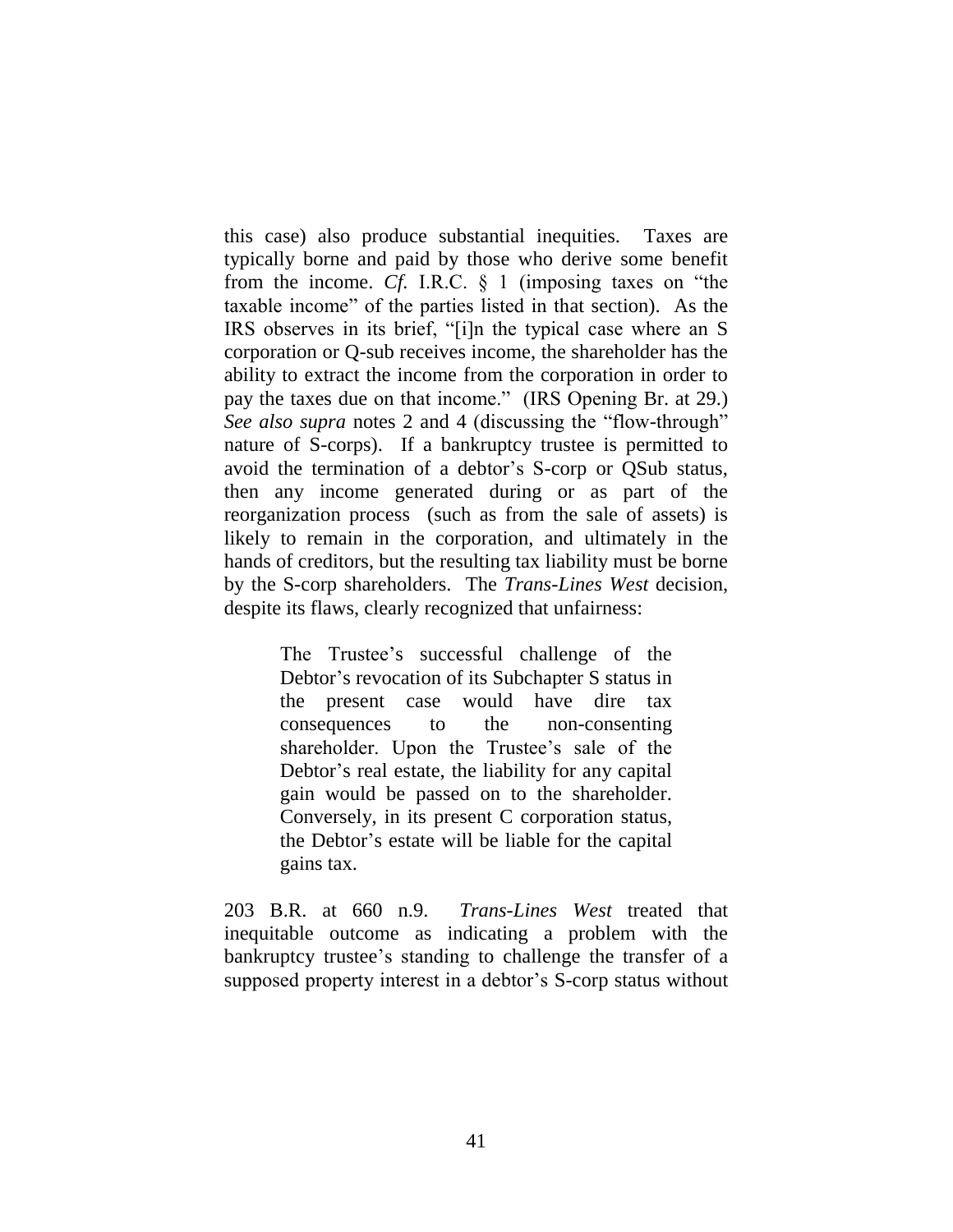the consent of the company"s shareholders. *Id.* at 660. That bit of *Trans-Lines West* is true enough. But the inequity also calls into question the soundness of the court"s holding that an entity"s tax status is property in the first place. "Under the scheme contemplated by the Bankruptcy Code, a debtor's creditors are typically compensated to the extent possible and in as equitable a fashion as possible ... after the trustee marshals the debtor's bankruptcy property ... *Westmoreland*, 246 F.3d 251. It would be impossible for a trustee (or a debtor-in-possession) to "marshal" a debtor"s Scorp status and use it to compensate creditors, as that status is not controlled by the debtor and has no realizable value.

For all these reasons, we decline to follow the rationale of *Trans-Line West* and its progeny, and we conclude that Scorp status is not "property" within the meaning of the Code.

### *ii. MSC II's QSub Status as "Property"*

QSub status is an *a fortiori* case. As with S-corp status, the I.R.C. does not (and cannot) guarantee a QSub "the unrestricted right to [the] use, enjoyment and disposition" of that status, *see Trans Lines West*, 203 B.R. at 661, because it depends on a variety of factors that are entirely outside the QSub"s control. The QSub has an even weaker claim to the control of its status than does an S-corp. The use and enjoyment of its entity tax status is not only dependent on its S-corp parent's continuing to own 100 percent of its stock, *see* I.R.C. § 1361(b)(3)(B)(i), (b)(3)(C)(i), but also on the parent"s decision to not revoke the QSub election, *see id.*   $§$  1361(b)(3)(B)(ii), as well as the parent's continuing status as an S-corp, *see id.*  $\S$  1361(b)(3)(B)(i). That last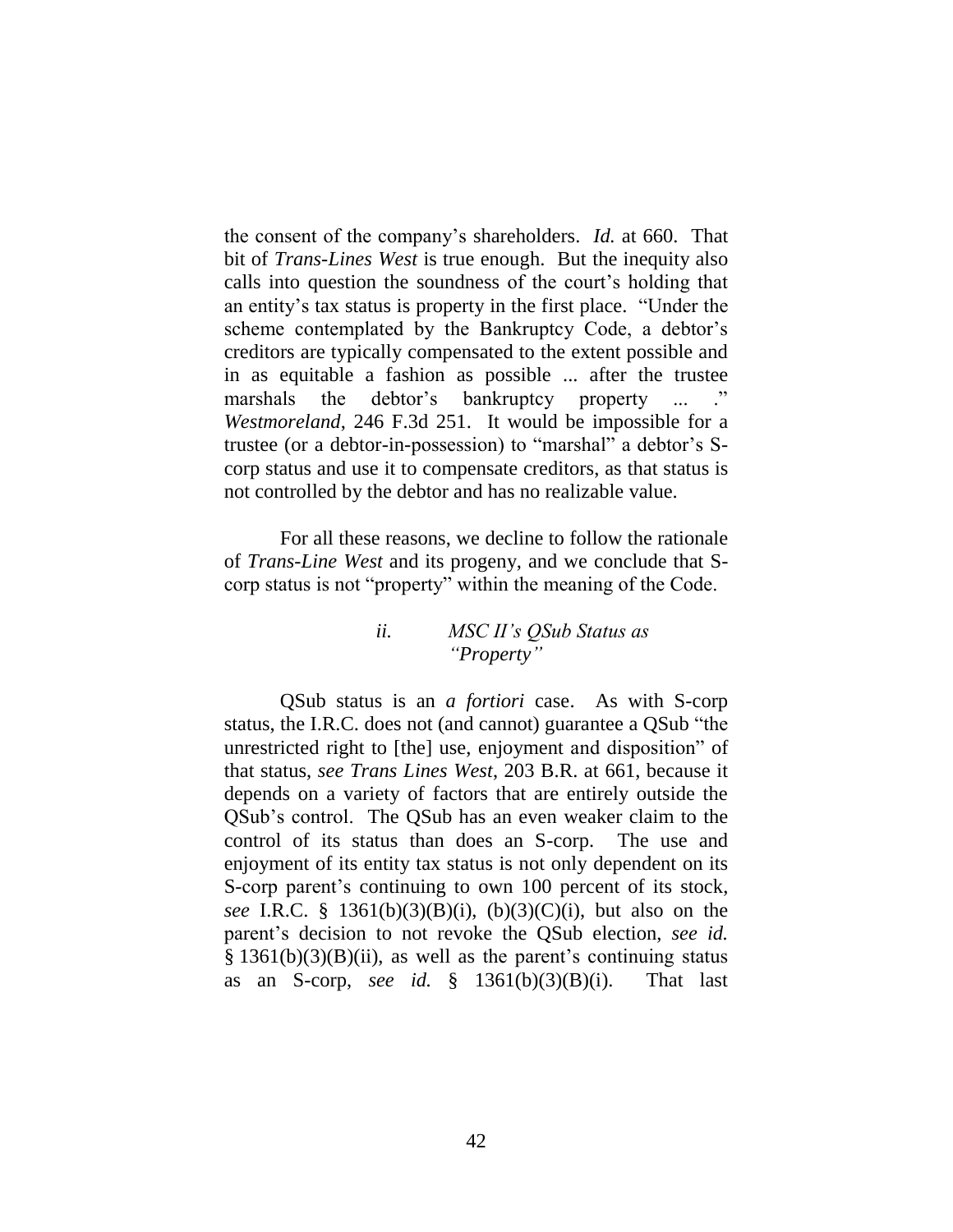contingency, in turn, depends on the S-corp contingencies already discussed. $22$  Therefore, a QSub's use and enjoyment of its tax status may be terminated by factors not only outside its control, but outside the control of its S-corp parent.

Nor can the QSub transfer or otherwise dispose of its QSub status. "As a practical matter," rights to which a debtor asserts a property interest "must be readily alienable and assignable," *Westmoreland*, 246 F.3d at 250, to fulfill the equitable purpose of bankruptcy, which is to generate funds to satisfy creditors. *See id.* at 251 (holding that a license for which few entities other than the debtor would qualify was not a property interest of a bankruptcy estate because it is "dubious, as a practical matter, that any potential buyers would actually bid for that right"). QSub status itself is neither alienable nor assignable, and an S-corp that wishes to sell its QSub and preserve its tax status can only sell it to another S-corp that is willing to purchase 100 percent of its shares and to make the QSub election. *See* I.R.C. § 1361(b)(3)(B) (setting forth the requirements for QSub status). The subsidiary would no longer qualify as a QSub after any other type of sale, and the I.R.C. expressly provides for the loss of QSub status as a result of a sale of the subsidiary"s stock. *See id.* § 1361(b)(3)(C)(ii). Thus, a QSub can hardly be said to control the disposition of the alleged property interest in its entity status. Again, a tax classification over which a debtor has no control and that is not alienable or assignable is not a "legal or equitable interest[] of the debtor in property." 11 U.S.C.  $\S$  541(a)(1).

<sup>&</sup>lt;sup>22</sup> *See supra* note 2. The S-corp parent's contingencies include preservation of its own S-corp election which, as discussed above, is controlled by its shareholders.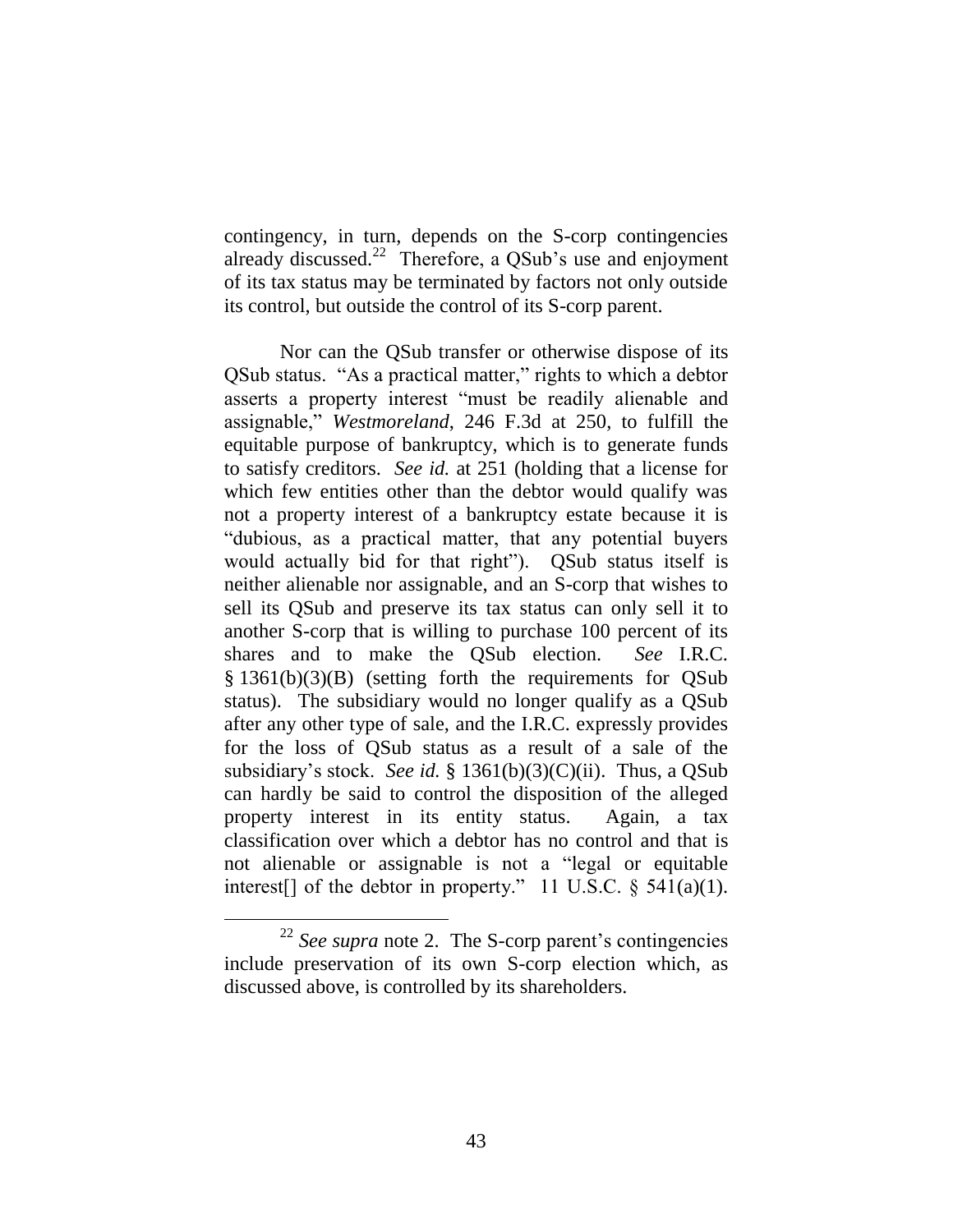We therefore hold that MSC II's QSub status was not "property" and that the Bankruptcy Court's contrary conclusion was error.

# *2. QSub Status as Property of the Estate*

Even if QSub status were property, it would still have to be property "of the estate" for a transfer of that status to be void under Code § 362 or avoidable under § 549. The Code defines "property of the estate" as "all legal or equitable interests *of the debtor* in property as of the commencement of the case." $^{23}$  11 U.S.C. § 541(a)(1) (emphasis added). Notwithstanding "Congress" intention to bring anything of value that the debtors have into the estate," *Prudential Lines*, 928 F.2d at 573 (internal quotation marks omitted), the legislative history of § 541 also demonstrates that it was "not intended to expand debtor's rights against others more than they exist at the commencement of the case." S. Rep. 95-989, at 82 (1978), *reprinted in* 1978 U.S.C.C.A.N. 5787, 5868; *see also* 4 Collier on Bankruptcy ¶ 541.06 (15th ed. 1996)) ("Although  $\lceil \S 541(a)(1) \rceil$  includes choses in action and claims by the debtor against others, it is not intended to expand the debtor's rights against others beyond what rights existed at the commencement of the case. ... The trustee can assert no greater rights than the debtor himself had on the date the case was commenced.").

As discussed above, whether a tax attribute is property of a corporate entity for purposes of Code § 541 is a function

<sup>&</sup>lt;sup>23</sup> The terms "property of debtor" and "interests of the debtor in property" are co-extensive for purposes of § 541(a)(1). *Begier v. IRS*, 496 U.S. 53, 59 n.3 (1990).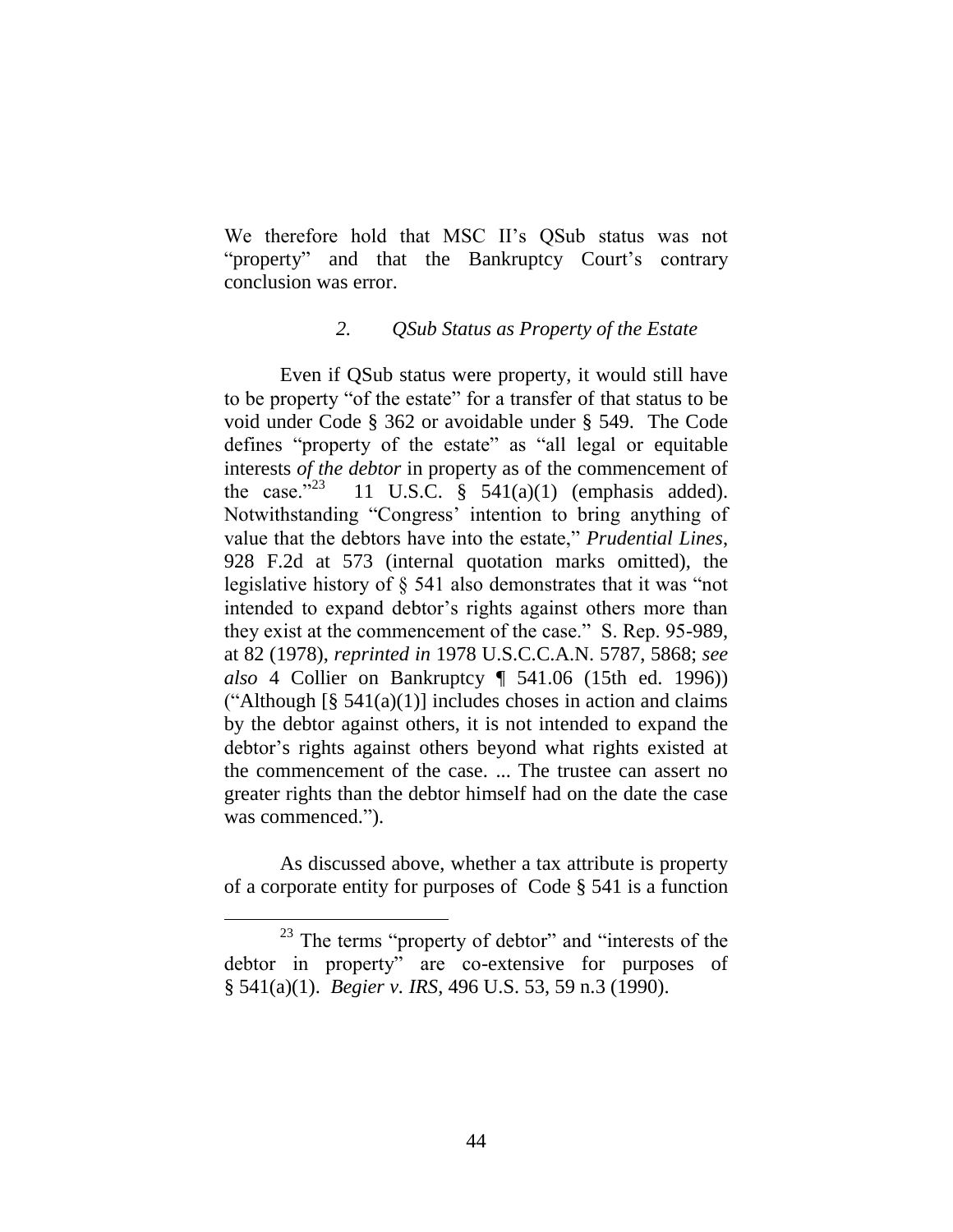of the I.R.C. and related regulations. Even if it were proper to think of S-corp status in terms of "ownership," the ownership question would rightly be decided by considering the S-corp"s "flow-through" treatment for tax purposes. *See supra* note 4. For example, an NOL may belong to a debtor that is a "C" corporation, such as in *Prudential Lines*, or to an individual debtor, as in *Feiler* and *Russell*, because "when [a] C corporation and/or ... individuals file[] for bankruptcy, the estate created contain[s] all of their assets[,] [and] [i]ncluded therein [are] their tax attributes, including NOLs." *Official Comm. of Unsecured Creditors of Forman Enters., Inc. v. Forman* (*In re Forman Enters., Inc.*), 281 B.R. 600, 612 (Bankr. W.D. Pa. 2002). However, when an S-corp files for bankruptcy, its estate cannot contain any NOLs because "[u]nder the provisions of the [I.R.C.] ... , the NOL and the right to use it automatically passed through by operation of law to [the] ... S corporation shareholders." *Id.* "Any tax benefits resulting from the NOL and the right to use it inure solely to the benefit of ... shareholders and would not be available to satisfy claims of the corporation"s creditors." *Id.*

The same can be said of an S-corp's entity tax status itself. The S-corp debtor is merely a "conduit" for tax benefits that flow through to shareholders. The corporation retains no real benefit from its tax-free status in that, while there is no entity-level tax, all of its pre-tax income is passed on to its shareholders. *See* I.R.C. § 1363(a) (providing that an S-corp is a disregarded entity for federal tax purposes and is not taxed on its income); *United States v. Tomko*, 562 F.3d 558, 576 n.14 (3d Cir. 2009) (en banc) (noting that the shareholders of an S-corp receive their individual shares of the corporation"s income, deductions, losses, and tax credits).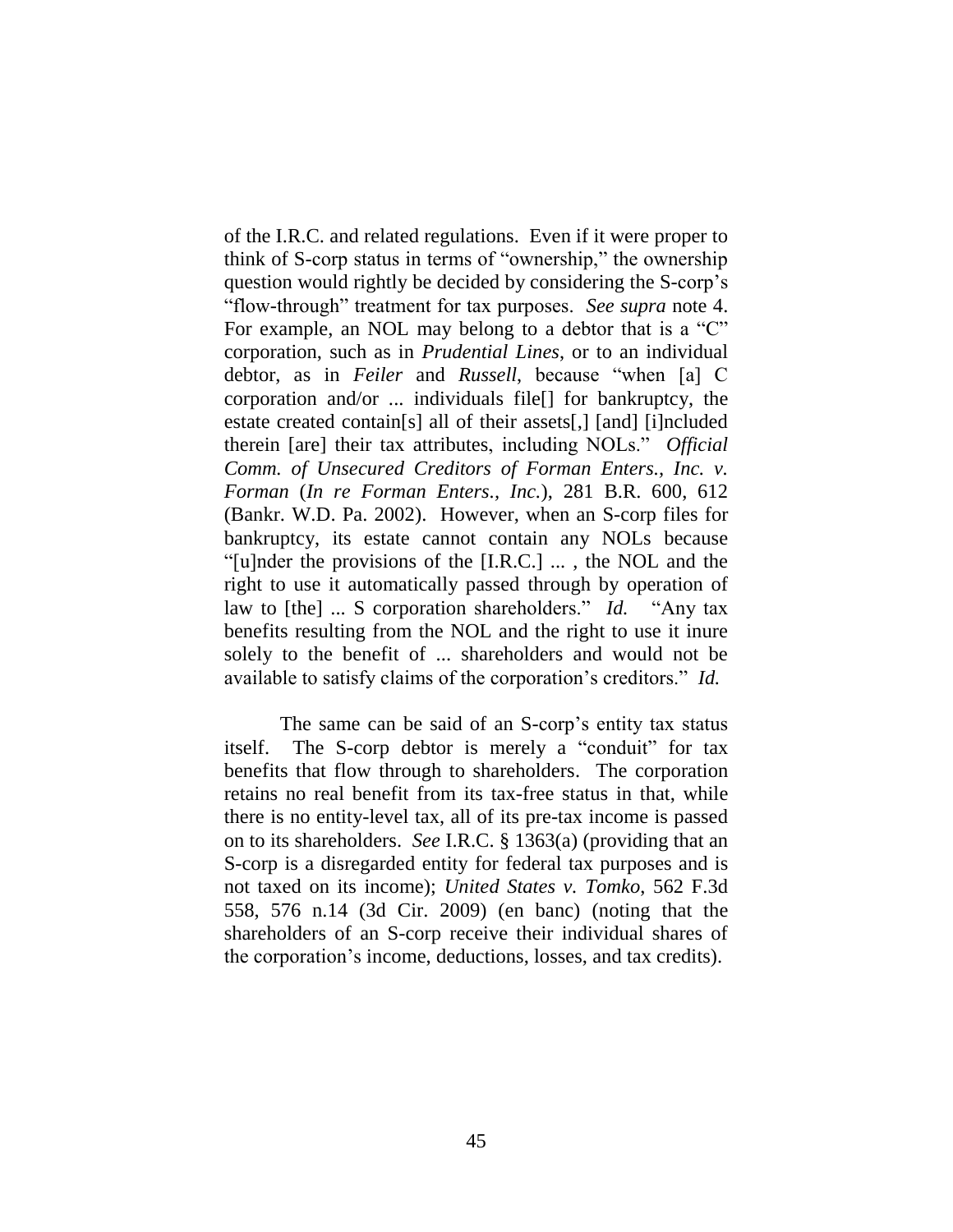For its part, a QSub does not even exist for federal tax purposes. If an S-corp makes a valid QSub election with respect to an existing subsidiary, the subsidiary is deemed to have liquidated into the parent under I.R.C. §§ 332 and 337. Treas. Reg. § 1.1361-4 $(a)(2)$ .<sup>24</sup> As a result, a QSub is generally not treated as a corporation separate from its S-corp parent. *Id.* § 1.1361-4(a)(1).<sup>25</sup> If a subsidiary ceases to qualify as a QSub – because, for example, its corporate parent is no longer an S-corp – the subsidiary is treated as a new corporation acquiring all of its assets (and assuming all of its liabilities) from the parent S-corp immediately before termination, in exchange for stock of the new subsidiary corporation, under I.R.C. § 351. I.R.C. § 1361(b)(3)(C); Treas. Reg. § 1.1361-5(b). Lastly, a QSub that loses its QSub status cannot return to that status for five years, at which time a new QSub election by the parent S-corp is required. I.R.C. § 1361(b)(3)(D); Treas Reg. § 1.1361-5(c)(1). Pertinent

 $24$  That is what happened in this case; MSC II was incorporated in 2005, and BDI made the QSub election in 2006.

 $25$  The Debtors argue that a QSub's separate existence "is respected for a number of ... purposes, including various tax purposes as set forth in the U.S. Treasury regulations." (Debtors" Br. in Resp. to Barden Appellants" Opening Br. at 23.) However, the purposes they cite for which a QSub"s separate existence is respected (for taxes due on pre-QSub income, employment and excise taxes, and the obligation to file information returns, *see* Treas. Reg. § 1.1361-4(a)(6)- (a)(9)) are the narrow exceptions to the general rule that a QSub has no independent status under the I.R.C., *see id.*  $§ 1.1361-4(a)(1)(i).$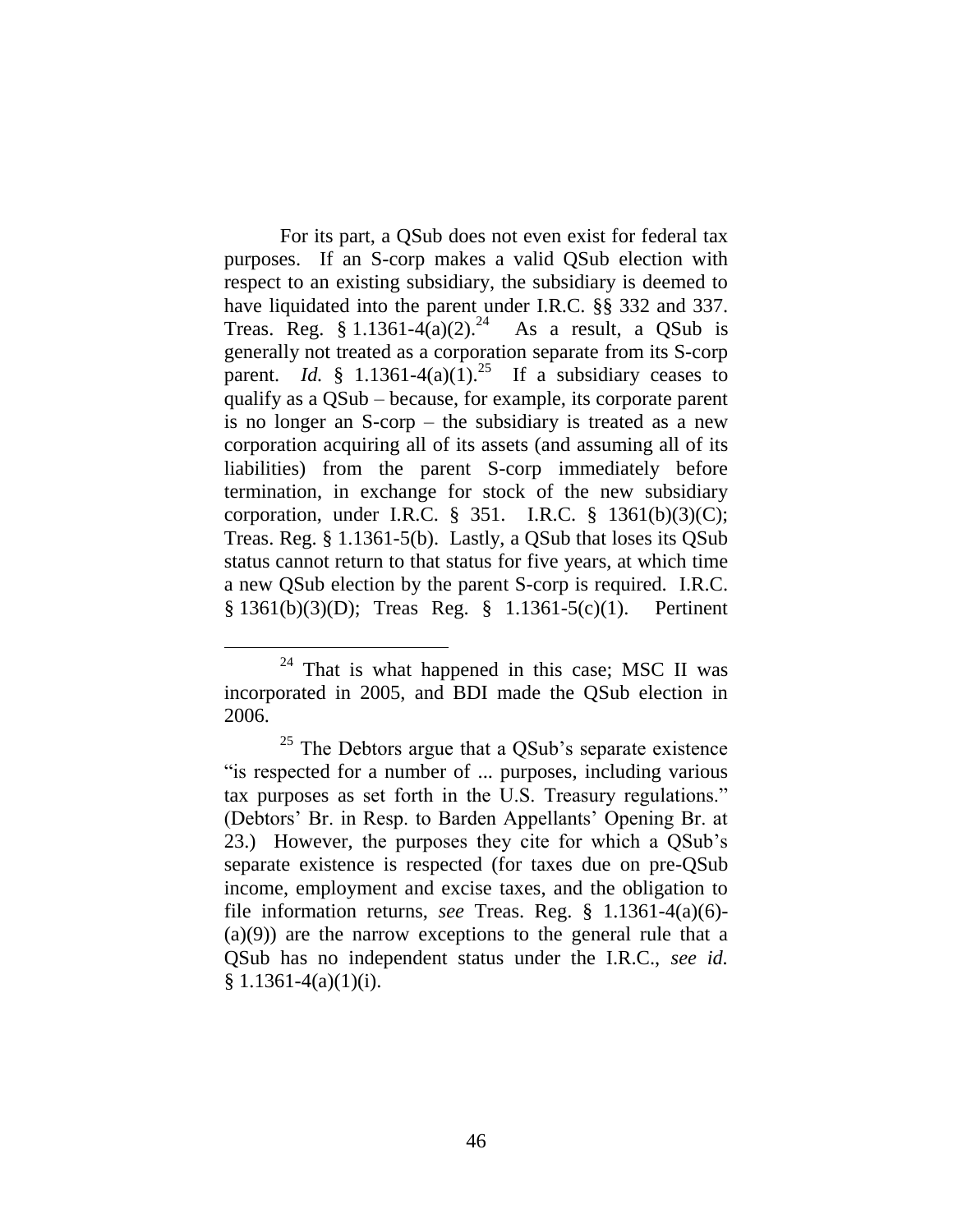regulations thus strongly suggest that a QSub"s tax status is not "owned" by the QSub.

If QSub status were property at all, it would be property of the subsidiary"s S-corp parent. Because "[t]he desirability of a Subchapter S election depends on the individual tax considerations of each shareholder[,] [t]he final determination of whether there is to be an election should be made by those who would suffer the tax consequences of it." *Kean v. Comm'r*, 469 F.2d 1183, 1187 (9th Cir. 1972). *Trans-Lines West* was correct in that regard. It acknowledged that "[a] corporation"s election and revocation of the S corporation status under I.R.C. § 1362 is shareholder driven," and "[a]lthough the corporation is the sole entity that makes the election or revocation under I.R.C. § 1362, both acts are contingent upon various degrees of consent by the corporation"s shareholders." 203 B.R. at 660 (citing I.R.C.  $§ 1362(a)(2), (d)(1)(B)).$ 

Moreover, allowing QSub status to be treated as the property of the debtor subsidiary rather than the non-debtor parent, as the Bankruptcy Court did in this case, places remarkable restrictions on the rights of the parent, restrictions that have no foundation in either the I.R.C. or the Code. First, the corporate parent loses not only the statutory right to terminate its subsidiary"s QSub election, *see* I.R.C. § 1361(b)(3)(B), (D), but also its right to terminate its own Scorp election, *see id.* § 1361(d). Second, the corporate parent loses the ability to sell the subsidiary's shares to any purchaser other than an S-corp, and would then be required to sell 100 percent of the shares, because any other sale would trigger the loss of the subsidiary"s QSub status. *See id.*  § 1361(b)(3)(B). Third, the S-corp parent and its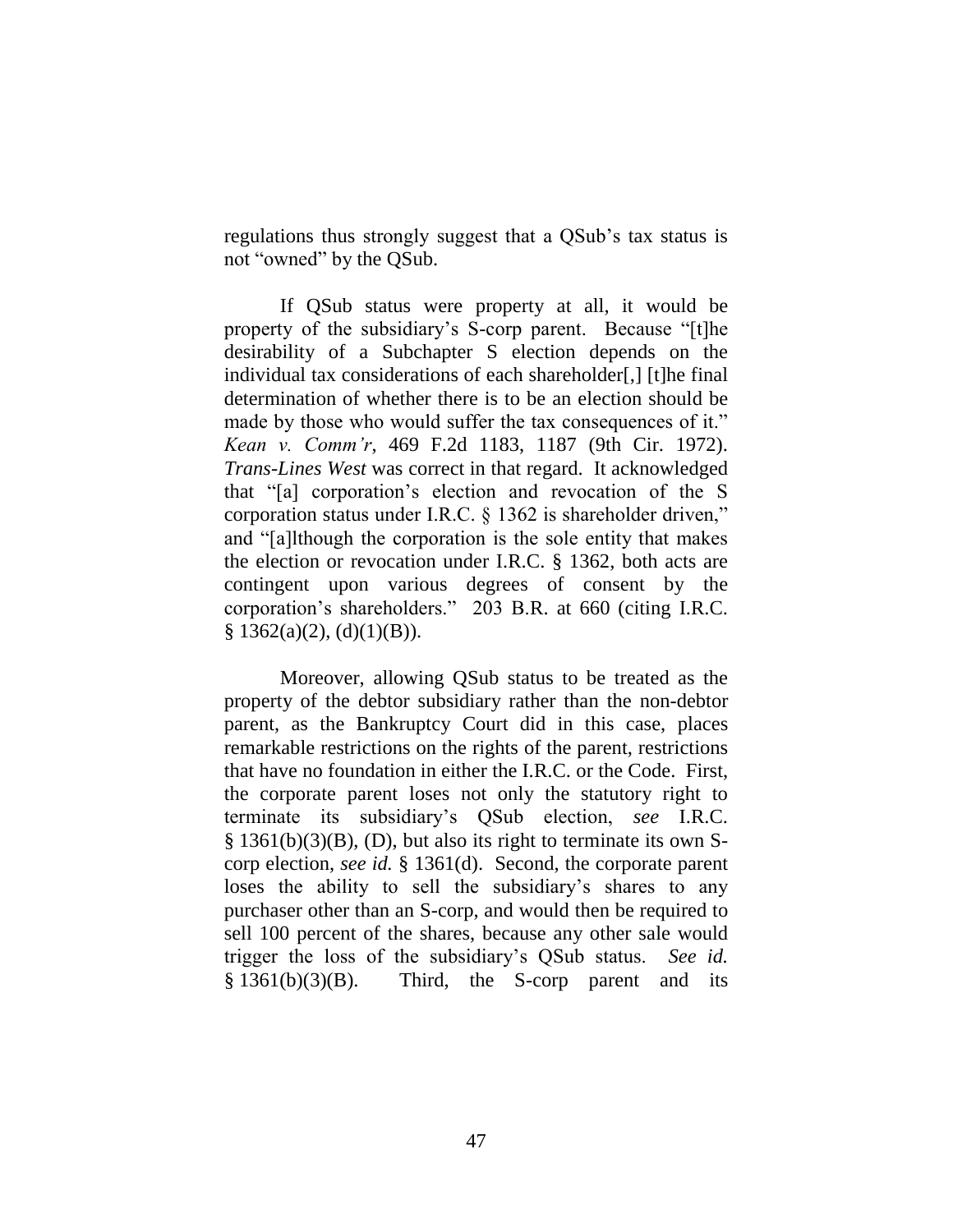shareholders lose the ability to sell the parent to a Ccorporation, partnership, or other non-S-corp entity, to a nonresident alien, or to more than 100 shareholders, because any of those transactions would also trigger the loss of the subsidiary"s QSub status. *See id.* § 1361(b)(1)(B), (C), (A). Filing a bankruptcy petition is not supposed to "expand or change a debtor"s interest in an asset; it merely changes the party who holds that interest." *In re Saunders*, 969 F.2d 591, 593 (7th Cir. 1992). But under the Bankruptcy Court"s holding in this case, a QSub in bankruptcy can stymie legitimate transactions of its parent as unauthorized transfers of property of the estate, even though the QSub would have had no right to interfere with any of those transactions prior to filing for bankruptcy. $^{26}$ 

 $26$  For similar reasons, we question whether the relief that the Bankruptcy Court granted was permissible or appropriate. Code § 550, which authorizes relief for transfers avoided pursuant to § 549, places several limitations on the scope of that relief. First, the trustee may only recover "the property transferred, or, if the court so orders, the value of such property." 11 U.S.C. § 550(a). Therefore, "only net amounts diverted from, that is damages consequently suffered by the creditor body of, a debtor may be recovered" pursuant to § 550. *In re Foxmeyer Corp.*, 296 B.R. 327, 342 (Bankr. D. Del. 2003) (considering a claim under Code § 548). Second, "[t]he trustee is entitled to only a single satisfaction" under § 550. 11 U.S.C. §550(d); *see also HBE Leasing Corp. v. Frank*, 48 F.3d 623, 640 (2d Cir. 1995) (prohibiting an "unjustified double recovery" in an avoidance action); *In re Skywalkers, Inc.*, 49 F.3d 546, 549 (9th Cir. 1995) (applying the "single satisfaction" rule to a debtor"s recovery of both a liquor license and the payments made to procure that license).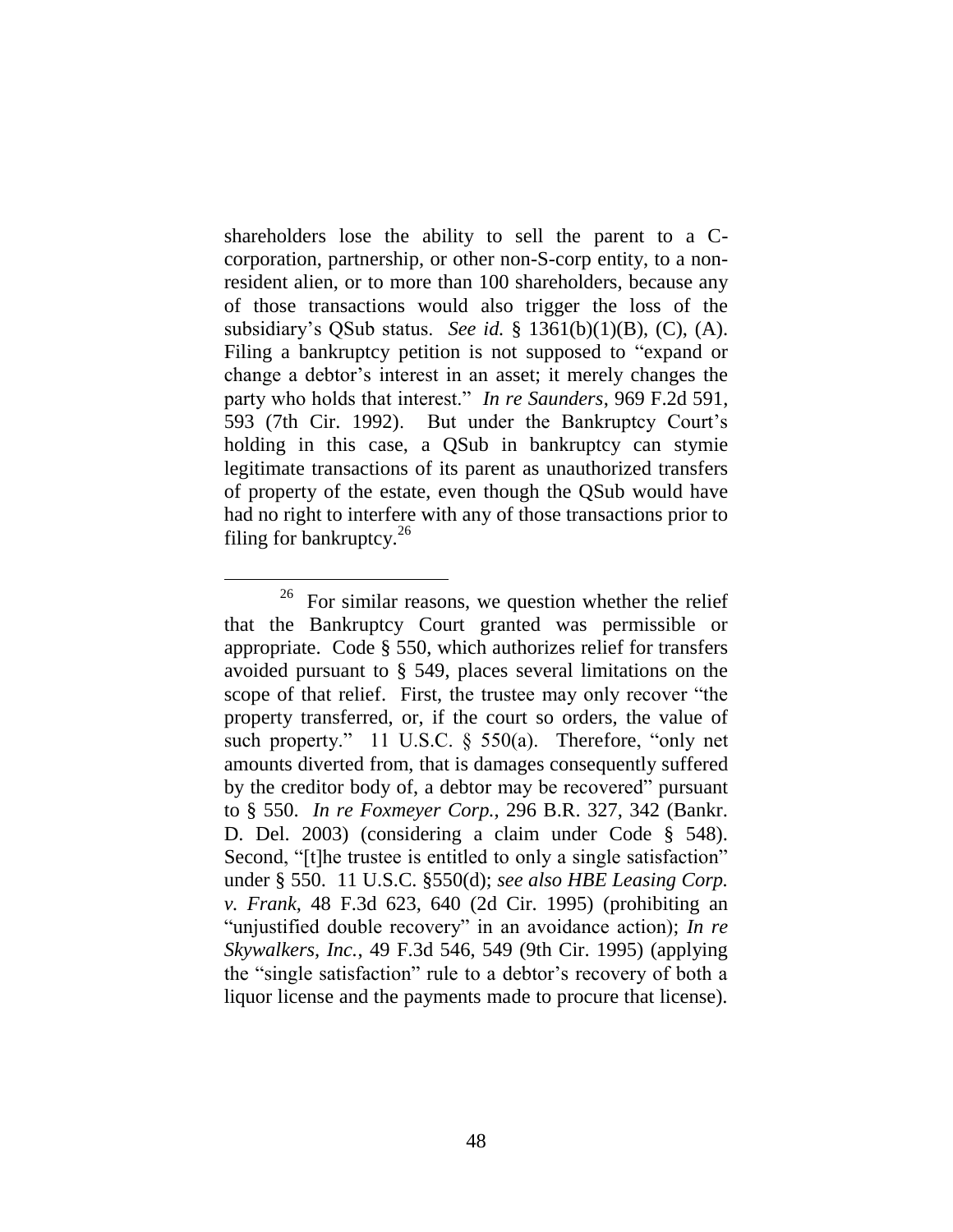Third, a debtor may avoid transfers and recover transferred property or its value only if the recovery is "for the benefit of the estate." *In re Messina*, 687 F.3d 74, 82-83 (3d Cir. 2012) (citing 11 U.S.C. §550(a)). A debtor is not entitled to benefit from any avoidance, *id.*, and "courts have limited a debtor's exercise of avoidance powers to circumstances in which such actions would in fact benefit the creditors, not the debtors themselves," *In re Cybergenics Corp.*, 226 F.3d 237, 244 (3d Cir. 2000). Because "the rule is that the estate is dissolved upon confirmation of the plan, ... there is no postconfirmation bankruptcy estate … to be benefitted," and property recovered as a result of an avoidance action after a plan has been confirmed may represent an impermissible benefit to the reorganized debtor. *Harstad v. First Am. Bank*, 39 F.3d 898, 904 (8th Cir. 1994) (citing Code § 1141). For that reason, some courts have required a specific mechanism whereby the prepetition creditors, rather than the reorganized debtor, receive the benefit of a post-confirmation avoidance and recovery of transferred property. *See In re Kroh Bros. Dev. Co.*, 100 B.R. 487, 498 (Bankr. W.D. Mo. 1989) (authorizing relief pursuant to which creditors would receive at least one half of preference recoveries); *In re Jet Fla. Sys., Inc.*, 73 B.R. 552, 556 (Bankr. S.D. Fla. 1987) (authorizing relief pursuant to which creditors would receive 80 percent of the proceeds of preference actions).

 $\overline{a}$ 

The remedy fashioned here by the Bankruptcy Court runs afoul of such limitations. The Bankruptcy Court held that "[t]he revocation of Defendant [BDI"s] status as a subchapter 'S' corporation and the termination of MSC II's status as a qualified subchapter "S" subsidiary are void and of no effect" and ordered that "[t]he Defendants shall take all actions necessary to restore the status of Debtor [MSC II] as a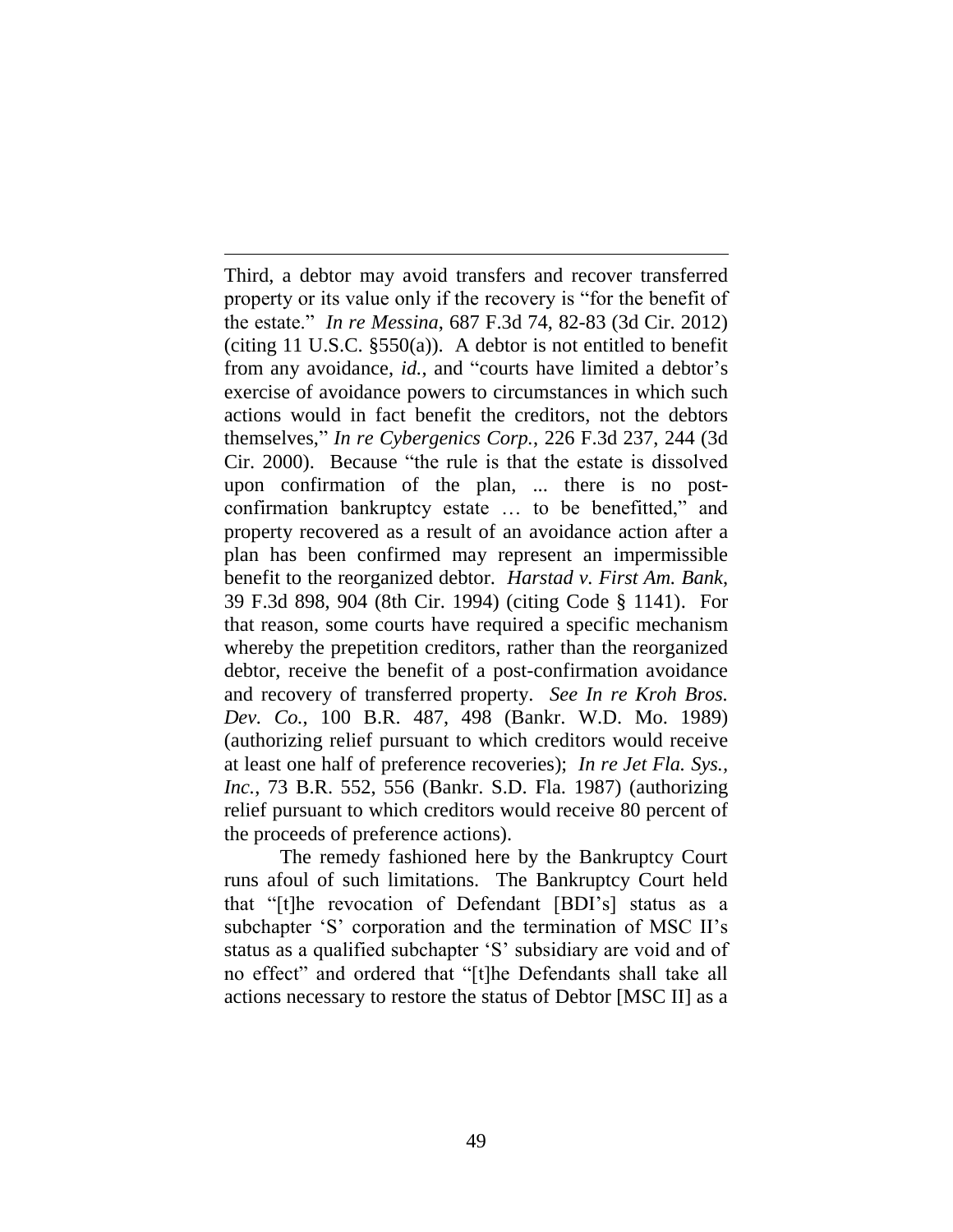qualified subchapter "S" subsidiary of Defendant [BDI]." *Majestic Star Casino*, 466 B.R. at 679-80. However, MSC II had already emerged from bankruptcy and was no longer a wholly-owned subsidiary of BDI. That meant that MSC II "recovered" not only its transferred "property" – its tax-free status that was subject to BDI"s claim on 100 percent of its income – but also its ability to retain all of its pre-tax earnings. That represented a double recovery and then some. Likewise, because the relief ordered by the Bankruptcy Court was of indefinite duration, it would continue to benefit MSC II long after its creditors had been compensated and sold their interests, thus impermissibly benefitting MSC II itself as the former debtor.

 $\overline{a}$ 

Relief under § 362 admittedly is not subject to the limitations of § 550 because a transfer that violates the automatic stay is void *ab initio. Siciliano*, 13 F.3d at 749. Nevertheless, under § 362, in order to define the relief due as a result of a void transfer, it is still necessary to identify the postpetition transfer that violated the stay. *See* 11 U.S.C. § 362(a)(3). The Bankruptcy Court failed to do that, and simply treated the revocations at both BDI and MSC II as void. But those revocations were themselves irrevocable, *see*  I.R.C. §§ 1361(b)(3)(D), 1362(g); Treas. Reg. § 1.1361-  $5(c)(1)$ , and the Court's treatment of them as simply void raises a question of whether § 362 "could, under the tax laws of the United States, be utilized to undo previously executed acts." *Forman*, 281 B.R. at 612.

Finally, MSC II no longer qualified as a QSub after the Majestic Plan was confirmed both because it was owned by its former creditors rather than being wholly-owned by an Scorp, *see* I.R.C. § 1361(b)(3)(B)(i), and because those creditors had converted it to an LLC, *see id.* § 1361(b)(3)(B)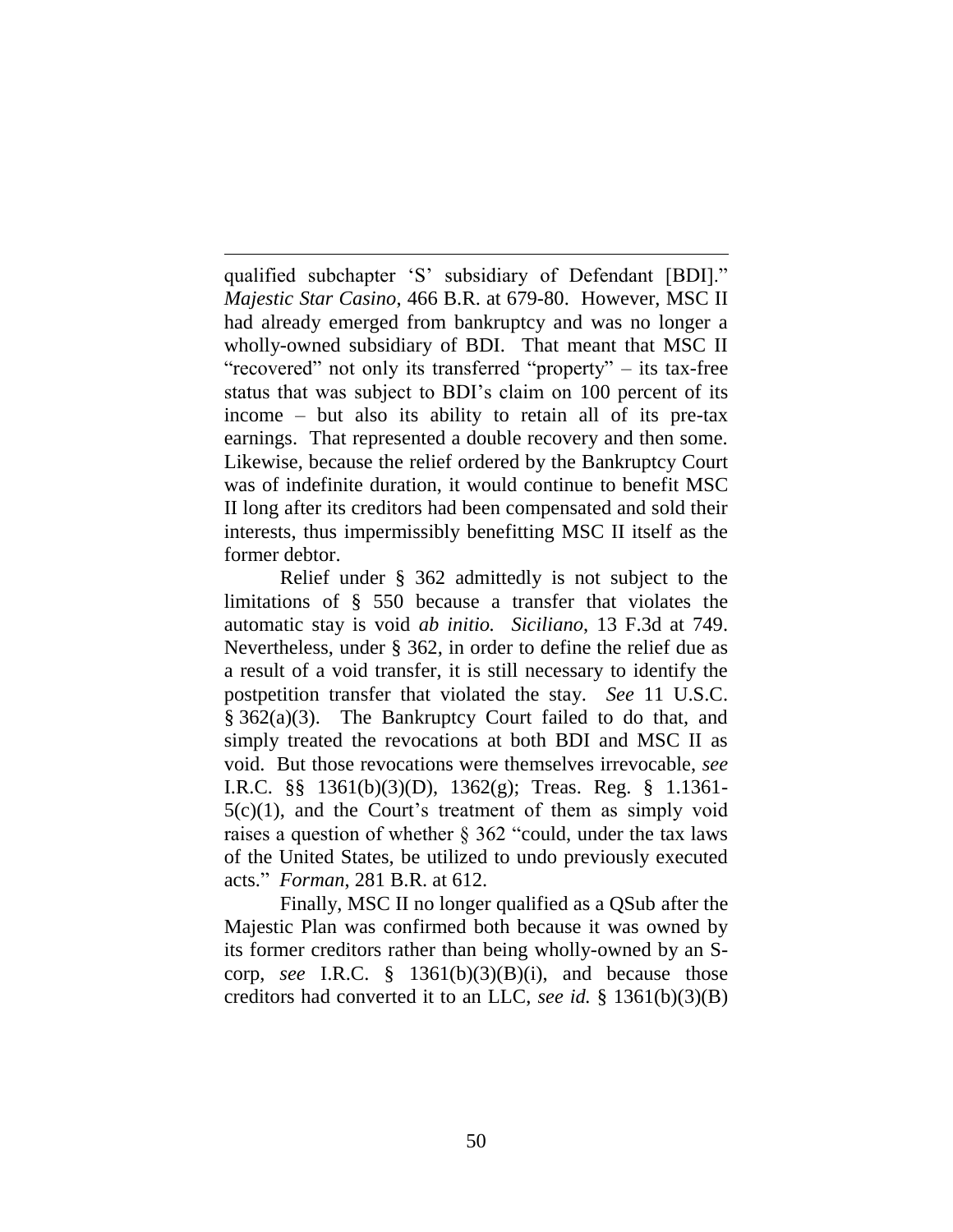The Debtors argue that "the manner in which an Scorp or QSub obtains or maintains its status is not determinative" of who holds the property right. (Debtors' Br. in Resp. to Barden Appellants' Opening Br. at 26). They say that "the proper focus is on the fact that, under the Internal Revenue Code, the corporation possesses and enjoys the benefits that result from such status at the time of its chapter 11 petition." (*Id.*) In support of that contention, they cite *In re Atlantic Business & Community Corp.*, 901 F.2d 325 (3d Cir. 1990), for the proposition that "mere possession of property at the time of filing suffices to give an interest in property protected by section 362(a)(3)." (*Id.* at 26-27 (quoting *Atl. Bus. & Cmty. Corp.*, 901 F.2d at 328) (internal quotation marks omitted).)

There are two problems with that argument. First, the holding in *Atlantic Business & Community Corp.* was, by its own terms, limited to possessory interests in real property. *See* 901 F.2d at 328 (holding that "a possessory interest in real property is within the ambit of the estate in bankruptcy under Section 541"); *id.* ("[W]e hold that a debtor's possession of a tenancy at sufferance creates a property interest as defined under Section 541, and is protected by Section 362 ... ."). The case does not support the broad principle that any interest that "benefits" the debtor or that

<sup>(</sup>requiring that a QSub be a "domestic corporation"). Therefore, treating the revocation of MSC II's QSub status as void pursuant to Code § 362 left that entity in violation of at least those two I.R.C. provisions. "Humpty Dumpty could not be restructured using this scenario." *Forman*, 281 B.R. at 612.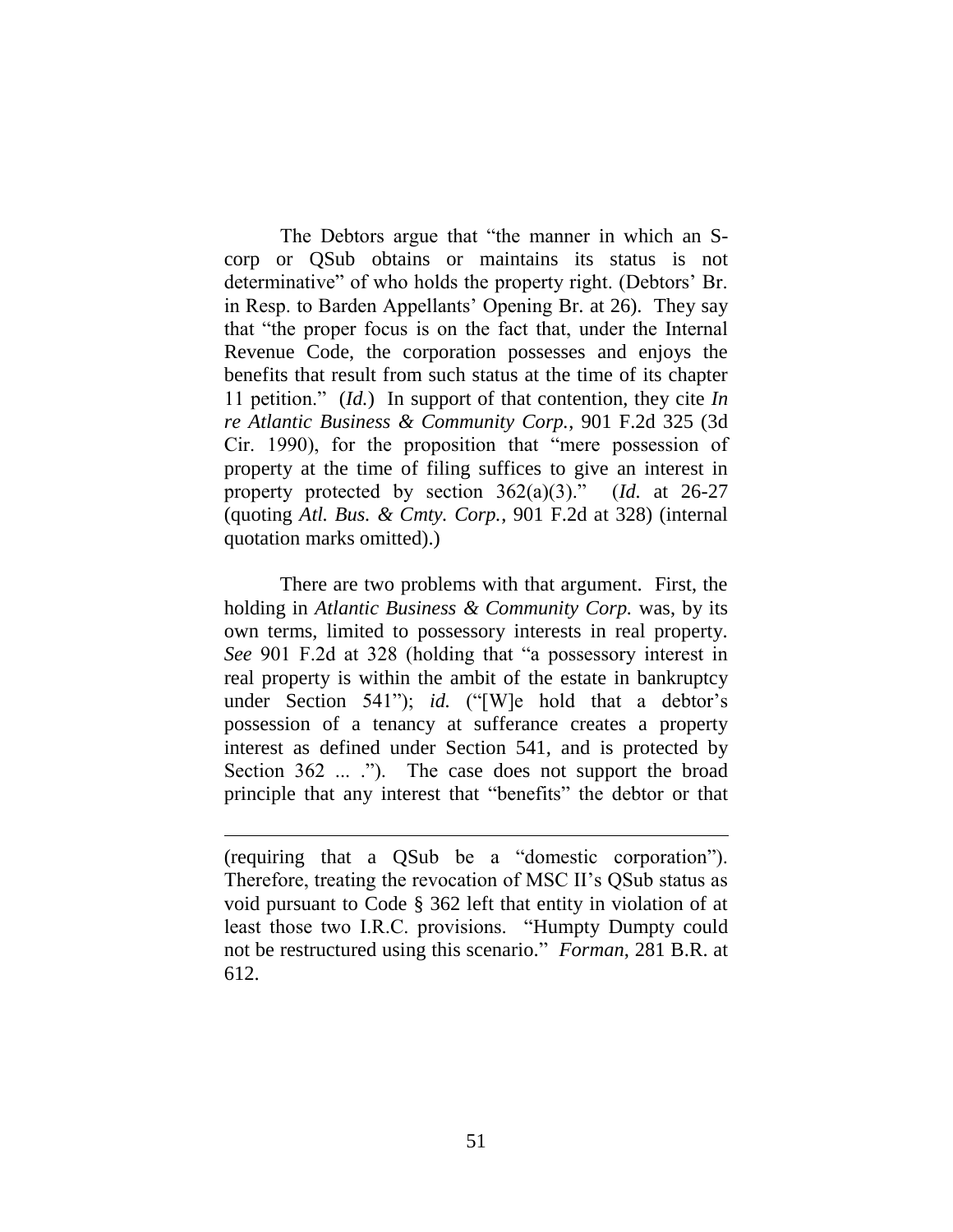"the corporation possesses and enjoys" (Debtors' Br. at 26) is necessarily property of the estate rather than property of a non-debtor. *Cf.* 11 U.S.C. § 541(a)(1) (limiting property of the estate to "legal or equitable interests of the debtor"). Second, the QSub's S-corp parent – and the parent's ultimate shareholders – have at least as strong an argument that they possess and enjoy the benefits that result from the subsidiary"s QSub status due to the pass-through of income, the pass-through of losses which may be used to shelter other income, and the elimination of entity-level tax at the QSub.

Based on the foregoing, we conclude that, even if MSC II"s QSub status were "property," it is not properly seen as property of MSC II"s bankruptcy estate, and the contrary conclusion of the Bankruptcy Court cannot stand. 27

 $27$  We also doubt that, even if MSC II's QSub status were property of its bankruptcy estate, the Revocation would constitute a transfer for purposes of Code §§ 549 and 550. The Code defines a "transfer" as, *inter alia*, "each mode, direct or indirect, absolute or unconditional, voluntary or involuntary, of disposing or parting with ... property[] or an interest in property." 11 U.S.C. 101(54)(D) (numbering omitted). "Congress intended this definition to be as broad as possible." *Russell*, 927 F.2d at 418. However, both §§ 549 and 550 presume that a "transfer" requires that there be a "transferee" that receives the property interest conveyed from the debtor. *See* 11 U.S.C. § 549(b) (providing that the trustee has avoidance powers "notwithstanding any notice or knowledge of the case that the transferee has"); *id.* § 550(a)(2) (providing for the recovery of value from "any immediate or mediate transferee of such initial transferee"). There are only two candidates for transferee in this case –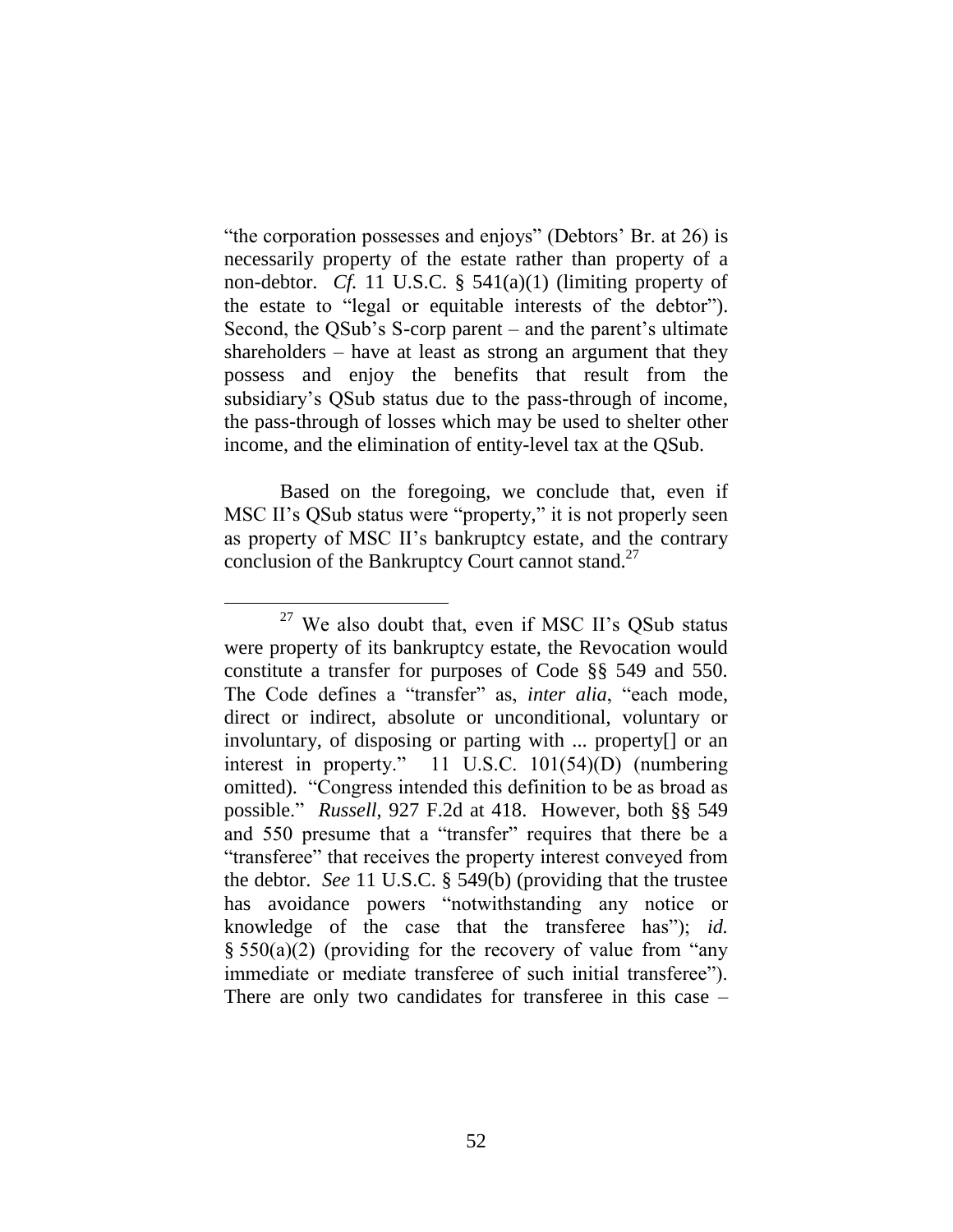### C. *Standing Revisited*

 $\overline{a}$ 

Having determined that a debtor's QSub status is not property of its bankruptcy estate, we return to the question of whether such a debtor has standing to challenge the revocation of that status by its corporate parent. As discussed in Part III.A, *supra*, an S-corp, "standing alone, cannot challenge the validity of a prior Subchapter S revocation without the consent of at least those shareholders who consented to the revocation." *Trans-Lines West*, 203 B.R. at 660. "A trustee [or debtor-in-possession] who attempts to challenge the validity of [such] a revocation without such consent is asserting the rights of a third party," i.e., its shareholders, and "does not have standing ... ." *Id.*  By analogy, a debtor QSub that seeks to challenge the revocation of its tax status is asserting the rights of a third party, its S-corp shareholder, and can do so only if it can claim third-party standing. That, in turn, requires that the QSub plaintiff demonstrate both that its S-corp parent "is hindered from asserting its own rights and shares an identity

Barden and BDI – and neither can be said to have been the "transferee" of MSC II"s QSub status or of its "right" not to pay taxes on its income. The Revocation was itself triggered by BDI"s revocation of its S-corp status, so that, far from enjoying a transfer of MSC II"s tax-free status, BDI itself became a taxpayer. Likewise, Barden did not somehow become an S-corp or a QSub as a result of the revocations at BDI and MSC II. The transfer envisioned by the Bankruptcy Court thus seems very far removed from the definition set forth in 11 U.S.C. § 101(54) and suggested by the concept of a "transferee" as that term is used in §§ 549 and 550.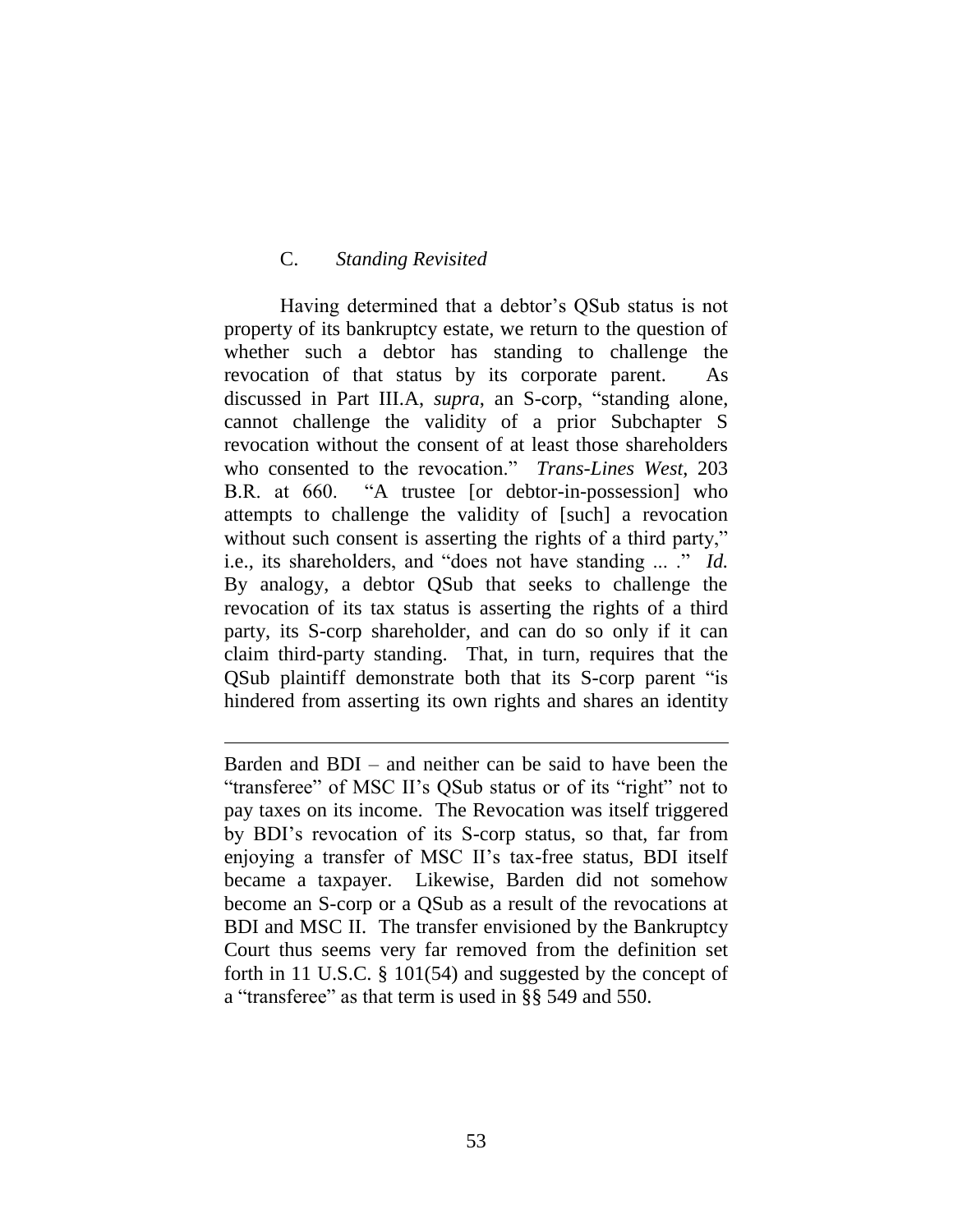of interests with the plaintiff." *Pa. Psychiatric Soc'y*, 280 F.3d at 288.

Neither of those conditions exists in this case. Far from being "hindered," BDI and its ultimate shareholder Barden are both parties to this suit and have effectively defended BDI"s right to revoke its own S-corp status and, by extension, the QSub status of MSC II. And far from having an "identity of interests," the interests of MSC II and the other Debtors are diametrically opposed to those of Barden and BDI, onto whom they would like to shift substantial ongoing tax liabilities. "The extent of potential conflicts of interests between the plaintiff and the third party whose rights are asserted matters a good deal." *Amato v. Wilentz*, 952 F.2d 742, 750 (3d Cir. 1991). "While it may be that standing need not be denied because of a slight, essentially theoretical conflict of interest, ... genuine conflicts strongly counsel against third party standing." *Id.* We therefore hold that the Debtors lacked standing to initiate an adversary proceeding to seek avoidance of the alleged "transfer" of MSC II"s QSub status.

### **IV. CONCLUSION**

Sections 362, 549, and 550 of the Code set forth guidelines to determine whether a voidable transfer of estate property has occurred. The Bankruptcy Court's decision, like the S-corp-as-property cases on which it relied, was based in part on the conclusion that "a broad range of property [should] be included in the estate," due to the "Congressional goal of encouraging reorganizations and Congress" choice of methods to protect secured creditors." *Majestic Star Casino*, 466 B.R. at 673. But, as the Supreme Court recently